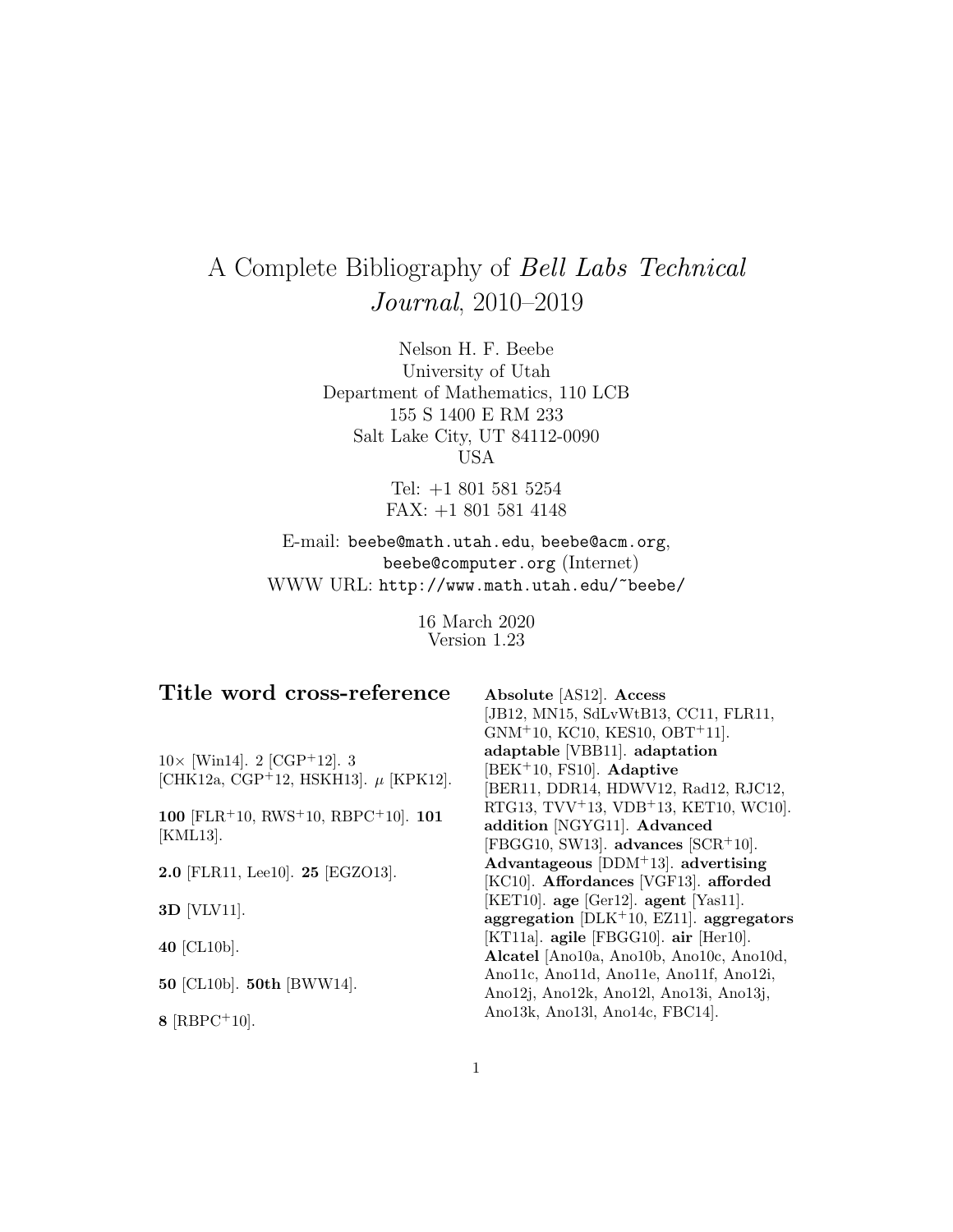**Algorithms** [MGMP13, San15, GKW<sup>+</sup>10]. **allocation** [CPP10, WC10, ZYG10]. **American** [Ger12]. **amplification** [BHSW10]. **amplified** [KCWL10]. **Analysis** [DMUV13, DDM<sup>+</sup>13, JZS<sup>+</sup>14, MJ14, PUM<sup>+</sup>13, AKM<sup>+</sup>10]. **Analytical** [PG13]. **Analytics** [CHV<sup>+</sup>14, FBC14, HMOS12]. **Anniversary** [BWW14]. **Annual** [Kor13]. **Answer** [BK13]. **antenna** [CT11, ZYG10]. **Antennas** [HHtBD13]. **Application** [CK13, KR11, KMP<sup>+</sup>13, Lee10, MJ14, Rad12, AKM<sup>+</sup>10, ABJ<sup>+</sup>10, GSL<sup>+</sup>11, MS11, Yas11]. **Applications** [BSV12b, CBS12, TBC<sup>+</sup>14, CT11, EINU11, FGM11, GHPP11, KCGP10, MSZB11, Mam11, MSA<sup>+</sup>11, PV11, SSG<sup>+</sup>11]. **Approach** [AMV12, BF12, CBS12, PG13, EINU11, FOS10, RKC10]. **approaches** [SKL10]. **Architecture**  $[KWS12, BCIG<sup>+</sup>11, BDD<sup>+</sup>10, HK11].$ **Architectures** [DDM<sup>+</sup>13, VPC<sup>+</sup>12, Her10, THR10, Yas11].  $Areas$  [BDL<sup>+</sup>13].  **[SSM<sup>+</sup>13]. ASIC/FPGA** [SSM<sup>+</sup>13]. **Ask** [BK13]. **Assessing** [MM12]. **Assessment** [RJC12, URRH13, FOS10]. **assignment**  $[GKW^+10]$ . **Assisted**  $[VPC^+12]$ . **Assurance** [CN12]. **Attacks** [BSV12a, KDP<sup>+</sup>12]. **Audio** [MMDZ13]. **Authentication** [BSV12b]. **Author** [Ano13m, Ano14d]. **Author/Subject** [Ano13m, Ano14d]. **Auto** [BMFD13]. **Auto-Calibration** [BMFD13]. **Automatic** [AS12]. **Autonomous** [ACFG10, AAH<sup>+</sup>10, MGP10]. **Availability** [Rad12, ABJ<sup>+</sup>10]. **Aware** [MHP<sup>+</sup>12, CCT11].

**Background** [BWW14]. **Backhauling** [BDL<sup>+</sup>13, DLK<sup>+</sup>10]. **Backplane** [MZZ13]. **Backup** [KNSW12]. **band** [CC11]. **Bandwidth** [AMV12, BCIG<sup>+</sup>11, WC10]. **Bandwidth-Effective** [AMV12]. **Banking** [KML13]. **bankless** [Mam11]. **Base** [DDM<sup>+</sup>13, HDGL<sup>+</sup>13, VDB<sup>+</sup>13, CT11].

**Based** [CFS<sup>+</sup>12, HDWV12, MMDZ13, Sha12, VVG12, BEK<sup>+</sup>10, FZ10, GDFC10, HK11, KES10, MZ11, MSA<sup>+</sup>11, MS11, NGYG11, TQ10]. **Beamforming** [HSKH13]. **Behavior** [HMOS12]. **Bell** [Ger12, Kim10, NG11]. **benefits** [EZ11]. **between** [SSG<sup>+</sup>11]. **Beyond** [AO12, EGZO13, FLR11, Tka10]. **Big** [San15, STD<sup>+</sup>14]. **Birth** [Bow12, Lal14]. **Bit** [LLB<sup>+</sup>13, VDB<sup>+</sup>13, KET10]. **Bits** [VGF13]. **blending** [BCF<sup>+</sup>11]. **books** [FZ10]. **Broadband** [JB12, THU12, KES10]. **Broadcast** [FMKR12, MMD12, URRH13]. **build** [McG11]. **Building** [MGCSA<sup>+</sup>13]. **Built** [McG11]. **Burst** [CHSW13, MZ11]. **Burst-Switched** [CHSW13]. **bus** [DLK<sup>+</sup>10]. **Business** [Bow12, CDF12, STD<sup>+</sup>14, BCIG<sup>+</sup>11, DDV11, KHV11].

**C** [KPK12]. **C/OS** [KPK12]. **C/OS-II** [KPK12]. **Cache** [KPK12]. **caching** [DR11]. **CAEMP** [CCT11]. **Calibration** [AS12, BMFD13]. **Cameras** [AS12]. **Capacities** [Win14]. **Capacity** [CKK<sup>+</sup>13, EFKW10, LCCV13]. **Carrier** [TDK<sup>+</sup>19, NGYG11]. **Carrier-grade** [TDK<sup>+</sup>19]. **Case** [BEF<sup>+</sup>12, JB12, VVG12, GSL<sup>+</sup>11]. **Casensa** [CCT11]. **cases** [BCIG<sup>+</sup>11]. **cathedral** [Dys12]. **CDN** [DR11]. **Cell** [CKK<sup>+</sup>13, DMUV13]. **Cell/Wi** [DMUV13]. **Cell/Wi-Fi** [DMUV13]. **Cells** [BMFD13, HHtBD13]. **Cellular** [BKKR13, BSV12a, Del14, HSKH13, LCCV13, Yan12, ACFG10]. **Celnet** [BDN<sup>+</sup>10]. **Centered** [GG13]. **Centric** [BKKR13, MV12, EINU11]. **Challenge** [CGP<sup>+</sup>12]. **Challenges** [CSMGAFD13, FGM11, SC12, VVG12, AB11]. **Change** [FMKR12]. **Channel** [FMKR12, KCWL10]. **Channels** [MMD12, RBPC<sup>+</sup>10]. **Characteristics** [BDL<sup>+</sup>13]. **Characterization** [KPK12]. **Characterizing** [BF12]. **Charging**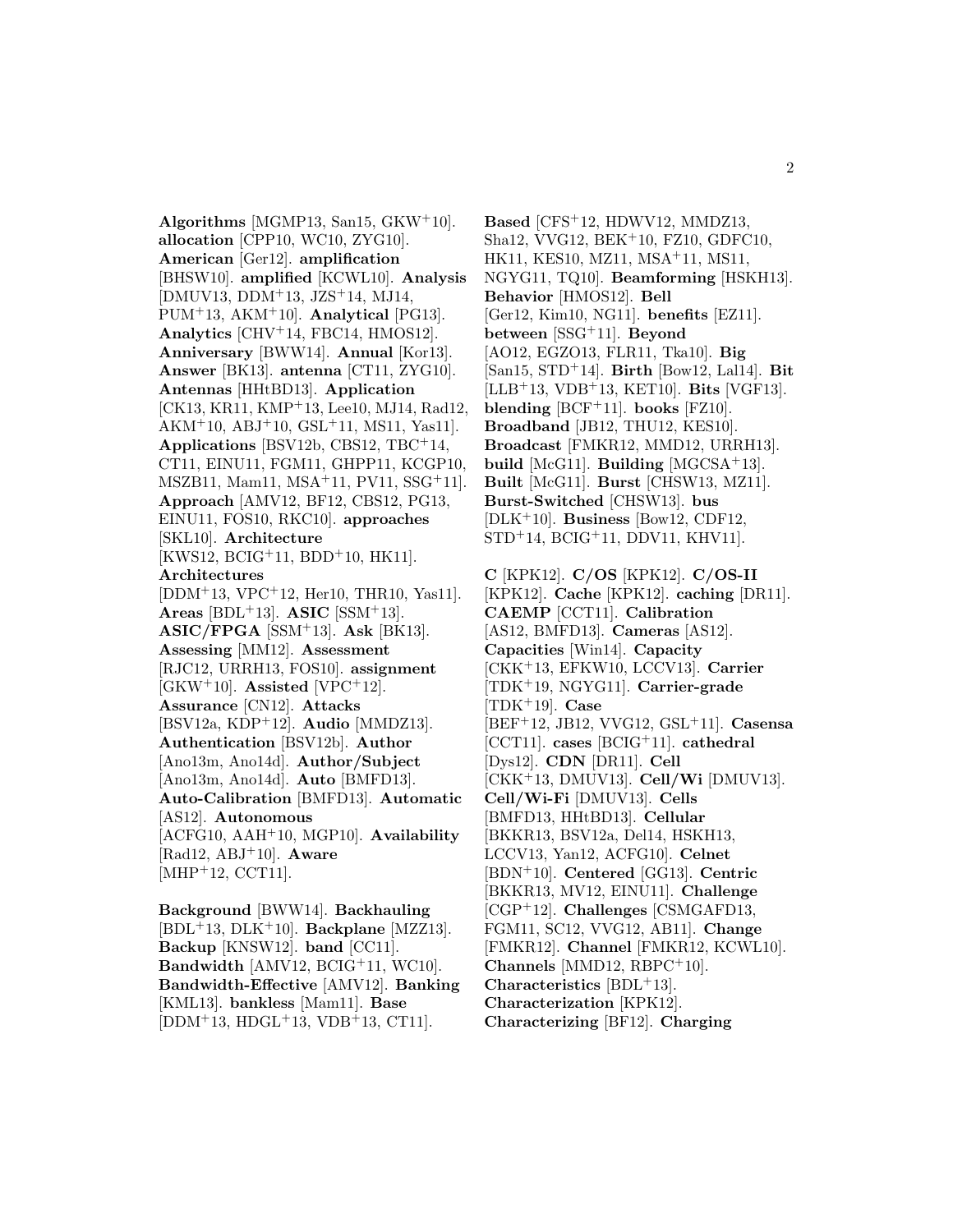[LBC12, CL10a]. **choose** [PV11]. **Churn** [PUM<sup>+</sup>13]. **Cliff** [KFS12]. **Cloud** [Don12,  $HDGL<sup>+</sup>13, BEF<sup>+</sup>12, CHK12a, CFS<sup>+</sup>12,$ CHK<sup>+</sup>12b, MW12, Mul12, Rad12, Sha12]. **Cloud-Based** [CFS<sup>+</sup>12, Sha12]. **clouds** [HS19]. **Co** [Leh13]. **Co-Creation** [Leh13]. **Coding** [JLHC<sup>+</sup>12]. **cognitive** [KLMN10]. **Coherent** [LLB<sup>+</sup>13, RTG13, RBPC<sup>+</sup>10]. **Combining** [LARJ12]. **come** [McG11]. **Common** [EGZO13]. **Communication** [BDD<sup>+</sup>10, LBW<sup>+</sup>12, DKT11, LM11, Rad11, SCR<sup>+</sup>10, VLV11, XWH<sup>+</sup>10, Yas11]. **Communications** [VW14, BBI<sup>+</sup>11, BCF<sup>+</sup>11, MS11, Tka10, YJ11]. **communities** [McG11]. **Community** [MSA<sup>+</sup>11, FGM11]. **Community-based** [MSA<sup>+</sup>11]. **compensators** [XWH<sup>+</sup>10]. **Complex** [KWS12]. **Complexity** [MJ14]. **compliance** [YJ11]. **Composition** [KMP<sup>+</sup>13]. **Compound** [Kor13]. **Compression** [GCTS13]. **Compressive** [JLHC<sup>+</sup>12, JZS<sup>+</sup>14]. **Computations** [San15]. **Computing** [BEF<sup>+</sup>12, MW12, Mul12]. **concept** [VLV11]. **Concepts** [TVV<sup>+</sup>13]. **Conditions** [URRH13]. **conferencing** [dLvWEM<sup>+</sup>10]. **Configurable** [LMV<sup>+</sup>13]. **Congestion** [CK13]. **Connected** [VPC<sup>+</sup>12]. **connection** [GFS11]. **connectivity** [CC11, KU11]. **Connects** [Zam13]. **Considerations** [MCP12, YJ11]. **Constraint** [GDFC10]. **Constraint-based** [GDFC10]. **consumer** [KHV11]. **consumers** [Mam11]. **consumption** [LH10]. **contact** [FZ10]. **contact-books** [FZ10]. **Content** [KWS12, Sha12, VPC<sup>+</sup>12, CNAM11, JMM<sup>+</sup>11, DDV11]. **contention** [NGYG11]. **contention-based** [NGYG11]. **context** [BHK<sup>+</sup>11, CCT11]. **context-aware** [CCT11]. **Continuity** [CDF12]. **Control** [AU12, LBC12, BCIG<sup>+</sup>11, FLR11, FBGG10, TDK<sup>+</sup>19, XW11]. **Controlled** [TVV<sup>+</sup>13]. **Converged** [JB12, KC10]. **Convergence** [PRV<sup>+</sup>12]. **Conversion** [LT13]. **cooled**

[Her10]. **Cooperation** [BKKR13, SSG<sup>+</sup>11]. **Copper** [MN15, GNM<sup>+</sup>10]. **Core** [SdLvWtB13, Win14, BGR11]. **Correction** [SdLvWtB13]. **Cosmic** [BWW14]. **Cost** [NGYG11, PG13, PDP<sup>+</sup>13, KES10, JMM<sup>+</sup>11]. **Cover** [Ano11a, Ano12d, Ano12a, Ano12b, Ano12c, Ano13a, Ano13b, Ano13c, Ano13d, Ano14a]. **coverage** [RKC10]. **CPRI** [GCTS13]. **Creation** [Leh13, Lee10]. **critical** [BCD<sup>+</sup>11, LM11, Rad11]. **Cross** [Zam13, KC10]. **Cross-Connects** [Zam13]. **cross-domain** [KC10]. **crowdsourcing** [GMN<sup>+</sup>11]. **Cues** [AS12]. **curmudgeon** [And11]. **Current** [Zam13]. **Customer**  $[CHV^+14, STD^+14, OBT^+11].$ 

**D** [CHK12a, CGP<sup>+</sup>12, HSKH13]. **Data** [DMUV13, FBC14, MMDZ13, NDZ13, San15, STD<sup>+</sup>14, ESMUVZ11, KT11b, MSZB11, MZ11]. **Datacenter** [CDF12]. **DBPSK** [CL10b]. **decade** [Tka10]. **Decoding** [FMKR12]. **Deconstructing** [CCT11]. **Defect** [AO12]. **Delay** [FMKR12]. **Delivered** [DDR14]. **Delivering** [BDM<sup>+</sup>10, CN12]. **Delivery** [AMV12, CR13, MHP<sup>+</sup>12, JMM<sup>+</sup>11, KT11b, ZYG10]. **Demand** [MCHY14]. **Deployed** [THU12]. **Deployment** [BMFD13, DMUV13]. **Description** [Kor13]. **Design**  $[AO12, CKK<sup>+</sup>13, GG13, LLB<sup>+</sup>13, Leh13,$  $SSM<sup>+</sup>13$ , VGF13, BDD<sup>+</sup>10, LH10. **Detecting** [BSV12a]. **Detection** [Don12, LLB<sup>+</sup>13, AAH<sup>+</sup>10, MCS11, RBPC<sup>+</sup>10. **Determination** [DDM<sup>+</sup>13]. **developer** [McG11]. **device** [SKL10]. **devices** [GFS11, JMM<sup>+</sup>11, MCS11]. **diagnostic** [BHSW10]. **didn't** [McG11]. **different** [And11]. **Differential** [Yan12]. **Differentiated** [DKT11]. **Difficulty** [KNSW12]. **digital** [Dys12, Liu10, MGP10, SKPW17]. **Discovery** [BWW14, EINU11]. **discussion** [DDV11]. **dispersion**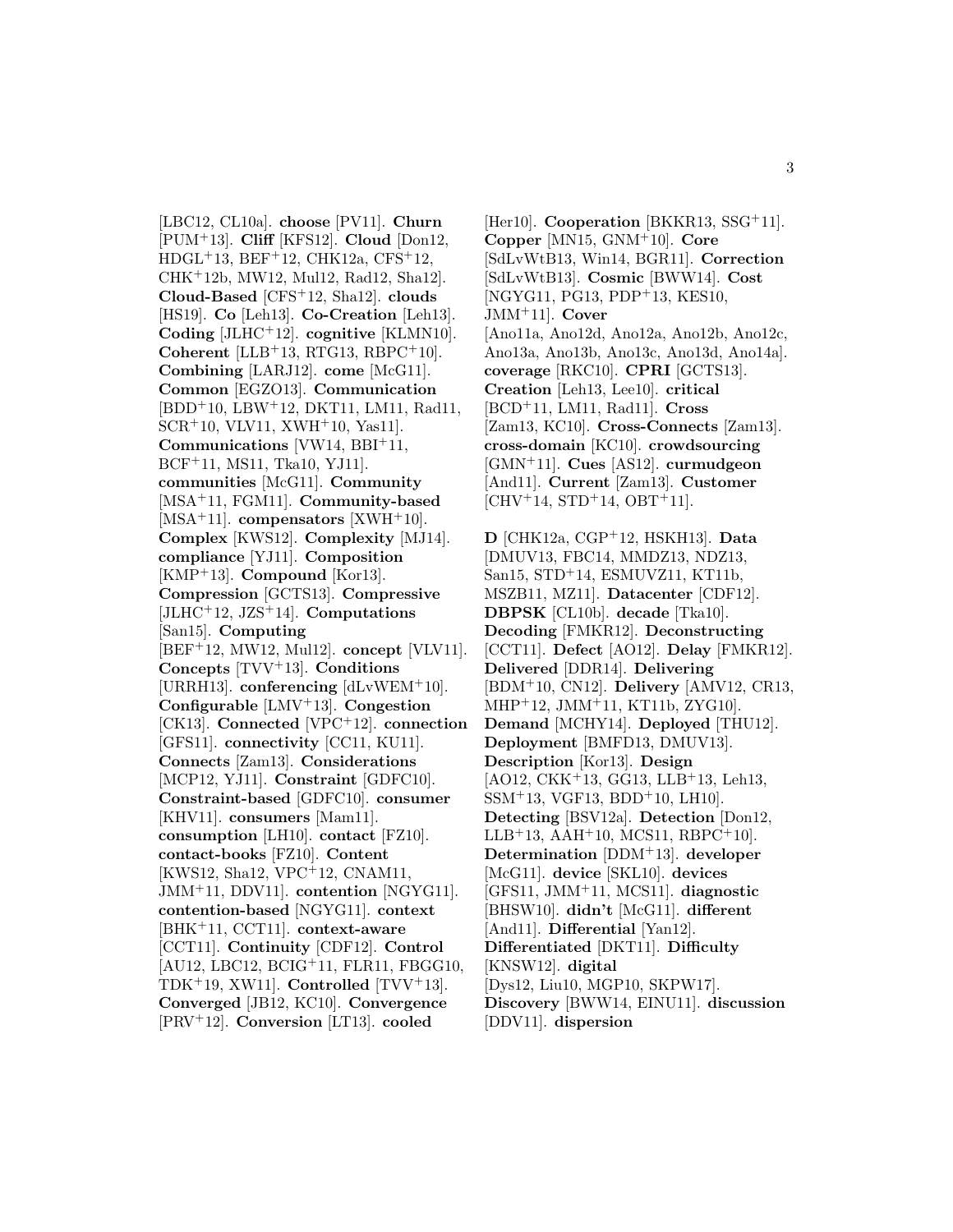[RBPC<sup>+</sup>10, XWH<sup>+</sup>10]. **Distance** [RTG13]. **Distance-Adaptive** [RTG13]. **Distributed**  $[APWA12, GKW<sup>+</sup>10, GDFC10].$ **distribution** [BHK<sup>+</sup>11, CNAM11, HDD11]. **diversity** [CT11]. **Division** [FB13, PDP<sup>+</sup>13, LBTC10]. **DL** [GKW<sup>+</sup>10]. **DMME** [APWA12]. **DO** [NGYG11]. **domain** [KC10, TDK<sup>+</sup>19]. **doped** [KCWL10]. **DQPSK** [CL10b, RWS<sup>+</sup>10]. **Drivers** [GKD<sup>+</sup>13]. **DRM** [MV12]. **DTV** [CGP<sup>+</sup>12]. **Dual** [DLK<sup>+</sup>10]. **During** [MPR13]. **DVB** [FMKR12]. **DWDM** [CL10b]. **Dynamic** [CHV<sup>+</sup>14, CAH10, KDP<sup>+</sup>12, LBC12, San15, CPP10, ESMUVZ11, FLR11, MGP10, WC10].

**E-band** [CC11]. **E-mobility** [BHK<sup>+</sup>11]. **easy**  $\text{[GMN+11]}$ . **easy-to-use**  $\text{[GMN+11]}$ . **Eco** [THR10, MNPW10, MMN<sup>+</sup>10]. **eco-friendly** [MNPW10]. **Eco-sustainable** [THR10, MMN<sup>+</sup>10]. **economically** [GHPP11]. **Economies** [KWS12]. **edge** [HS19]. **Effect** [KFS12, PMRG11]. **Effective** [AMV12, BMFD13, NGYG11]. **efficiency**

[FS10, GN11, Her10, KCGP10, KLMN10]. **Efficient** [GKD<sup>+</sup>13, SSM<sup>+</sup>13, DLK<sup>+</sup>10, EBD<sup>+</sup>10, FBB<sup>+</sup>10, GMN<sup>+</sup>11, GNM<sup>+</sup>10, MMN<sup>+</sup>10, PCSS11]. **eHealth** [SC12]. **Elastic** [CHK<sup>+</sup>12b, LMV<sup>+</sup>13]. **electric** [BHK<sup>+</sup>11]. **Electrical** [EGZO13]. **Embedded** [MCS11]. **Emerging** [BSV12b, KML13, GMN<sup>+</sup>11]. **EMI** [YJ11]. **Empirical** [Kor13]. **empowering** [CCT11]. **enable** [FBB<sup>+</sup>10]. **enabled** [KC10]. **Enablement** [CBS12, KMP<sup>+</sup>13, AKM<sup>+</sup>10, GSL<sup>+</sup>11, KR11, MS11, Yas11]. **enabler** [GDFC10]. **Enablers** [HDD11, Lee10]. **Enabling** [PCSS11, GMN<sup>+</sup>11]. **encoding** [TQ10]. **Encryption** [KS12]. **End** [ABJ<sup>+</sup>10, CBS12, XW11]. **End-to-End** [CBS12, ABJ<sup>+</sup>10]. **endpoint** [MCS11]. **Energy** [BEK<sup>+</sup>10, EBD<sup>+</sup>10, KPK12, KCGP10, LH10, SSM<sup>+</sup>13, BHK<sup>+</sup>11, BAP10,

FBB<sup>+</sup>10, FS10, GN11, Her10, MMN<sup>+</sup>10]. **Energy-efficient**  $[EBD+10, FBB+10, MMN+10].$ **energy-saving** [BAP10]. **Engine** [TBC<sup>+</sup>14]. **Engineering** [URRH13]. **Enhanced** [Her10, KLMN10, MGCSA+13]. **Enhancements** [MPS<sup>+</sup>13]. **Enterprise** [BF12, FBC14, BCF<sup>+</sup>11, FHLV10]. **Entities** [KB13]. **Entity** [APWA12]. **environment** [CNAM11]. **environmental** [FOS10, YJ11]. **Environments** [CSMGAFD13]. **EPC** [CL10a]. **EPC/LTE** [CL10a]. **Equipment** [MZZ13, Her10, LH10, YJ11]. **era** [FLR<sup>+</sup>10, SKPW17]. **erbium** [KCWL10]. **Error** [SdLvWtB13]. **Estimating** [PG13]. **EV** [NGYG11]. **EV-DO** [NGYG11]. **Evaluation** [GN11, MGMP13]. **event** [FGM11]. **Evolution** [BDL<sup>+</sup>13, CSMGAFD13, KWS12, LMV<sup>+</sup>13, GS10]. **Evolved** [URRH13]. **examples** [CPP10]. **Excess** [HHtBD13]. **execution** [CNAM11]. **Expansion** [JB12]. **Expectations** [KET10]. **Experience** [BMT13, CHV<sup>+</sup>14, CGP<sup>+</sup>12, GMRH13, PL13, STD<sup>+</sup>14, BDM<sup>+</sup>10, NGYG11, OBT<sup>+</sup>11, PMRG11]. **Exploiting** [PG13]. **Exploring** [ABKN14]. **Explosion** [DMUV13, ESMUVZ11]. **extended** [GS10]. **extensions** [DLK<sup>+</sup>10, MS11]. **extraction** [SKL10].

**Facial** [TQ10]. **factory** [Ger12]. **Fade** [Yan12]. **Fast** [FMKR12]. **Fault** [Rad12]. **Fault-Tolerance** [Rad12]. **Feasibility** [CSMGAFD13]. **Feature** [BWW14, SKL10]. **FEC** [FMKR12]. **Feeds** [MMDZ13]. **Femtocell** [MGCSA<sup>+</sup>13]. **femtocells** [ACFG10, CAH10, SKL10]. **Fi** [DMUV13]. **Fiber** [Win14, EFKW10, KCWL10, LBTC10]. **Fibers** [FB13, RBPC+10]. **field**  $[RWS^+10]$ . **Financial** [KML13]. **Fingerprint** [MGCSA<sup>+</sup>13]. **Fingerprinting** [MMWH14, SKL10]. **firewall** [BGR11]. **Fixed** [JB12, KHV11]. **Flexible**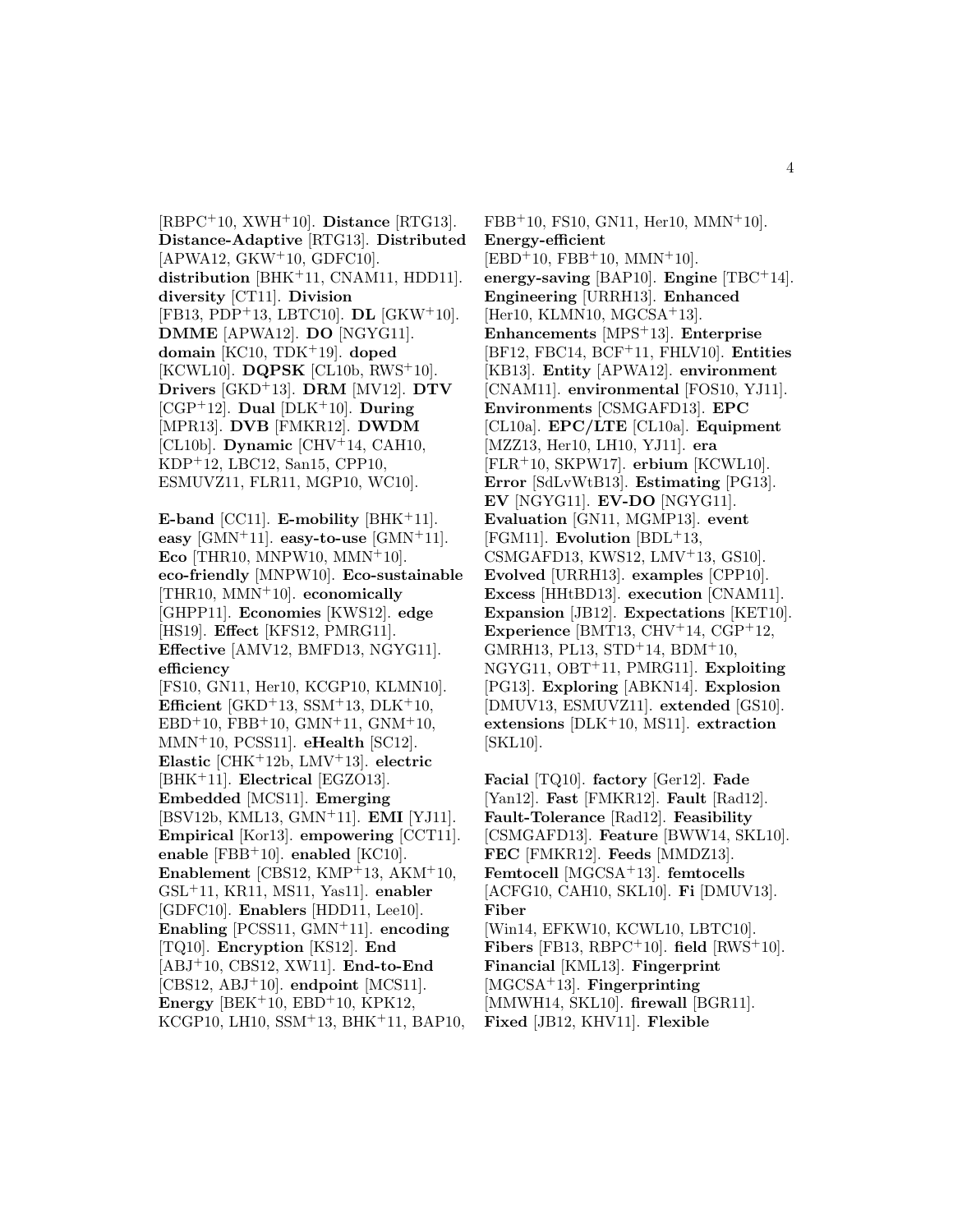[PG13, RTG13, Zam13]. **Flexible-Grid** [PG13]. **Flow** [MJ14, SSM<sup>+</sup>13]. **Forecasting** [MCHY14]. **formats** [CL10b]. **Forum** [EGZO13]. **Forward** [SdLvWtB13]. **Fostering**  $[SSG+11]$ . **FPGA**  $[SSM+13]$ . **fractal** [TQ10]. **fragmented** [Mam11]. **Framework** [KMP<sup>+</sup>13, LBC12]. **Free** [MZZ13]. **Free-Space** [MZZ13]. **Frequency** [MMWH14, CC11]. **Freudian** [Liu10]. **friendly** [MNPW10]. **Front** [Ano11a, Ano12d, Ano12a, Ano12b, Ano12c, Ano13a, Ano13b, Ano13c, Ano13d, Ano14a]. **FTTH** [KES10]. **FTTH-based** [KES10]. **Fuel** [BES13]. **Functional** [KPK12]. **Functional-Level** [KPK12]. **Fusing** [AS12]. **Future** [CGDS<sup>+</sup>12, HS19, MN15, VW14, Yas11, Zam13, EBD<sup>+</sup>10, KR11, Liu10, THR10]. **fuzzy** [RKC10]. **Gain** [Yan12, KET10]. **Gateways** [THU12]. **Gb** [CL10b, RWS<sup>+</sup>10, RBPC<sup>+</sup>10, EGZO13, FLR<sup>+</sup>10]. **Gb/s** [CL10b, RWS<sup>+</sup>10, RBPC<sup>+</sup>10, EGZO13, FLR<sup>+</sup>10]. **General** [PV11, MS11]. **Generation** [BDL<sup>+</sup>13, BES13, SVHM12, CSS<sup>+</sup>10, CC11]. **geofencing** [GHPP11]. **Gesture** [MGMP13]. **GHz** [CL10b, CC11]. **Global** [LMV<sup>+</sup>13]. **government** [BBI<sup>+</sup>11]. **GPON** [WC10]. **grade** [TDK<sup>+</sup>19]. **Graded** [FB13]. **Graded-Index** [FB13]. **great** [Ger12]. **green** [MNPW10]. **Greening** [MPS<sup>+</sup>13]. **Grid** [KT11b, MM12, PG13, RTG13, DKT11, YJ11]. **Grids**

[MCHY14, BHK<sup>+</sup>11, BDD<sup>+</sup>10]. **Group** [BSV12b, FB13]. **Growth** [BES13, Kor13, LCCV13, KHV11, SKPW17]. **Guaranteed** [VDB<sup>+</sup>13, PV11].

**Hacking** [Bow12]. **Handoff** [Yan12]. **handover** [AAH<sup>+</sup>10]. **handsets** [NdLvW11]. **haul** [BHSW10, RBPC<sup>+</sup>10]. **HDTV** [MPR13]. **Headend** [PRV<sup>+</sup>12]. **healthcare** [MSZB11]. **help** [BER11].

**Heterogeneous** [LCCV13, SW13, OBT<sup>+</sup>11]. **High**  $[CSMGAFD13, CFS<sup>+</sup>12, GKD<sup>+</sup>13, LLB<sup>+</sup>13,$ LT13, MSZB11, XWH<sup>+</sup>10, CKK<sup>+</sup>13. **high-speed** [XWH<sup>+</sup>10]. **Hijacking** [BSV12a]. **HSPA** [LMMT11]. **HTTP** [DDR14, HDWV12, RJC12, VDB<sup>+</sup>13]. **Human** [PL13]. **Hyperbolic** [Kor13]. **ICIC** [GKW<sup>+</sup>10]. **idea** [Ger12]. **identification** [SKL10]. **identity** [FHLV10]. **idle** [CAH10]. **II** [KPK12]. **image** [TQ10]. **Impact** [ABKN14, KHV11, NDZ13, FOS10]. **impairments** [LBTC10]. **Improve** [STD<sup>+</sup>14]. **Improvement** [HSKH13, NGYG11]. **Improving** [OBT<sup>+</sup>11, Rad12]. **IMS** [Lee10]. **In-Building** [MGCSA<sup>+</sup>13]. **Inclusion** [KML13]. **increasing** [FOS10]. **Index** [Ano13m, Ano14d, FB13]. **India** [KML13]. **Indoor** [BMFD13]. **Industrial** [VVG12]. **Industry** [Bow12]. **Information** [Ano11b, Ano12h, Ano12e, Ano12f, Ano12g, Ano13e, Ano13f, Ano13g, Ano13h, Ano14b, MJ14, EFKW10]. **Inherent** [KNSW12]. **Initiation** [BGR11]. **Innovation** [LV13, Ger12, NG11]. **Integrated** [ELN<sup>+</sup>14]. **Integrative** [AO12]. **Intelligent** [GFS11]. **Interaction** [Leh13, VGF13, CBL<sup>+</sup>11]. **Interactions** [MGMP13]. **Interactive** [AMV12, Sha12]. **Interconnection** [CDF12]. **Interconnects** [EGZO13]. **Interface** [EGZO13, GCTS13, VGF13]. **Interference** [BKKR13, LARJ12, DGG<sup>+</sup>10]. **intermediated** [CNAM11]. **internet** [DTV<sup>+</sup>10, EBD<sup>+</sup>10, EZ11, Kor13, KWS12]. **Internetworking** [EGZO13]. **interworking** [GFS11]. **Intra** [EGZO13]. **Intra-System** [EGZO13]. **Intrinsically** [SVHM12]. **Introduction** [Mar15, VV12, WM11, Her10]. **Intrusion** [Don12]. **Investigating** [BK13]. **IP**

[BGR11, Del14, HK11, KU11]. **IP-based** [HK11]. **Issue**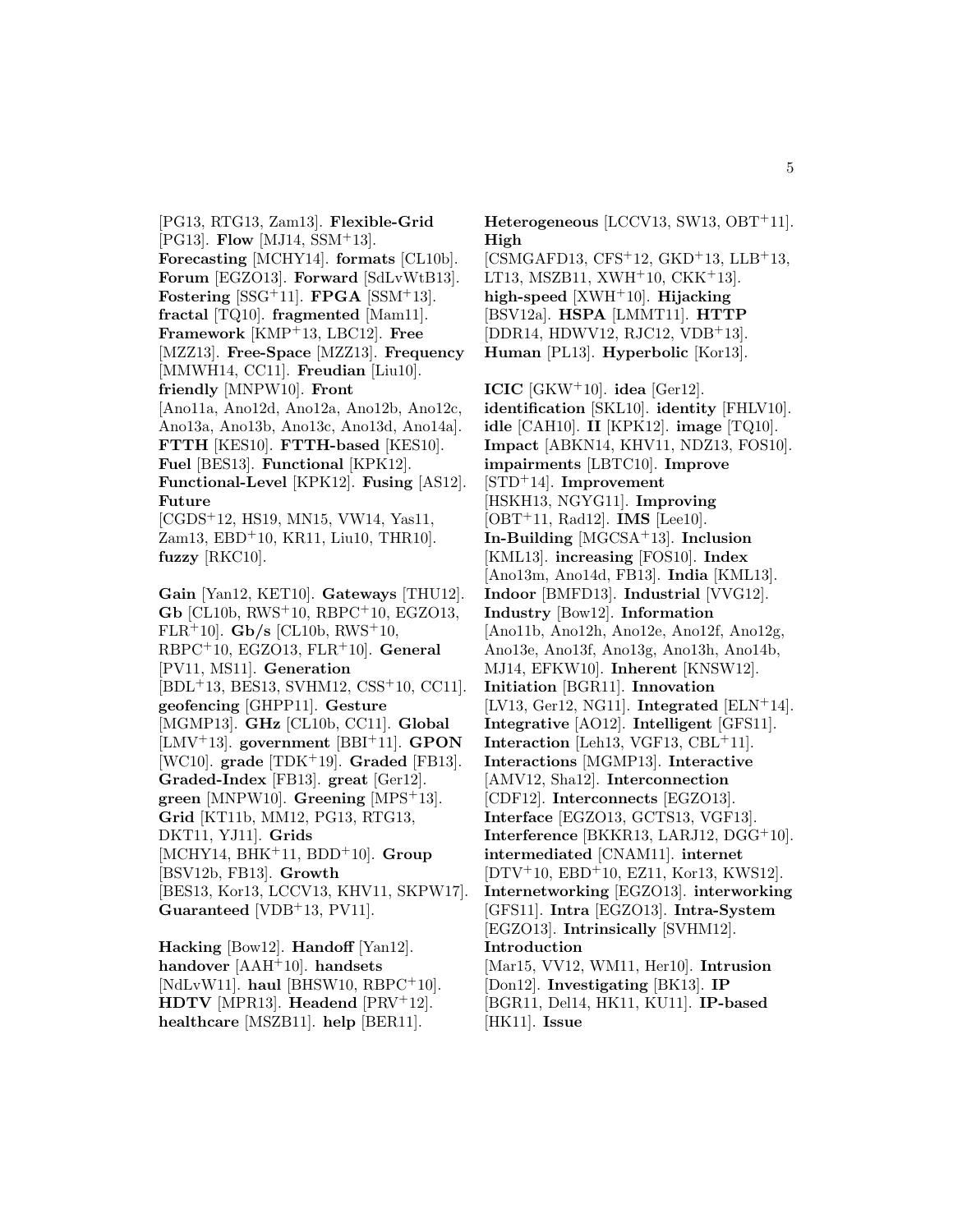[Ano11b, Ano12h, Ano12e, Ano12f, Ano12g, Ano13e, Ano13f, Ano13g, Ano13h, Ano14b]. **ITU** [BES13]. **izing** [KML13].

**Join** [MMDZ13]. **Joint** [MJ14, ZYG10]. **journal** [Lal14].

**Key** [KES10]. **Knowledge** [BK13].

**laboratory** [BBI<sup>+</sup>11]. **Labs** [Kim10, Ger12, NG11]. **LambdaXtreme(R)** [RWS<sup>+</sup>10]. **Large** [San15]. **Latency** [CFS<sup>+</sup>12, JZS<sup>+</sup>14, Sha12]. **Latent** [BF12]. **Layer**  $[CHV<sup>+</sup>14, PG13, MKVD10, TDK<sup>+</sup>19].$ **learning** [RKC10]. **letter** [Kim10]. **Level** [GKD<sup>+</sup>13, KPK12]. **Leverage** [THU12]. Leveraging [JB12].  $\text{LGS}$  [BBI<sup>+</sup>11]. **lifecycle** [FOS10]. **lightRadio**TM [CKK<sup>+</sup>13]. **Likelihood** [KDP<sup>+</sup>12]. **Limits** [KS12, EFKW10]. **line** [MGP10]. **linear** [HDD11]. **Live** [RWS<sup>+</sup>10]. **load** [MZ11]. **Localization** [MMWH14]. **Location** [CR13, MS11, XW11]. **Locking** [KPK12]. **Long** [CSMGAFD13, BHSW10, RBPC<sup>+</sup>10]. **loss** [PMRG11]. **Low** [FMKR12, JZS<sup>+</sup>14,  $PDP+13$ , LH10, RBPC<sup>+</sup>10, JMM<sup>+</sup>11. **Low-cost** [JMM<sup>+</sup>11]. **LSH** [ABKN14]. **LTE**  $[APWA12, AAH<sup>+</sup>10, BCD<sup>+</sup>11, BDN<sup>+</sup>10,$ CL10a, CK13, CR13, DDR14, DGG<sup>+</sup>10, DDM<sup>+</sup>13, GKW<sup>+</sup>10, GCTS13, LARJ12, MHP<sup>+</sup>12, RKC10, SW13, URRH13]. **LTE-Advanced** [SW13]. **LTE/LTE** [GCTS13]. **Lucent** [Ano10a, Ano10b, Ano10c, Ano10d, Ano11c, Ano11d, Ano11e, Ano11f, Ano12i, Ano12j, Ano12k, Ano12l, Ano13i, Ano13j, Ano13k, Ano13l, Ano14c, FBC14].

**Machine** [BSV12a]. **Machine-to-Machine** [BSV12a]. **Macro** [DMUV13, Lee10]. **macro-enablers** [Lee10]. **maintain** [McG11]. **Making** [HHtBD13]. **malware** [MCS11]. **Management**

 $[APWA12, BKKR13, CGDS<sup>+</sup>12, KDP<sup>+</sup>12,$ MMDZ13, CPP10, DGG<sup>+</sup>10, FHLV10, FBGG10, GDFC10, MNPW10, NdLvW11]. **manager** [GFS11]. **Managing** [KU11]. **mango** [JMM<sup>+</sup>11]. **Manycore** [BEF<sup>+</sup>12]. **Margin** [Yan12]. **market** [GMN<sup>+</sup>11, GHPP11, KT11a, Mam11]. **markets** [AB11, MSZB11]. **mass** [GHPP11]. **mass-market** [GHPP11]. **Massive** [HHtBD13, Mar15]. **Measuring** [Del14, NDZ13]. **mechanism** [ACCV10]. **mechanisms** [FHLV10]. **Media** [KB13, Liu10]. **Mediated** [LBW<sup>+</sup>12]. **meeting** [FHLV10]. **memoirs** [NG11]. **Method** [FMKR12, LT13, PV11, ZML10]. **metrics** [GN11]. **Metro** [CKK<sup>+</sup>13, RTG13, Win14]. **Metro/Core** [Win14]. **microgrid** [KT11a]. **Microwave** [BWW14, BDL<sup>+</sup>13]. **Migration** [EGZO13, JB12]. **MIMO** [CT11, HHtBD13, Mar15, ZYG10]. **Mission** [LM11, BCD<sup>+</sup>11, Rad11]. **Mitigating** [CFS<sup>+</sup>12]. **Mitigation** [LBTC10]. **Mobile** [AS12, BMT13, CNAM11, DMUV13, ESMUVZ11, EINU11, FMKR12, KML13, MHP<sup>+</sup>12, NDZ13, THU12, VDB<sup>+</sup>13, VW14, BEK<sup>+</sup>10, FZ10, FBB<sup>+</sup>10, FGM11, GMN<sup>+</sup>11, GFS11, JMM<sup>+</sup>11, KHV11, LMMT11, NdLvW11]. **Mobile-izing** [KML13]. **Mobility** [APWA12, BHK<sup>+</sup>11]. **Mode** [FB13, CAH10, XWH<sup>+</sup>10]. **Model** [CHV<sup>+</sup>14, DDR14, GG13, KT11a, KHV11, VBB11]. **Modeling** [HMOS12, MNPW10]. **Models** [AO12, VVG12, BCIG<sup>+</sup>11, GSL<sup>+</sup>11, DDV11]. **Modern** [Lal14]. **Modulation** [TVV<sup>+</sup>13]. **Monetizing** [ESMUVZ11]. **MoneyBee** [GMN<sup>+</sup>11]. **Monitoring** [MSZB11]. **MPLS** [ACCV10]. **MPLS-TP** [ACCV10]. **Multi**  $[CHV+14, \text{GKD}+13, \text{PG13}, \text{PRV}+12,$  $dLvWEM<sup>+</sup>10, GFS11, KU11, TDK<sup>+</sup>19].$ **multi-connectivity** [KU11]. **multi-domain** [TDK<sup>+</sup>19]. **Multi-Layer** [CHV<sup>+</sup>14, PG13, TDK<sup>+</sup>19]. **Multi-Level**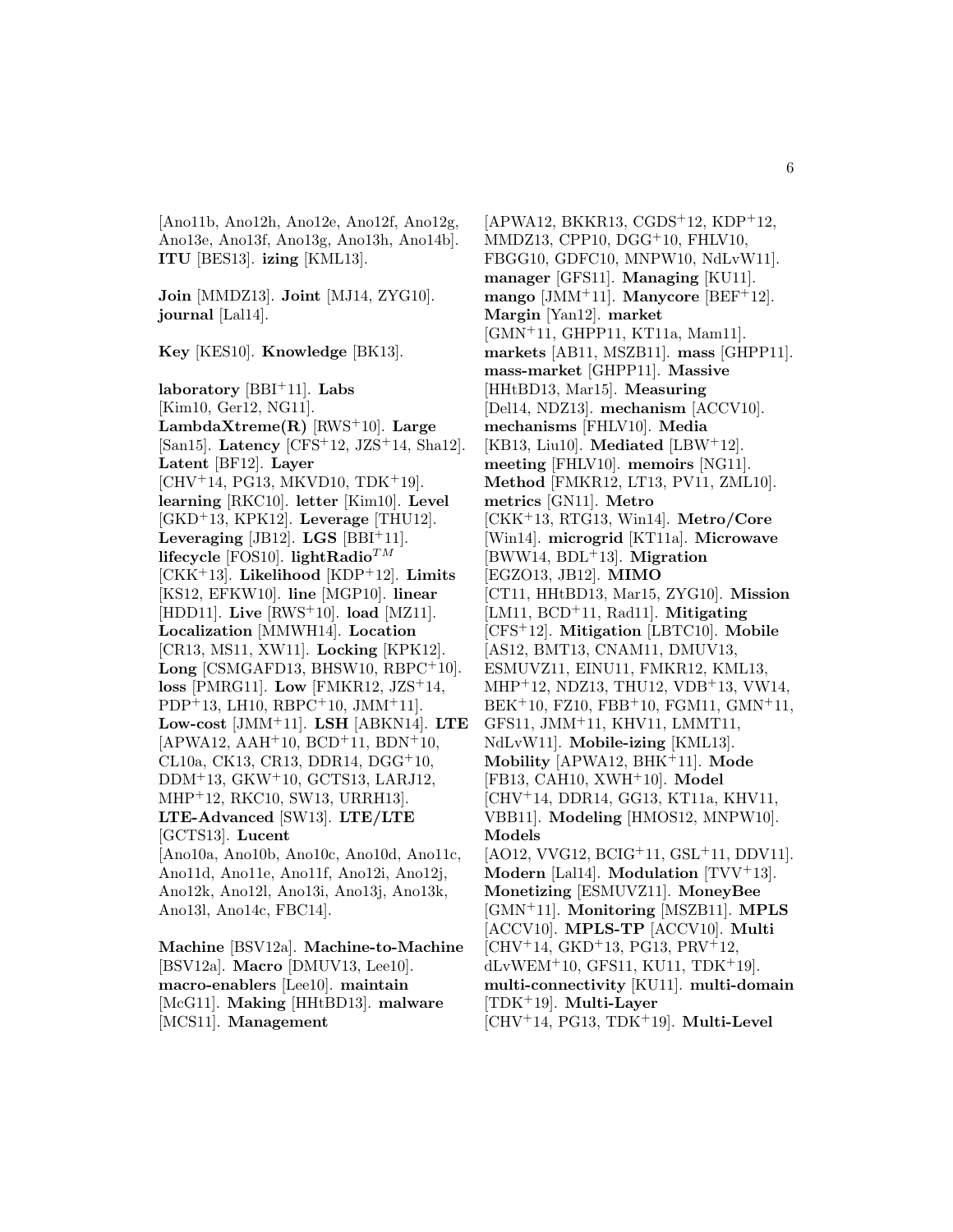[GKD<sup>+</sup>13]. **Multi-stream** [dLvWEM<sup>+</sup>10]. **multi-technology** [GFS11]. **Multi-Vendor** [PRV<sup>+</sup>12]. **multicarrier** [BAP10]. **Multicast** [URRH13]. **Multidimensional** [BF12]. **Multidisciplinary** [GMRH13]. **Multimedia** [BGR11, MMDZ13, URRH13, BDM<sup>+</sup>10]. **Multimode** [FB13]. **Multiple** [AS12]. **multiplexed** [LBTC10]. **Multiplexing** [FB13, PDP<sup>+</sup>13, Win14]. **multisource**  $[AKM+10]$ .

**Needs** [KB13, FHLV10]. **neighbor** [AAH<sup>+</sup>10]. **Network** [BKKR13, BMT13, CN12, DDR14, MV12, MCP12, MHP<sup>+</sup>12, PG13, PUM<sup>+</sup>13, SSM<sup>+</sup>13, THU12, URRH13, VPC<sup>+</sup>12, BER11, BCIG<sup>+</sup>11, BDD<sup>+</sup>10, CL10a, CC11, EZ11, FZ10, FBGG10, GKW<sup>+</sup>10, KET10, KHV11, KLMN10, KES10, LMMT11, MNPW10, PV11, RWS<sup>+</sup>10, THR10, TDK<sup>+</sup>19, dLvWEM<sup>+</sup>10]. **Network-Centric** [BKKR13, MV12]. **Networking** [FBC14, LV13, VDD12, BCF<sup>+</sup>11, FLR<sup>+</sup>10, HC10]. **Networks** [BKKR13, BSV12a, BF12, CHSW13, CGDS<sup>+</sup>12, DMUV13, HSKH13, LMV<sup>+</sup>13, LARJ12, LCCV13, MJ14, MGCSA<sup>+</sup>13, MPS<sup>+</sup>13, RTG13, SVHM12, San15, SdLvWtB13, SW13, Yan12, ACCV10,  $ACFG10$ ,  $BDM<sup>+</sup>10$ ,  $BHSW10$ ,  $BEK<sup>+</sup>10$ , BDN<sup>+</sup>10, CPP10, CSS<sup>+</sup>10, DKT11, DLK<sup>+</sup>10, EFKW10, FBGG10, FS10, GN11, KCGP10, KHV11, LM11, MGP10, MMN<sup>+</sup>10, MKVD10, Rad11, RKC10, SSG<sup>+</sup>11, THR10, TDK<sup>+</sup>19, ZML10]. **Neuron** [GSL<sup>+</sup>11]. **Next** [BDL<sup>+</sup>13, BES13, CC11, SVHM12, CSS<sup>+</sup>10, Tka10]. **Next-Generation** [BDL<sup>+</sup>13, BES13, SVHM12, CC11]. **NIX** [BEF<sup>+</sup>12]. **NoBot** [MCS11]. **node** [KC10]. **Nodes** [SSM<sup>+</sup>13]. **Non** [GG13, CNAM11, HDD11]. **non-intermediated** [CNAM11]. **non-linear** [HDD11]. **Non-Place** [GG13]. **nonlinear** [LBTC10]. **notes** [And11].

**Novel** [CBS12, Her10].

**OADMs** [CSS<sup>+</sup>10]. **OFDM** [LBTC10, ZYG10]. **Offload** [THU12]. **Offloading** [NDZ13]. **Omnidirectional** [AMV12]. **Ongoing** [KDP<sup>+</sup>12]. **Online** [CL10a, MV12]. **Open** [BCIG<sup>+</sup>11]. **Operating** [MNPW10, RWS<sup>+</sup>10]. **Operations** [BMT13, Rad11]. **operator** [FHLV10]. **Opportunities** [MW12, SC12, AB11, KR11]. **opportunity** [ESMUVZ11]. **Optical** [CHSW13, EGZO13, GKD<sup>+</sup>13, HC10, LMV<sup>+</sup>13, LV13, MZZ13, MPS<sup>+</sup>13, PG13, RTG13, SdLvWtB13,  $XWH<sup>+</sup>10$ ,  $DLK<sup>+</sup>10$ , FBGG10, FLR<sup>+</sup>10, HK11, KET10, LH10, MKVD10, SCR<sup>+</sup>10, Tka10, ZML10]. **optically** [EFKW10]. **optically-routed** [EFKW10]. **Optics** [Win14]. **Optimal** [MPR13, PG13]. **Optimization** [MMD12, TBC<sup>+</sup>14, VDB<sup>+</sup>13, AAH<sup>+</sup>10, BDN<sup>+</sup>10, CPP10, MGP10, RKC10]. **Optimized** [CT11, SSM<sup>+</sup>13, KES10]. **Optimizing** [VDD12]. **Optimum** [DR11]. **Options** [DMUV13]. **Order** [KS12]. **Order-Preserving** [KS12]. **organized** [GKW<sup>+</sup>10, KLMN10]. **organizing** [DGG<sup>+</sup>10]. **origins** [Dys12]. **OS-II** [KPK12]. **Outliers** [CFS<sup>+</sup>12]. **overlay** [SSG<sup>+</sup>11]. **Overload** [AU12]. **Overview** [BS10, DP12, HL13, HJ14, Koz10, LW11, SB10, UV13, DDV11].

**packaging** [FOS10]. **Packet** [BDL<sup>+</sup>13, CSS<sup>+</sup>10, FS10, PMRG11]. **paired** [RBPC<sup>+</sup>10]. **Paradigm** [BSV12b]. **Parallel** [TBC<sup>+</sup>14]. **Parameters** [ABKN14, KES10]. **Past** [MN15, VW14]. **Patents** [Ano12i, Ano12j, Ano12k, Ano12l, Ano13i, Ano13j, Ano13k, Ano13l, Ano14c, Ano10a, Ano10b, Ano10c, Ano10d, Ano11c, Ano11d, Ano11e, Ano11f]. **path** [KR11]. **patterns** [CBL<sup>+</sup>11]. **Payload** [LT13]. **PDM** [RBPC<sup>+</sup>10]. **PDM-QPSK** [RBPC<sup>+</sup>10].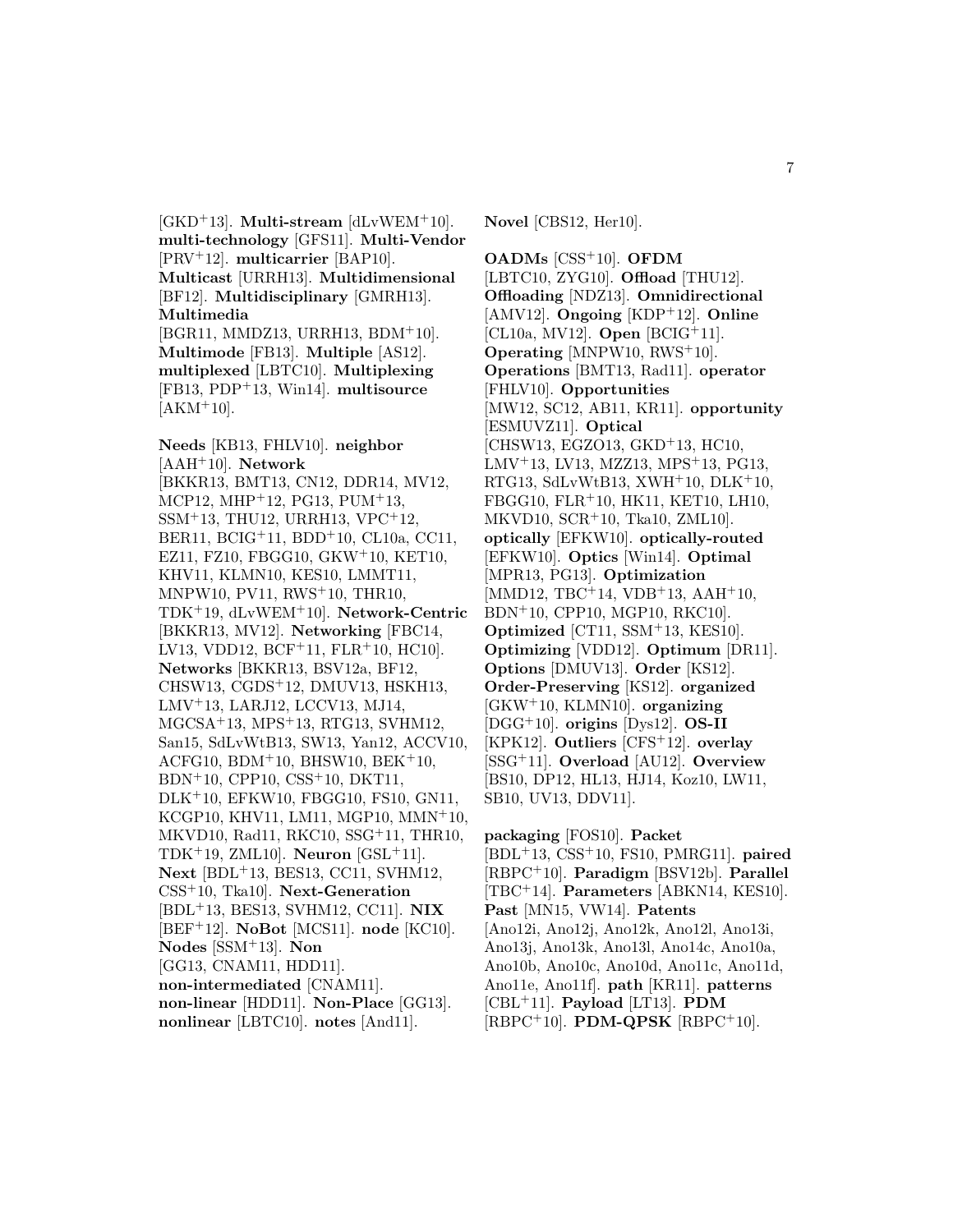**peer** [dLvWEM<sup>+</sup>10]. **peer-to-peer** [dLvWEM<sup>+</sup>10]. **Peering** [KWS12]. **Performance** [CK13, HSKH13, LT13, STD<sup>+</sup>14, URRH13, MSZB11]. **Period** [MPR13]. **periodic** [KT11b]. **personal** [DTV<sup>+</sup>10]. **Personalization** [ABKN14, KC10]. **personalization-enabled** [KC10]. **Personalized** [AKM<sup>+</sup>10, VBB11]. **Perspective** [CHSW13]. **Petabit** [MZZ13]. **Petabit/s** [MZZ13]. **photonic** [FBGG10]. **Photonics** [ELN<sup>+</sup>14]. **Physics** [Lal14]. **pipes** [ESMUVZ11]. **Place** [GG13]. **Place-Centered** [GG13]. **plan** [ZML10]. **plane** [FBGG10]. **Planning** [MMN<sup>+</sup>10, GDFC10, KES10]. **platform** [CCT11]. **Playout** [FMKR12]. **polarization** [CT11, LBTC10, XWH<sup>+</sup>10]. **policies** [ESMUVZ11]. **Policy** [LBC12]. **Positioning** [BMFD13, MGCSA<sup>+</sup>13]. **potential** [DLK<sup>+</sup>10]. **Power** [FBB<sup>+</sup>10, GNM<sup>+</sup>10, KCWL10, KT11a, LH10, NdLvW11, ZYG10]. **Power-efficient** [GNM<sup>+</sup>10]. **Practical** [MMD12]. **Predictable** [Mul12]. **Prediction** [AO12, MZ11, PUM<sup>+</sup>13]. **Prediction-based** [MZ11]. **Prefatory** [Kim10]. **Preliminary** [VGF13]. **PresenceScape** [LBW<sup>+</sup>12]. **Present** [MN15, VW14]. **Preserving** [ABKN14, KS12]. **President** [Kim10]. **Preventing** [BSV12a]. **Primary** [KNSW12]. **Primary-Backup** [KNSW12]. **principles** [BDD<sup>+</sup>10]. **Privacy** [ABKN14, KS12, XW11]. **Privacy-Preserving** [ABKN14]. **Probabilistic** [MMWH14]. **procedures** [CAH10]. **Process** [VVG12]. **Processing** [DDM<sup>+</sup>13]. **productivity** [SKPW17]. **profiling** [ACCV10, AKM<sup>+</sup>10]. **Programming** [VGF13]. **Project** [GMRH13, GSL<sup>+</sup>11]. **Projections** [Kor13]. **Protection** [VPC<sup>+</sup>12]. **Protocol** [MPS<sup>+</sup>13, BGR11, KT11b]. **Prototype** [MZZ13]. **provide** [CC11]. **Provided**

[KS12]. **Providers** [MW12, PV11]. **Providing** [CGP<sup>+</sup>12]. **PSTN** [JB12]. **Public** [BCD<sup>+</sup>11, HMOS12, MCP12, MSZB11, Rad11].

**QoE** [DDR14]. **QoS** [ACCV10, DKT11, ESMUVZ11, EZ11, PV11]. **QPSK** [RBPC<sup>+</sup>10]. **Quality** [CGP<sup>+</sup>12, KFS12, RJC12, BDM<sup>+</sup>10, BCIG<sup>+</sup>11, KHV11, PMRG11]. **Quantifying** [EZ11]. **Quantitative** [DDM<sup>+</sup>13]. **Qubit** [SML18]. **Questions** [BK13]. **Quo** [SML18]. **Radio** [BDL<sup>+</sup>13, HDGL<sup>+</sup>13, MMWH14, URRH13, CC11, FBB<sup>+</sup>10]. **Radio-Frequency** [MMWH14]. **Railway** [CSMGAFD13]. **railways** [LM11]. **Raman** [BHSW10]. **Range** [MZZ13]. **Rapid** [AU12]. **Rate** [FS10, Kor13, LLB<sup>+</sup>13, VDB<sup>+</sup>13, KET10]. **Real** [CBS12, VLV11, KT11b]. **Real-time** [VLV11]. **Realistic** [URRH13, ZML10]. **realization** [VLV11]. **Realizing** [CPP10, FLR<sup>+</sup>10]. **recognition** [TQ10]. **Recognizing** [FHLV10]. **recommendation** [DDV11]. **Recommender** [VDD12]. **reconfigurable** [KCWL10]. **reconfiguration** [KLMN10]. **recovery** [MKVD10]. **Redirecting** [NDZ13]. **Reducing** [FOS10, San15]. **reinforcement** [RKC10]. **Reinvent** [GMRH13]. **Rejection** [LARJ12]. **relation**  $[AAH^+10]$ . **Relationships** [BF12]. **Relative** [AS12]. **Reliability** [AO12, FOS10, Her10]. **Reliable** [CN12, KT11b, PCSS11]. **remittance** [Mam11]. **Rendering** [CHK12a]. **Replication** [KNSW12]. **Reproduction** [KFS12]. **Research** [GMRH13, BBI<sup>+</sup>11]. **resource** [CPP10, GKW<sup>+</sup>10, KLMN10]. **Result** [VGF13]. **Results** [TVV<sup>+</sup>13]. **return** [SKPW17]. **Revenue** [GSL<sup>+</sup>11]. **Reviews** [Lal14]. **RF** [SKL10]. **Rich** [LBW<sup>+</sup>12, JMM<sup>+</sup>11]. **right** [McG11]. **Ring**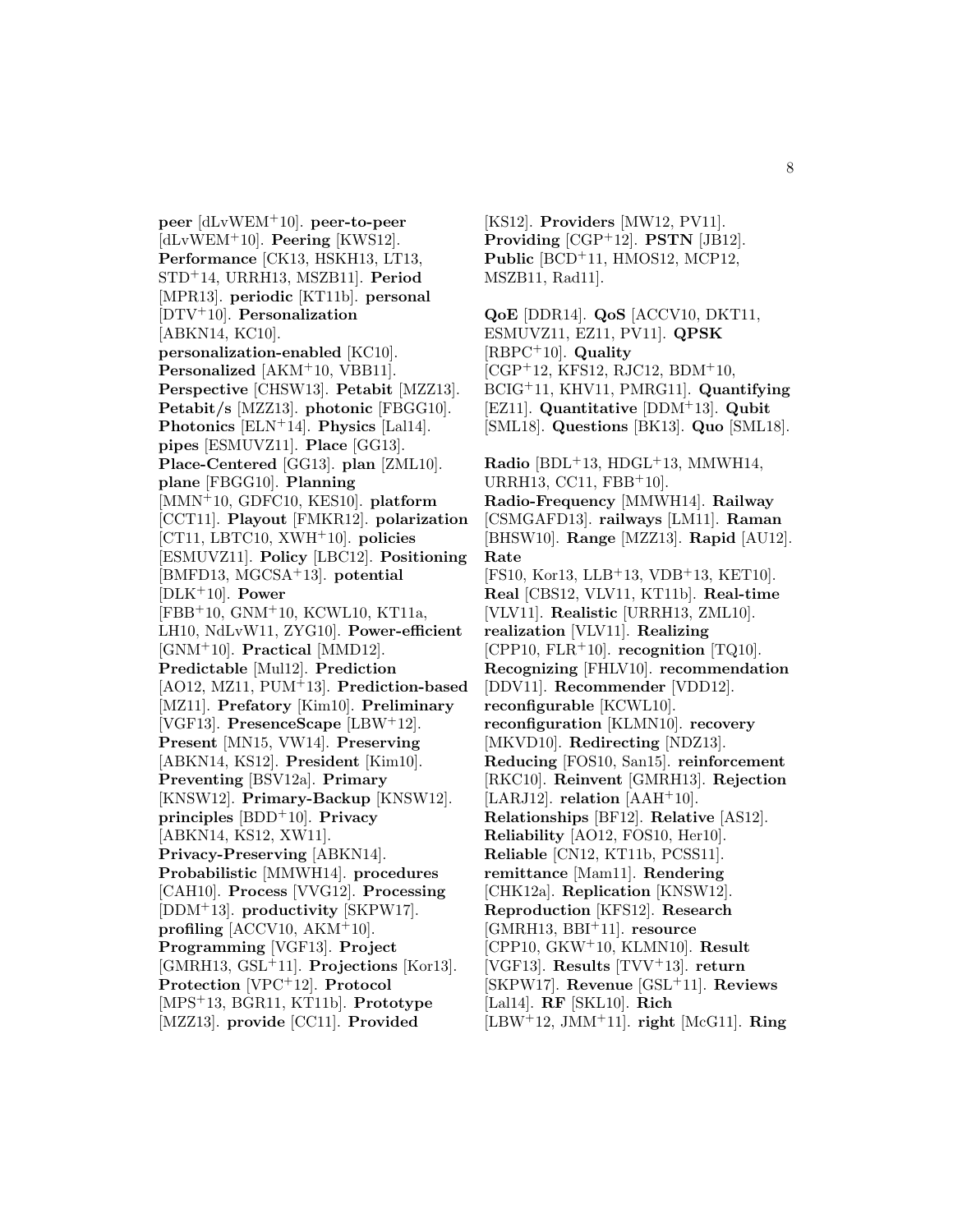[RTG13, CSS<sup>+</sup>10]. **Risk** [KDP<sup>+</sup>12]. **roaming** [CL10a]. **robot** [Liu10]. **ROCS** [AU12]. **Role** [VGF13, Yas11]. **routed** [EFKW10]. **Routing** [Zam13]. **Run** [MMWH14].

**s** [CL10b, MZZ13, RWS<sup>+</sup>10, RBPC<sup>+</sup>10, EGZO13, FLR<sup>+</sup>10, RBPC<sup>+</sup>10]. **Safety** [MCP12, BCD<sup>+</sup>11, MSZB11, Rad11, YJ11]. **Saving** [KPK12, BAP10]. **savings** [BEK<sup>+</sup>10]. **Scalable** [CHK<sup>+</sup>12b, JLHC<sup>+</sup>12, San15, ZYG10, JMM<sup>+</sup>11]. **Scaling** [Rad12, Tka10, Win14]. **scavenging** [KCGP10]. **Scenarios** [BDL<sup>+</sup>13, MV12]. **scene** [Lal14]. **SCF** [KMP<sup>+</sup>13]. **Schemes** [BKKR13]. **Science** [PL13]. **scientific** [Lal14]. **scoring** [KC10]. **SDN** [TDK<sup>+</sup>19]. **SDTV** [MPR13]. **seamless** [GFS11]. **Secure** [CBS12, CN12, Mam11, SVHM12, KT11b].

**Securing** [BES13]. **Security** [CDF12, MM12, MCP12, SC12, FHLV10, HK11]. **selection** [ZYG10]. **Self** [BDN<sup>+</sup>10, DGG<sup>+</sup>10, WC10, CPP10, GKW<sup>+</sup>10, GDFC10, KLMN10, RKC10]. **Self-adaptive** [WC10]. **self-management** [CPP10, GDFC10]. **Self-optimization** [BDN<sup>+</sup>10, CPP10, RKC10]. **self-organized** [GKW<sup>+</sup>10, KLMN10]. **Self-organizing** [DGG<sup>+</sup>10]. **Semi** [Kor13]. **Semi-Empirical** [Kor13]. **Sensing** [JLHC<sup>+</sup>12, JZS<sup>+</sup>14]. **Sensor** [HMOS12]. **Sequence** [MJ14]. **Service**

 $[KMP<sup>+</sup>13, URRH13, ABJ<sup>+</sup>10, BCIG<sup>+</sup>11,$ CBL<sup>+</sup>11, FZ10, GMN<sup>+</sup>11, MS11, XW11]. **Services** [CFS<sup>+</sup>12, CHK<sup>+</sup>12b, CGP<sup>+</sup>12, GG13, Leh13, MMD12, BCD<sup>+</sup>11, DKT11, EZ11, KU11, KR11, Yas11]. **session** [AKM<sup>+</sup>10, BGR11]. **Set** [MPR13, PDP<sup>+</sup>13]. **SGTP** [KT11b]. **SH** [FMKR12]. **sharing** [ACFG10, XW11]. **shedding** [MZ11]. **Signal** [GCTS13]. **Similarity** [MMDZ13]. **Simulating** [Del14]. **Simulation** [AU12]. **Situations** [MMD12]. **Size** [MPR13].

**SlideWorld** [GMRH13]. **Slowdown** [FMKR12]. **Small** [DMUV13, HHtBD13, San15]. **Smart** [HHtBD13, MM12, NdLvW11, YJ11, BDD<sup>+</sup>10, DKT11, KT11b, MCHY14]. **Social** [BF12, FBC14, KB13, MJ14, PUM<sup>+</sup>13, BCF<sup>+</sup>11, FZ10]. **Software** [AO12, LMV<sup>+</sup>13, Yas11]. **Solution** [DMUV13, PRV<sup>+</sup>12, FZ10, GHPP11]. **Solutions** [CN12, CR13]. **SON** [GS10]. **Space** [HMOS12, MZZ13]. **Spatial** [Win14, CT11]. **Special** [BWW14]. **Spectrally** [GKD<sup>+</sup>13]. **Spectrum** [BES13, ACFG10]. **Speed** [CSMGAFD13, GKD<sup>+</sup>13, XWH<sup>+</sup>10]. **Split** [DDM<sup>+</sup>13]. **Stadiums** [CKK<sup>+</sup>13]. **stage** [KT11a]. **Standardization** [EGZO13, BAP10]. **Start** [FMKR12]. **Station** [DDM<sup>+</sup>13, VDB<sup>+</sup>13, CT11]. **Stations** [HDGL<sup>+</sup>13]. **statistics** [BEK<sup>+</sup>10]. **Storage** [VDD12]. **Strategic** [GG13]. **strategies** [DR11]. **Stream** [MMDZ13, dLvWEM<sup>+</sup>10]. **Streaming** [DDR14, FMKR12, HDWV12, RJC12, Sha12, TBC<sup>+</sup>14, VDB<sup>+</sup>13, BER11]. **streams** [MSZB11, MZ11]. **Study** [JB12, VVG12, GSL<sup>+</sup>11]. **Subject** [Ano13m, Ano14d]. **Subjective** [RJC12]. **submarine** [SCR<sup>+</sup>10]. **Subscriber** [PUM<sup>+</sup>13, EINU11, FZ10, MGP10]. **subscriber-centric** [EINU11]. **Subsystem** [BGR11]. **Success** [KDP<sup>+</sup>12]. **Support** [BDL<sup>+</sup>13, LMMT11, ABJ<sup>+</sup>10, KC10, Rad11]. **Suppressing** [KFS12]. **Surveillance** [JZS<sup>+</sup>14]. **sustainable** [MMN<sup>+</sup>10, THR10]. **SVC** [HDWV12]. **SVC-Based** [HDWV12]. **Switched** [CHSW13]. **Switching** [Del14]. **synchronized** [FGM11]. **System**  $[BEF+12, Del14, EGZO13, LLB+13, ]$ MMDZ13, URRH13, THR10]. **Systems** [Don12, ELN<sup>+</sup>14, FMKR12, GKD<sup>+</sup>13, LLB<sup>+</sup>13, VDD12, FBB<sup>+</sup>10, HC10, HK11, KCWL10, Lee10, Rad11,  $SCR<sup>+</sup>10$ ,  $XWH<sup>+</sup>10$ , ZYG10].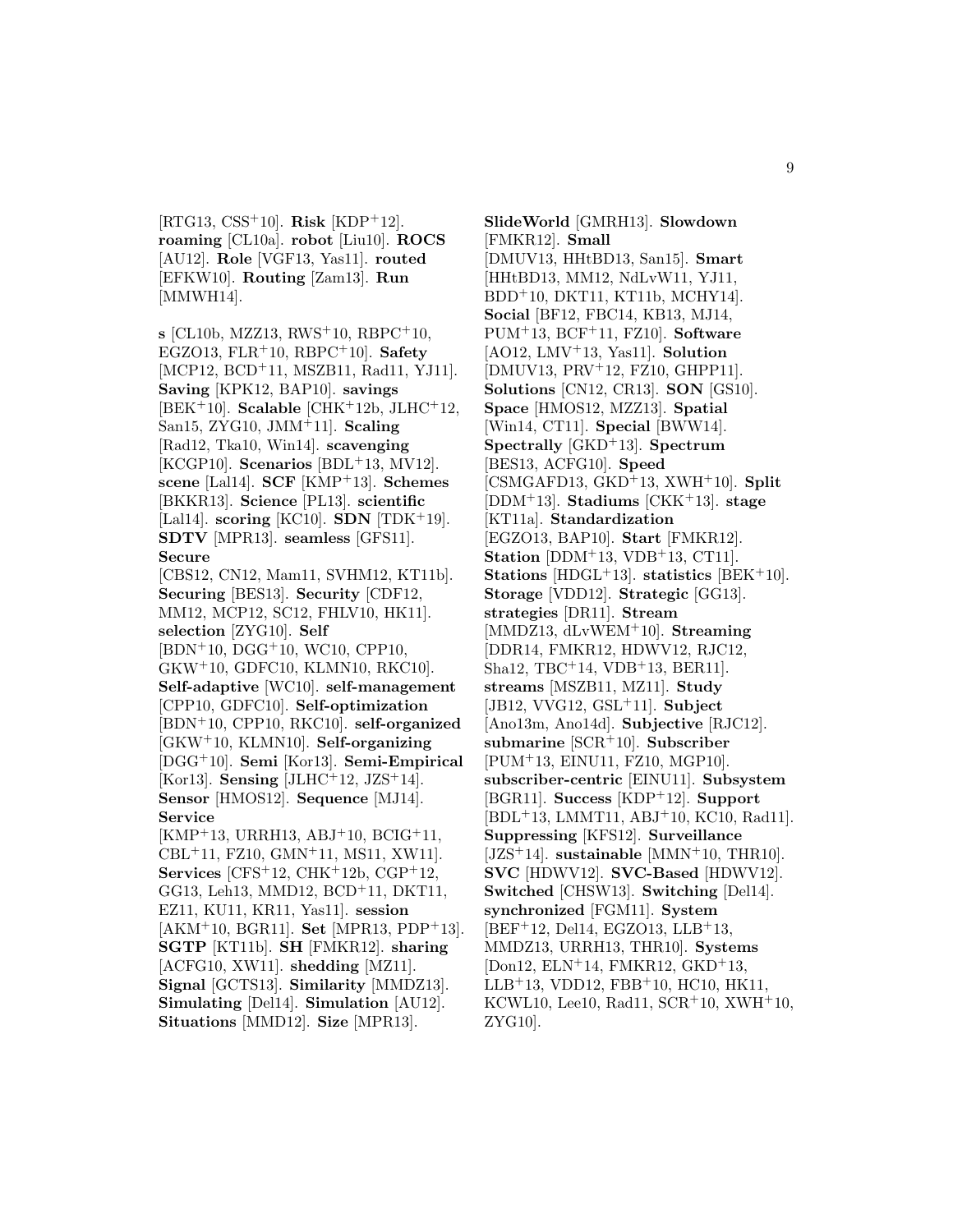**takes** [Lal14]. **Tangible** [VGF13]. **Tb** [RBPC<sup>+</sup>10]. **Tb/s** [RBPC<sup>+</sup>10]. **TDD** [HHtBD13]. **technical** [BCIG<sup>+</sup>11, VLV11]. **Technologies** [BES13, CR13, RJC12, SW13, FLR11, KES10, Lee10, DDV11]. **Technology** [LV13, PG13, GFS11]. **Telco** [TBC<sup>+</sup>14, DR11]. **Telecom** [MW12, FHLV10, MNPW10]. **Telecommunication** [CFS<sup>+</sup>12, CHK<sup>+</sup>12b, MZZ13, Her10, VBB11]. **Telecommunications** [AB11, MMN<sup>+</sup>10]. **Term** [CSMGAFD13]. **Terrestrial** [LLB<sup>+</sup>13]. **testing** [YJ11]. **their** [BAP10]. **Theory** [ABJ<sup>+</sup>10, MSZB11]. **thermal** [Her10]. **Thermally** [ELN<sup>+</sup>14]. **Things** [CBL<sup>+</sup>11]. **thoughtful** [And11]. **Time** [CBS12, KT11b, VLV11]. **Timely** [KNSW12]. **Tolerance** [Rad12]. **Tool** [AU12, LLB<sup>+</sup>13, BHSW10]. **TP** [ACCV10]. **Traffic** [Del14, Kor13, NDZ13, THU12, BEK<sup>+</sup>10, KET10, KHV11]. **transaction** [Mam11]. **transactions** [KT11a]. **Transceivers** [RTG13, BAP10, FBB<sup>+</sup>10]. **Transcoding** [MHP<sup>+</sup>12]. **Transforming** [BCF<sup>+</sup>11]. **transients** [KCWL10]. **Transition** [MPR13]. **Transmission**  $[GKD+13, LLB+13, MMD12, CL10b,$ EFKW10, HK11, KCWL10, KET10, LBTC10,  $RWS+10$ ,  $RBPC+10$ . **Transmitter** [TVV<sup>+</sup>13]. **Transmitter-Controlled** [TVV+13]. **transparent** [CL10b, MKVD10, ZML10]. **Transport** [KT11b, ACCV10, EBD<sup>+</sup>10, FLR<sup>+</sup>10, THR10]. **Trends** [Kor13, FLR11].  $\text{trial}$  [RWS<sup>+</sup>10]. **Trust** [CGDS<sup>+</sup>12]. **Trusted** [THU12]. **Turing** [Dys12]. **TV** [LMMT11]. **TWDM** [PDP<sup>+</sup>13]. **two** [KT11a, CPP10]. **two-stage** [KT11a].

**U.S.** [BBI<sup>+</sup>11]. **ubiquitous** [GMN<sup>+</sup>11]. **UL** [GKW<sup>+</sup>10]. **ultra** [BHSW10]. **ultra-long-haul** [BHSW10]. **unconscious** [Liu10]. **underlying** [SSG<sup>+</sup>11]. **Understanding** [KB13]. **Unicast**

[MMD12]. **unified** [BCF<sup>+</sup>11, XW11]. **Unifying** [CGDS<sup>+</sup>12]. **universe** [Dys12]. **unstructured** [ACFG10]. **Uplink** [BKKR13, PCSS11]. **Use** [HHtBD13, GMN<sup>+</sup>11, BCIG<sup>+</sup>11]. **User** [BMT13, GMRH13, KB13, MGMP13, PL13, AKM<sup>+</sup>10, NGYG11, XW11]. **Using** [DDR14, JLHC<sup>+</sup>12, JZS<sup>+</sup>14, Kor13, MHP<sup>+</sup>12, MGCSA<sup>+</sup>13, PUM<sup>+</sup>13, STD<sup>+</sup>14, THU12, CC11, RBPC<sup>+</sup>10, ZYG10]. **Utilizing** [KC10, BDN<sup>+</sup>10].

**Vadis** [SML18]. **Validation** [VVG12]. **Values** [Leh13]. **Variable** [FMKR12]. **Vendor** [PRV<sup>+</sup>12]. **vertical** [AB11, MSZB11]. **via** [CPP10, KT11a]. **viable** [GHPP11]. **Video** [AMV12, CGP<sup>+</sup>12, DDR14, FMKR12, HMOS12, JLHC<sup>+</sup>12, JZS<sup>+</sup>14, KFS12, MGMP13, MHP<sup>+</sup>12, PRV<sup>+</sup>12, RJC12, VDD12, VDB<sup>+</sup>13, DDV11, EZ11, HDD11, PCSS11, PMRG11, RWS<sup>+</sup>10, VLV11, ZYG10, dLvWEM<sup>+</sup>10]. **Videoconferencing** [GMRH13]. **Virtual** [Don12, LBW<sup>+</sup>12, VLV11]. **Vision** [ELN<sup>+</sup>14, CBL<sup>+</sup>11, FLR<sup>+</sup>10]. **Visual** [AS12]. **Visualization** [KB13]. **Visualizing** [BF12]. **voice** [BCD<sup>+</sup>11]. **voices** [NG11]. **Volume** [Ano13m, Ano14d].

**Wavelength** [MKVD10, PDP<sup>+</sup>13, Zam13]. **Wavelength-Set** [PDP<sup>+</sup>13]. **way** [McG11]. **Web** [AKM<sup>+</sup>10, CBL<sup>+</sup>11, FLR11, Lee10, VBB11]. **Wi-Fi** [DMUV13]. **wideband** [CC11]. **Will** [SKPW17]. **WiMAX** [CT11]. **Wireless** [BMFD13, BDL<sup>+</sup>13, BES13, Yan12, CC11, GN11, KLMN10, OBT<sup>+</sup>11, PCSS11, ZYG10]. **Within** [FBC14, KB13]. **WLAN** [THU12]. **Workers** [BK13]. **World** [LBW<sup>+</sup>12, VPC<sup>+</sup>12]. **worlds** [VLV11].

**Xplorer** [BDN<sup>+</sup>10].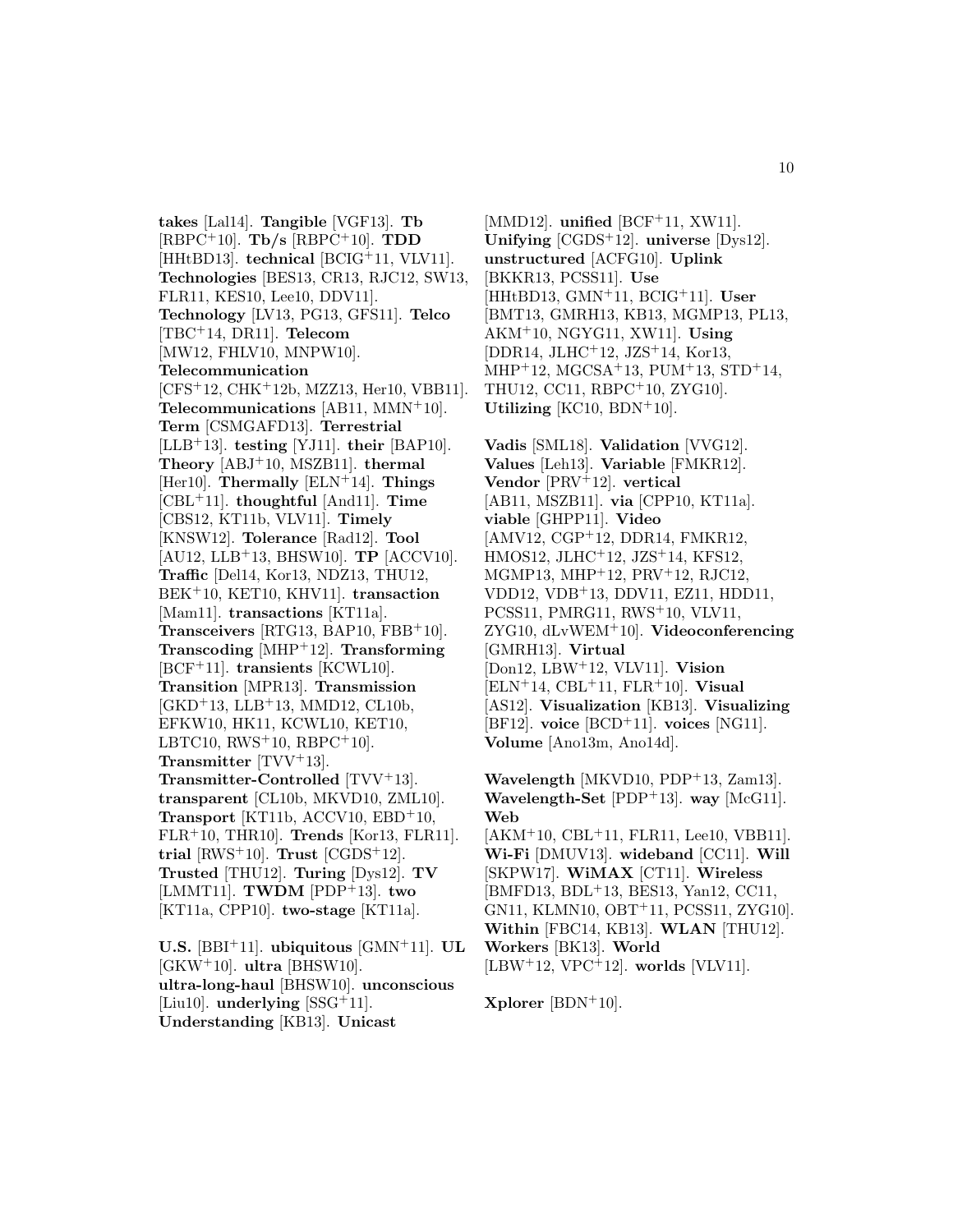## **References**

## **Aziz:2010:ANR**

[AAH<sup>+</sup>10] Danish Aziz, Anton Ambrosy, Lester T. W. Ho, Lutz Ewe, Markus Gruber, and Hajo Bakker. Autonomous neighbor relation detection and handover optimization in LTE. Bell Labs Technical Journal, 15(3):63–83, December 2010. CODEN BLTJFD. ISSN 1089-7089 (print), 1538- 7305 (electronic).

#### **Acharya:2011:TVM**

[AB11] Swarup Acharya and Kenneth C. Budka. Telecommunications in vertical markets: Challenges and opportunities. Bell Labs Technical Journal, 16(3):1–4, December 2011. CODEN BLTJFD. ISSN 1089-7089 (print), 1538- 7305 (electronic).

#### **Asthana:2010:EES**

[ABJ<sup>+</sup>10] Abhaya Asthana, Robert S. Blake, Richard D. Jordan, Reza Shafie-Khorasani, and Daryl J. Steen. End-to-end service availability support: Theory and application. Bell Labs Technical Journal, 15 (1):149–173, June 2010. CO-DEN BLTJFD. ISSN 1089- 7089 (print), 1538-7305 (electronic).

#### **Aghasaryan:2014:EIL**

[ABKN14] Armen Aghasaryan, Makram Bouzid, Dimitre Kostadinov,

and Animesh Nandi. Exploring the impact of LSH parameters in privacy-preserving personalization. Bell Labs Technical Journal, 18(4): 33–44, March 2014. CO-DEN BLTJFD. ISSN 1089- 7089 (print), 1538-7305 (electronic).

## **Addeo:2010:QMP**

[ACCV10] Christian Addeo, Giorgio Cazzaniga, Roberta Crescentini, and Fabio Valente. On QoS mechanism profiling in MPLS-TP transport networks. Bell Labs Technical Journal, 14(4):227–241, Winter 2010. CODEN BLTJFD. ISSN 1089-7089 (print), 1538- 7305 (electronic).

#### **Andrews:2010:ASS**

[ACFG10] Matthew Andrews, Véronique Capdevielle, Afef Feki, and Piyush Gupta. Autonomous spectrum sharing for unstructured cellular networks with femtocells. Bell Labs Technical Journal, 15(3):85– 97, December 2010. CO-DEN BLTJFD. ISSN 1089- 7089 (print), 1538-7305 (electronic).

## **Aghasaryan:2010:PAE**

[AKM<sup>+</sup>10] Armen Aghasaryan, Murali Kodialam, Sarit Mukherjee, Yann Toms, Christophe Senot, Stéphane Betgé-Brezetz, T. V. Lakshman, and Limin Wang. Personalized application enablement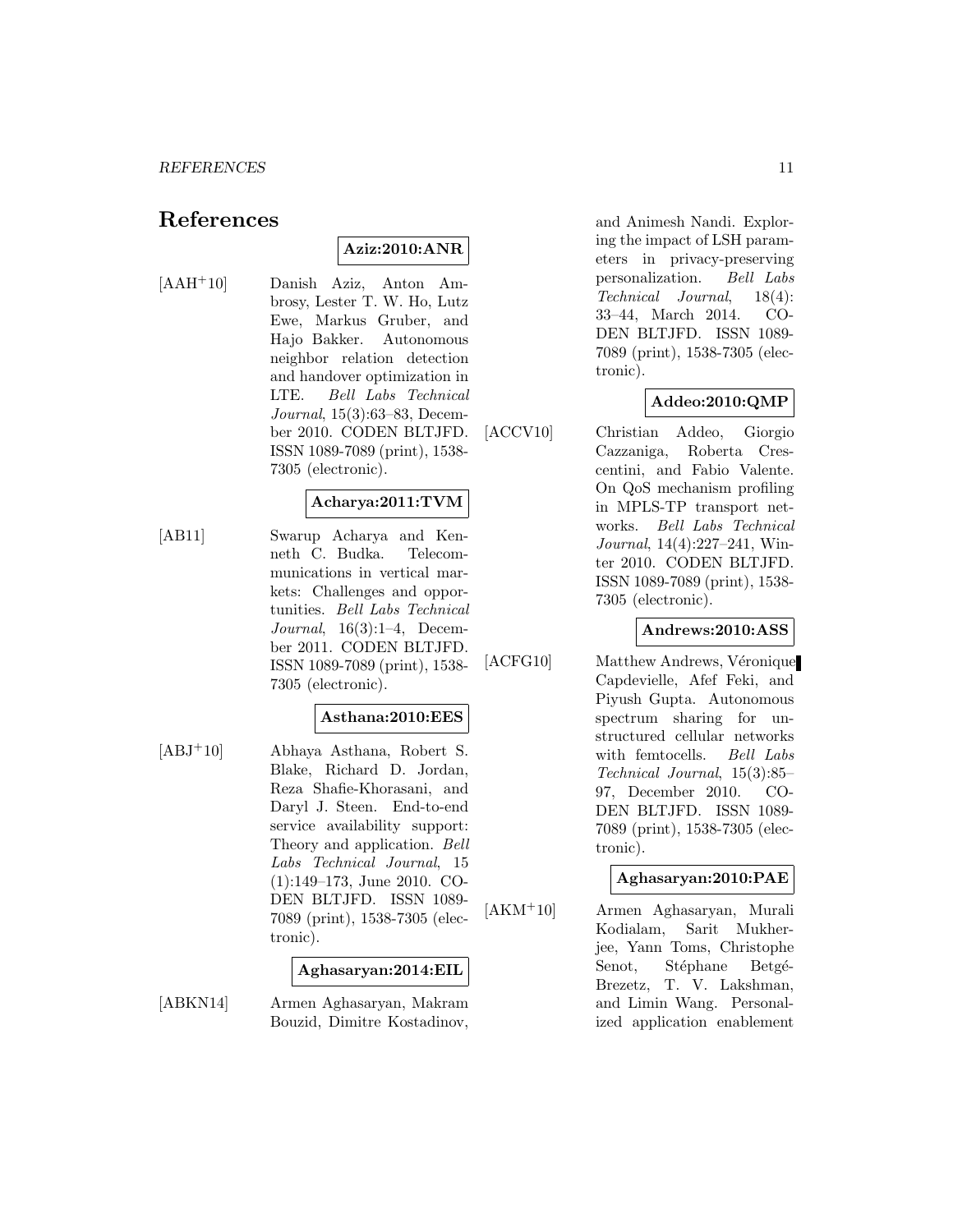by Web session analysis and multisource user profiling. Bell Labs Technical Journal, 15(1):67–76, June 2010. CO-DEN BLTJFD. ISSN 1089- 7089 (print), 1538-7305 (electronic).

## **Alface:2012:IOV**

[AMV12] Patrice Rondao Alface, Jean-François Macq, and Nico Verzijp. Interactive omnidirectional video delivery: a bandwidth-effective approach. Bell Labs Technical Journal, 16(4):135– 147, March 2012. CO-DEN BLTJFD. ISSN 1089- 7089 (print), 1538-7305 (electronic).

## **Anderson:2011:MDN**

[And11] Philip W. Anderson. More and different: notes from a thoughtful curmudgeon. World Scientific Publishing Co., Singapore; Philadelphia, PA, USA; River Edge, NJ, USA, 2011. ISBN 981-4350- 12-5 (hardcover), 981-4350- 13-3 (paperback). 2011 pp. LCCN Q171 .A527 2011.

#### **Anonymous:2010:RALa**

[Ano10a] Anonymous. Recent Alcatel– Lucent patents. Bell Labs Technical Journal, 14(4):329– 340, Winter 2010. CO-DEN BLTJFD. ISSN 1089- 7089 (print), 1538-7305 (electronic).

#### **Anonymous:2010:RALb**

[Ano10b] Anonymous. Recent Alcatel– Lucent patents. Bell Labs Technical Journal, 15(1): 237–258, June 2010. CO-DEN BLTJFD. ISSN 1089- 7089 (print), 1538-7305 (electronic).

## **Anonymous:2010:RALc**

[Ano10c] Anonymous. Recent Alcatel– Lucent patents. Bell Labs Technical Journal, 15(2):245– 266, September 2010. CO-DEN BLTJFD. ISSN 1089- 7089 (print), 1538-7305 (electronic).

## **Anonymous:2010:RALd**

[Ano10d] Anonymous. Recent Alcatel– Lucent patents. Bell Labs Technical Journal, 15(3):207– 232, December 2010. CO-DEN BLTJFD. ISSN 1089- 7089 (print), 1538-7305 (electronic).

## **Anonymous:2011:FC**

[Ano11a] Anonymous. Front cover. Bell Labs Technical Journal, 16(3):i, December 2011. CO-DEN BLTJFD. ISSN 1089- 7089 (print), 1538-7305 (electronic).

## **Anonymous:2011:II**

[Ano11b] Anonymous. Issue information. Bell Labs Technical Journal, 16(3):ii, December 2011. CODEN BLTJFD. ISSN 1089-7089 (print), 1538- 7305 (electronic).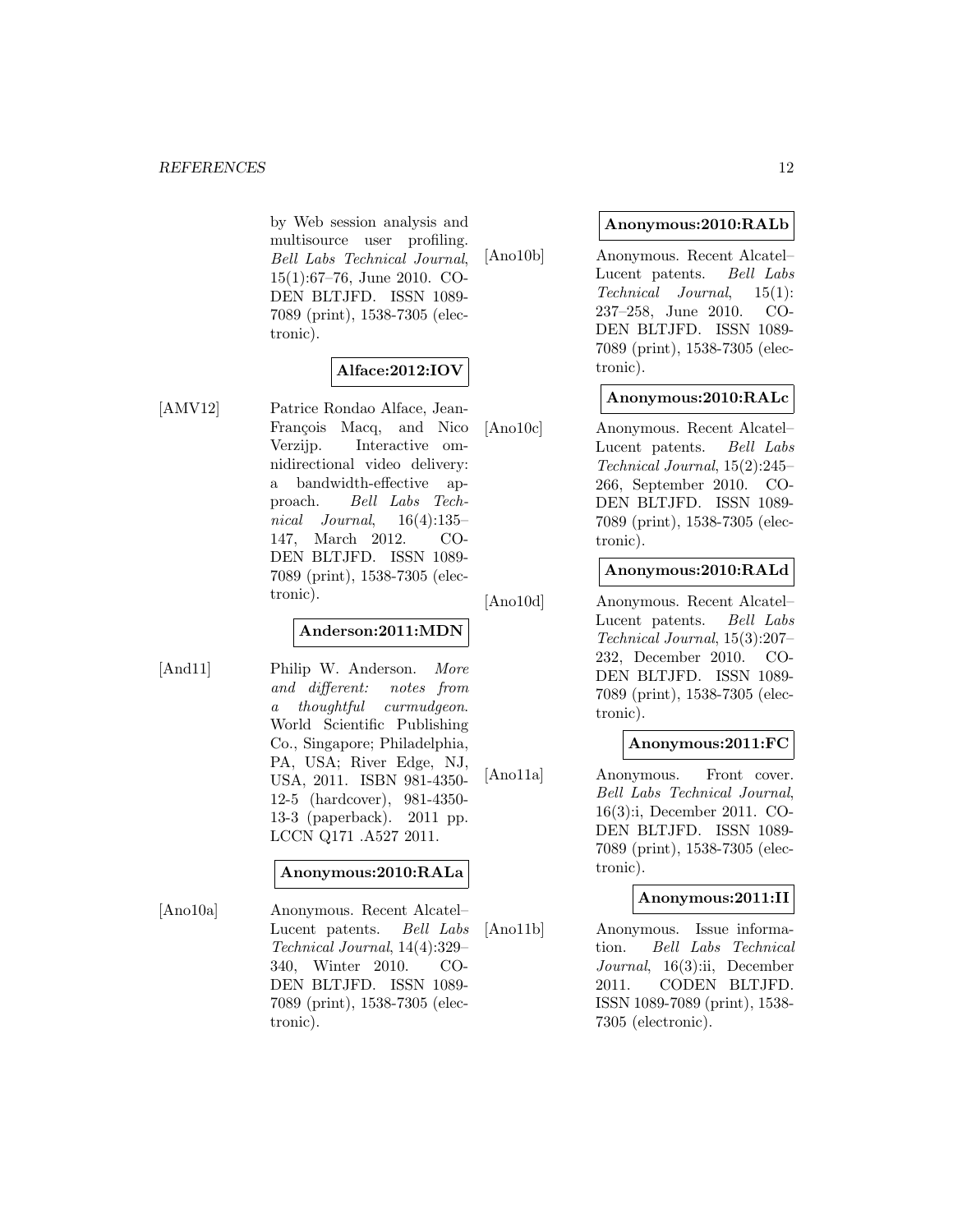#### *REFERENCES* 13

#### **Anonymous:2011:RALa**

[Ano11c] Anonymous. Recent Alcatel– Lucent patents. Bell Labs Technical Journal, 15(4):189– 212, March 2011. CO-DEN BLTJFD. ISSN 1089- 7089 (print), 1538-7305 (electronic).

#### **Anonymous:2011:RALb**

[Ano11d] Anonymous. Recent Alcatel– Lucent patents. Bell Labs Technical Journal, 16(1): 235–258, June 2011. CO-DEN BLTJFD. ISSN 1089- 7089 (print), 1538-7305 (electronic).

#### **Anonymous:2011:RALc**

[Ano11e] Anonymous. Recent Alcatel– Lucent patents. Bell Labs Technical Journal, 16(2):277– 298, September 2011. CO-DEN BLTJFD. ISSN 1089- 7089 (print), 1538-7305 (electronic).

#### **Anonymous:2011:RALd**

[Ano11f] Anonymous. Recent Alcatel– Lucent patents. Bell Labs Technical Journal, 16(3):181– 211, December 2011. CO-DEN BLTJFD. ISSN 1089- 7089 (print), 1538-7305 (electronic).

#### **Anonymous:2012:FCa**

[Ano12a] Anonymous. Front cover. Bell Labs Technical Journal, 16(4):??, March 2012. CO-DEN BLTJFD. ISSN 1089- 7089 (print), 1538-7305 (electronic).

#### **Anonymous:2012:FCb**

[Ano12b] Anonymous. Front cover. Bell Labs Technical Journal, 17(1):??, June 2012. CO-DEN BLTJFD. ISSN 1089- 7089 (print), 1538-7305 (electronic).

#### **Anonymous:2012:FCc**

[Ano12c] Anonymous. Front cover. Bell Labs Technical Journal, 17(2):??, September 2012. CODEN BLTJFD. ISSN 1089-7089 (print), 1538-7305 (electronic).

#### **Anonymous:2012:FC**

[Ano12d] Anonymous. Front cover. Bell Labs Technical Journal, 17(3):??, December 2012. CODEN BLTJFD. ISSN 1089-7089 (print), 1538-7305 (electronic).

#### **Anonymous:2012:IIa**

[Ano12e] Anonymous. Issue information. Bell Labs Technical Journal, 16(4):??, March 2012. CODEN BLTJFD. ISSN 1089-7089 (print), 1538- 7305 (electronic).

## **Anonymous:2012:IIb**

[Ano12f] Anonymous. Issue information. Bell Labs Technical Journal, 17(1):??, June 2012. CODEN BLTJFD. ISSN 1089-7089 (print), 1538-7305 (electronic).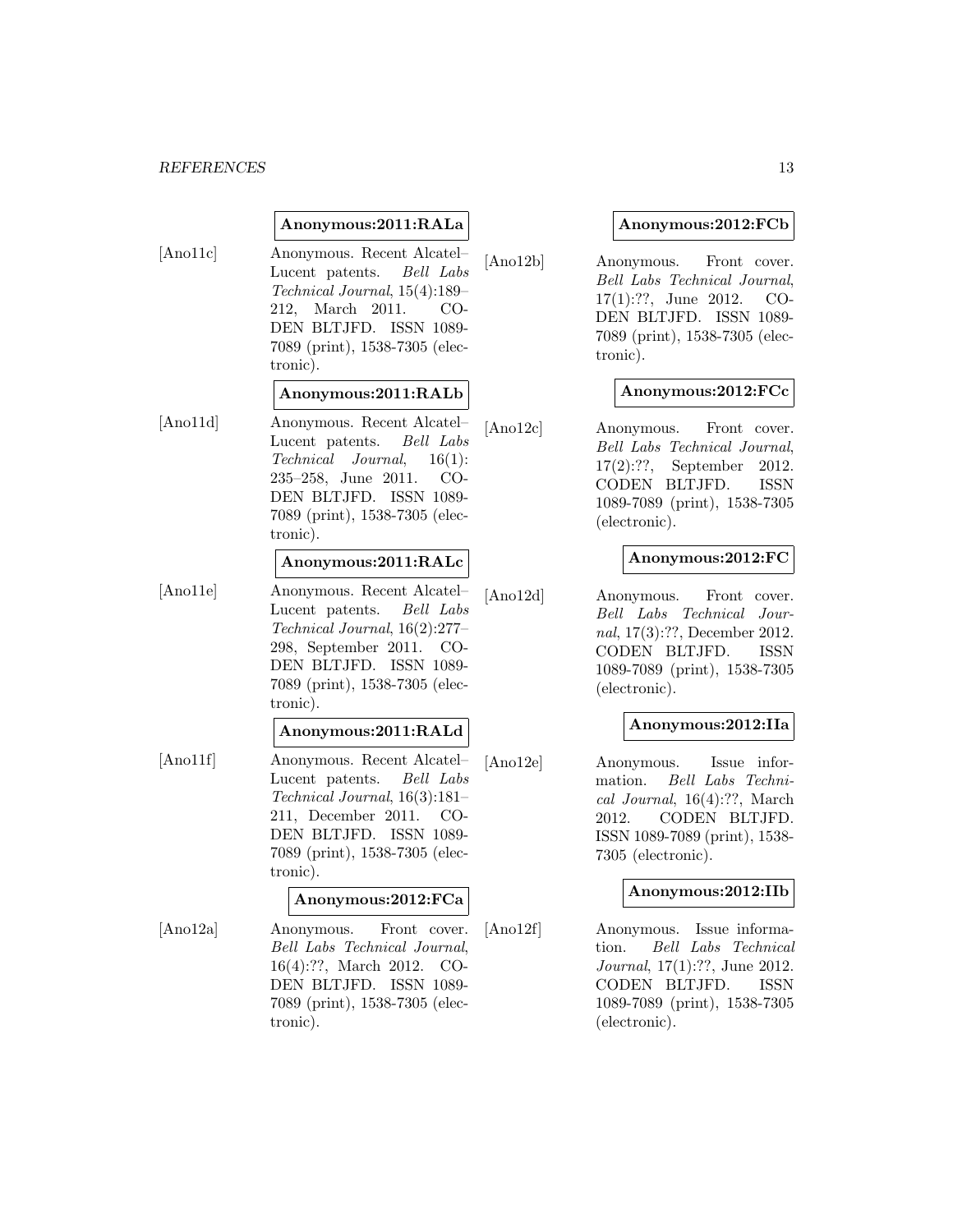#### **Anonymous:2012:IIc**

[Ano12g] Anonymous. Issue information. Bell Labs Technical Journal, 17(2):??, September 2012. CODEN BLTJFD. ISSN 1089-7089 (print), 1538- 7305 (electronic).

#### **Anonymous:2012:II**

[Ano12h] Anonymous. Issue information. Bell Labs Technical Journal, 17(3):??, December 2012. CODEN BLTJFD. ISSN 1089-7089 (print), 1538- 7305 (electronic).

#### **Anonymous:2012:RALa**

[Ano12i] Anonymous. Recent Alcatel– Lucent patents. Bell Labs Technical Journal, 16(4):243– 267, March 2012. CO-DEN BLTJFD. ISSN 1089- 7089 (print), 1538-7305 (electronic).

#### **Anonymous:2012:RALb**

[Ano12j] Anonymous. Recent Alcatel– Lucent patents. Bell Labs Technical Journal, 17(1): 247–274, June 2012. CO-DEN BLTJFD. ISSN 1089- 7089 (print), 1538-7305 (electronic).

#### **Anonymous:2012:RALc**

[Ano12k] Anonymous. Recent Alcatel– Lucent patents. Bell Labs Technical Journal, 17(2):143– 171, September 2012. CO-DEN BLTJFD. ISSN 1089- 7089 (print), 1538-7305 (electronic).

#### **Anonymous:2012:RALd**

[Ano12l] Anonymous. Recent Alcatel– Lucent patents. Bell Labs Technical Journal, 17(3):213– 239, December 2012. CO-DEN BLTJFD. ISSN 1089- 7089 (print), 1538-7305 (electronic).

#### **Anonymous:2013:FCa**

[Ano13a] Anonymous. Front cover. Bell Labs Technical Journal, 17(4):??, March 2013. CO-DEN BLTJFD. ISSN 1089- 7089 (print), 1538-7305 (electronic).

#### **Anonymous:2013:FCb**

[Ano13b] Anonymous. Front cover. Bell Labs Technical Journal, 18(1), June 2013. CO-DEN BLTJFD. ISSN 1089- 7089 (print), 1538-7305 (electronic).

#### **Anonymous:2013:FCc**

[Ano13c] Anonymous. Front cover. Bell Labs Technical Journal, 18(2), September 2013. CO-DEN BLTJFD. ISSN 1089- 7089 (print), 1538-7305 (electronic).

#### **Anonymous:2013:FCd**

[Ano13d] Anonymous. Front cover. Bell Labs Technical Journal, 18(3):c1, December 2013. CODEN BLTJFD. ISSN 1089-7089 (print), 1538-7305 (electronic).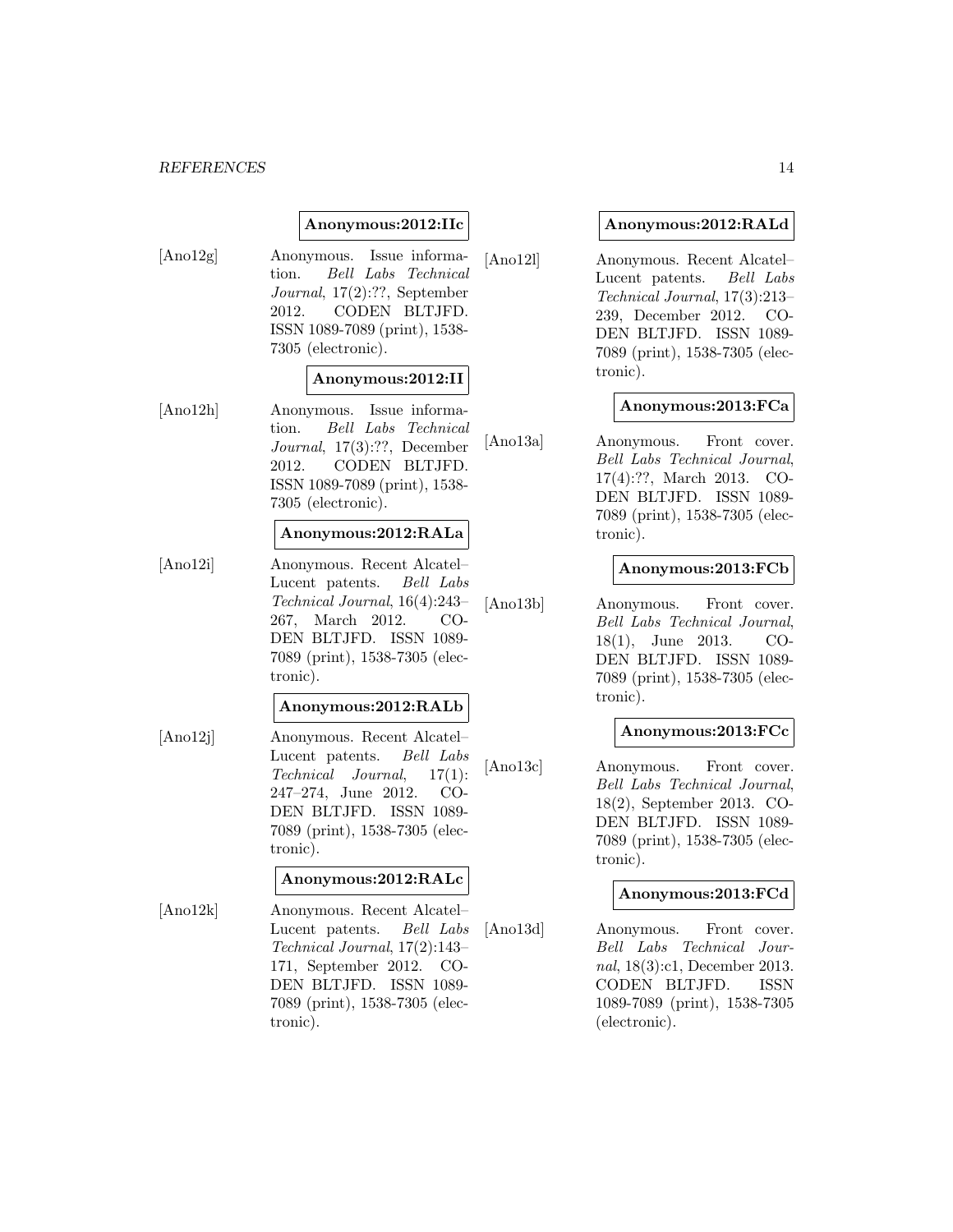#### *REFERENCES* 15

#### **Anonymous:2013:IIa**

[Ano13e] Anonymous. Issue information. Bell Labs Technical Journal, 17(4):??, March 2013. CODEN BLTJFD. ISSN 1089-7089 (print), 1538- 7305 (electronic).

#### **Anonymous:2013:IIb**

[Ano13f] Anonymous. Issue information. Bell Labs Technical Journal, 18(1), June 2013. CODEN BLTJFD. ISSN 1089-7089 (print), 1538-7305 (electronic).

#### **Anonymous:2013:IIc**

[Ano13g] Anonymous. Issue information. Bell Labs Technical Journal, 18(2), September 2013. CODEN BLTJFD. ISSN 1089-7089 (print), 1538- 7305 (electronic).

#### **Anonymous:2013:IId**

[Ano13h] Anonymous. Issue information. Bell Labs Technical Journal, 18(3):??, December 2013. CODEN BLTJFD. ISSN 1089-7089 (print), 1538- 7305 (electronic).

#### **Anonymous:2013:RALa**

[Ano13i] Anonymous. Recent Alcatel– Lucent patents. Bell Labs Technical Journal, 17(4):175– 207, March 2013. CO-DEN BLTJFD. ISSN 1089- 7089 (print), 1538-7305 (electronic).

#### **Anonymous:2013:RALb**

[Ano13j] Anonymous. Recent Alcatel– Lucent patents. Bell Labs Technical Journal, 18(1): 213–244, June 2013. CO-DEN BLTJFD. ISSN 1089- 7089 (print), 1538-7305 (electronic).

#### **Anonymous:2013:RALc**

[Ano13k] Anonymous. Recent Alcatel– Lucent patents. Bell Labs Technical Journal, 18(2):255– 287, September 2013. CO-DEN BLTJFD. ISSN 1089- 7089 (print), 1538-7305 (electronic).

#### **Anonymous:2013:RALd**

[Ano13l] Anonymous. Recent Alcatel– Lucent patents. Bell Labs Technical Journal, 18(3):293– 321, December 2013. CO-DEN BLTJFD. ISSN 1089- 7089 (print), 1538-7305 (electronic).

#### **Anonymous:2013:VAS**

[Ano13m] Anonymous. Volume 17 author/subject index. Bell Labs Technical Journal, 17(4):209– 217, March 2013. CO-DEN BLTJFD. ISSN 1089- 7089 (print), 1538-7305 (electronic).

#### **Anonymous:2014:FC**

[Ano14a] Anonymous. Front cover. Bell Labs Technical Journal, 18(4):??, March 2014. CO-DEN BLTJFD. ISSN 1089- 7089 (print), 1538-7305 (electronic).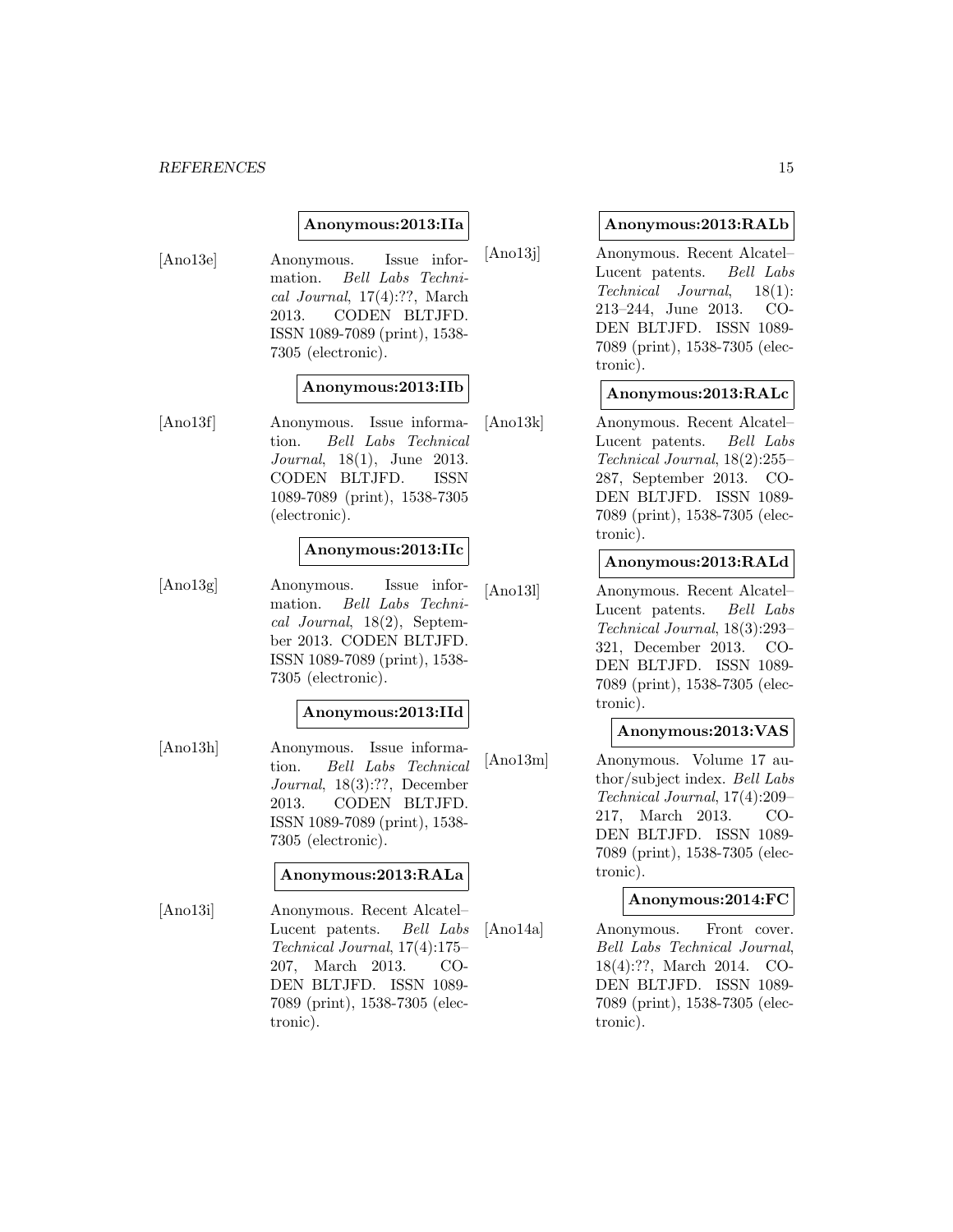#### *REFERENCES* 16

#### **Anonymous:2014:II**

[Ano14b] Anonymous. Issue information. Bell Labs Technical Journal, 18(4):??, March 2014. CODEN BLTJFD. ISSN 1089-7089 (print), 1538- 7305 (electronic).

## **Anonymous:2014:RAL**

[Ano14c] Anonymous. Recent Alcatel– Lucent patents. Bell Labs Technical Journal, 18(4):199– 230, March 2014. CO-DEN BLTJFD. ISSN 1089- 7089 (print), 1538-7305 (electronic).

#### **Anonymous:2014:VAS**

[Ano14d] Anonymous. Volume 18 author/subject index. Bell Labs Technical Journal, 18(4):231– 243, March 2014. CO-DEN BLTJFD. ISSN 1089- 7089 (print), 1538-7305 (electronic).

#### **Asthana:2012:ISD**

[AO12] Abhaya Asthana and Kazu Okumoto. Integrative software design for reliability: Beyond models and defect prediction. Bell Labs Technical Journal, 17(3):37– 59, December 2012. CO-DEN BLTJFD. ISSN 1089- 7089 (print), 1538-7305 (electronic).

## **An:2012:DDL**

[APWA12] Xueli An, Fabio Pianese, Indra Widjaja, and Utku Günay

Acer. DMME: a distributed LTE mobility management entity. Bell Labs Technical Journal, 17(2):97– 120, September 2012. CO-DEN BLTJFD. ISSN 1089- 7089 (print), 1538-7305 (electronic).

## **Aerts:2012:ACM**

[AS12] Maarten Aerts and Erwin Six. Automatic calibration for mobile cameras by fusing multiple relative and absolute visual cues. Bell Labs Technical Journal, 16(4):187– 202, March 2012. CO-DEN BLTJFD. ISSN 1089- 7089 (print), 1538-7305 (electronic).

#### **Akyamac:2012:RTR**

[AU12] Ahmet A. Akyamac and Huseyin Uzunalioglu. ROCS: a tool for rapid overload control simulation. Bell Labs Technical Journal, 17 (1):67–87, June 2012. CO-DEN BLTJFD. ISSN 1089- 7089 (print), 1538-7305 (electronic).

#### **Bitzer:2010:NES**

[BAP10] Thomas Bitzer, Jacques Achard, and Andreas Pascht. New energy-saving multicarrier transceivers and their standardization. Bell Labs Technical Journal, 15(2):53– 58, September 2010. CO-DEN BLTJFD. ISSN 1089- 7089 (print), 1538-7305 (electronic).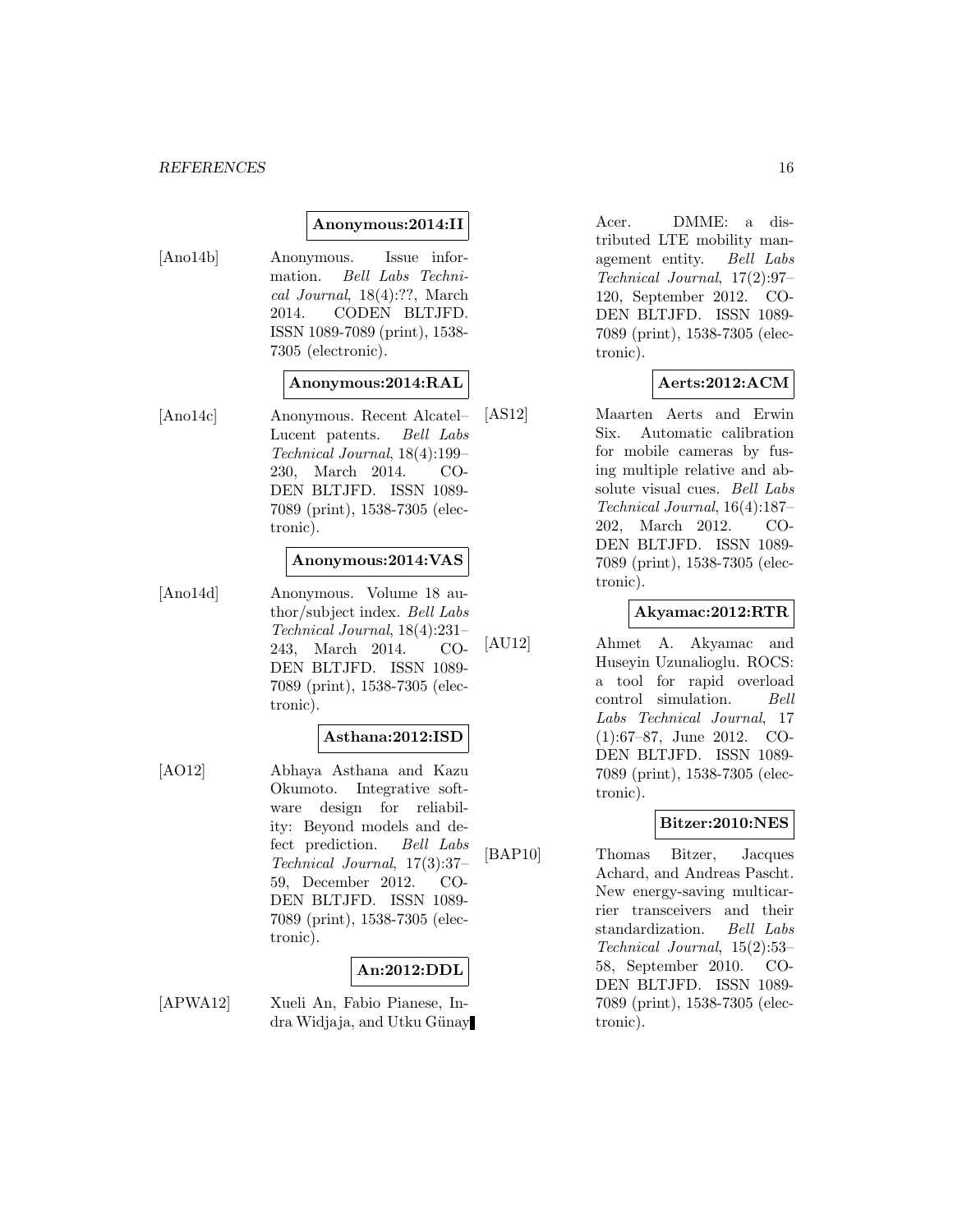## **Beacken:2011:LGC**

- 
- [BBI<sup>+</sup>11] Marc Beacken, Linda Braun, Dominick J. Imbesi, Lloyd G. Greenwald, Michael J. Geller, Adrian Hartman, Michael J. Chen, Mike Ter Louw, Alfonso Piccirilli, and David Bishop. LGS' government communications laboratory and research for the U.S. government. Bell Labs Technical Journal, 16(3):5–28, December 2011. CODEN BLTJFD. ISSN 1089-7089 (print), 1538- 7305 (electronic).

#### **Budka:2011:PSM**

[BCD<sup>+</sup>11] Kenneth C. Budka, Thomas Chu, Tewfik L. Doumi, Wim Brouwer, Phil Lamoureux, and Maria E. Palamara. Public safety mission critical voice services over LTE. Bell Labs Technical Journal, 16 (3):133–149, December 2011. CODEN BLTJFD. ISSN 1089-7089 (print), 1538-7305 (electronic).

## **Burns:2011:TEC**

[BCF<sup>+</sup>11] Michael J. Burns, R. Bruce Craig Jr., Brian D. Friedman, Peter D. Schott, and Christophe Senot. Transforming enterprise communications through the blending of social networking and unified communications. Bell Labs Technical Journal, 16 (1):19–34, June 2011. CO-DEN BLTJFD. ISSN 1089- 7089 (print), 1538-7305 (electronic).

## **Brunetti:2011:ONQ**

[BCIG<sup>+</sup>11] James A. Brunetti, Kanti Chakrabarti, Alina M. Ionescu-Graff, Ramesh Nagarajan, and Dong Sun. Open network quality of service and bandwidth control: Use cases, technical architecture, and business models. Bell Labs Technical Journal, 16(2):133– 152, September 2011. CO-DEN BLTJFD. ISSN 1089- 7089 (print), 1538-7305 (electronic).

## **Budka:2010:CNA**

[BDD<sup>+</sup>10] Kenneth C. Budka, Jayant G. Deshpande, Tewfik L. Doumi, Mark Madden, and Tim Mew. Communication network architecture and design principles for smart grids. Bell Labs Technical Journal, 15(2):205–227, September 2010. CODEN BLTJFD. ISSN 1089-7089 (print), 1538- 7305 (electronic).

## **Boiocchi:2013:NGM**

[BDL<sup>+</sup>13] Gianluca Boiocchi, Paolo Di Prisco, Ahmed Lahrech, Pierre Lopez, Maurizio Moretto, and Paolo Volpato. Nextgeneration microwave packet radio: Characteristics and evolution areas to support new scenarios in wireless backhauling. Bell Labs Technical Journal, 18(2):143– 157, September 2013. CO-DEN BLTJFD. ISSN 1089- 7089 (print), 1538-7305 (electronic).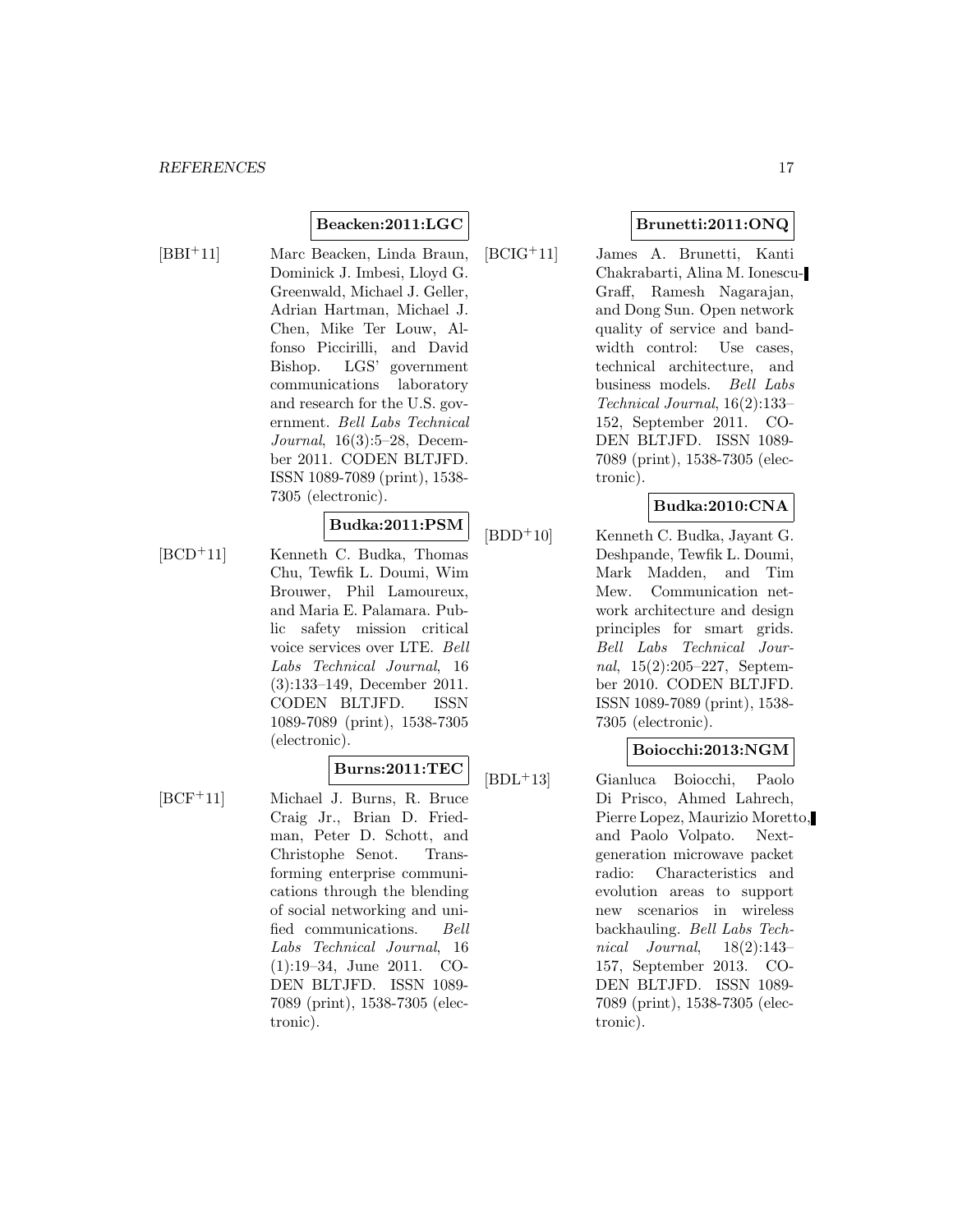#### **Batteram:2010:DQE**

[BDM<sup>+</sup>10] Harold Batteram, Gerard Damm, Amit Mukhopadhyay, Laurent Philippart, Rhodo Odysseos, and Carlos Urrutia-Valdés. Delivering quality of experience in multimedia networks. Bell Labs Technical Journal, 15 (1):175–193, June 2010. CO-DEN BLTJFD. ISSN 1089- 7089 (print), 1538-7305 (electronic).

#### **Buvaneswari:2010:SOL**

[BDN<sup>+</sup>10] Arumugam Buvaneswari, Lawrence Drabeck, Nachi Nithi, Mark Haner, Paul Polakos, and Chitra Sawkar. Self-optimization of LTE networks utilizing Celnet Xplorer. Bell Labs Technical Journal, 15(3):99–117, December 2010. CODEN BLTJFD. ISSN 1089-7089 (print), 1538-7305 (electronic).

#### **Ballesteros:2012:NCM**

[BEF<sup>+</sup>12] Francisco J. Ballesteros, Noah Evans, Charles Forsyth, Gorka Guardiola, Jim McKie, Ron Minnich, and Enrique Soriano-Salvador. NIX: a case for a manycore system for Cloud computing. Bell Labs Technical Journal, 17(2):41– 54, September 2012. CO-DEN BLTJFD. ISSN 1089- 7089 (print), 1538-7305 (electronic).

## **Blume:2010:ESM**

[BEK<sup>+</sup>10] Oliver Blume, Harald Eckhardt, Siegfried Klein, Edgar Kuehn, and Wieslawa M. Wajda. Energy savings in mobile networks based on adaptation to traffic statistics. Bell Labs Technical Journal, 15(2):77– 94, September 2010. CO-DEN BLTJFD. ISSN 1089- 7089 (print), 1538-7305 (electronic).

#### **Benno:2011:ASN**

[BER11] Steven Benno, Jairo O. Esteban, and Ivica Rimac. Adaptive streaming: The network HAS to help. Bell Labs Technical Journal, 16(2):101– 114, September 2011. CO-DEN BLTJFD. ISSN 1089- 7089 (print), 1538-7305 (electronic).

## **Bonin:2013:SST**

[BES13] Jean-Pierre Bonin, Cengiz Evci, and Amy L. Sanders. Securing spectrum through the ITU to fuel the growth of next-generation wireless technologies. Bell Labs Technical Journal, 18(2):99– 115, September 2013. CO-DEN BLTJFD. ISSN 1089- 7089 (print), 1538-7305 (electronic).

## **Burns:2012:MAC**

[BF12] Michael J. Burns and Brian D. Friedman. A multidimensional approach to characterizing and visualizing la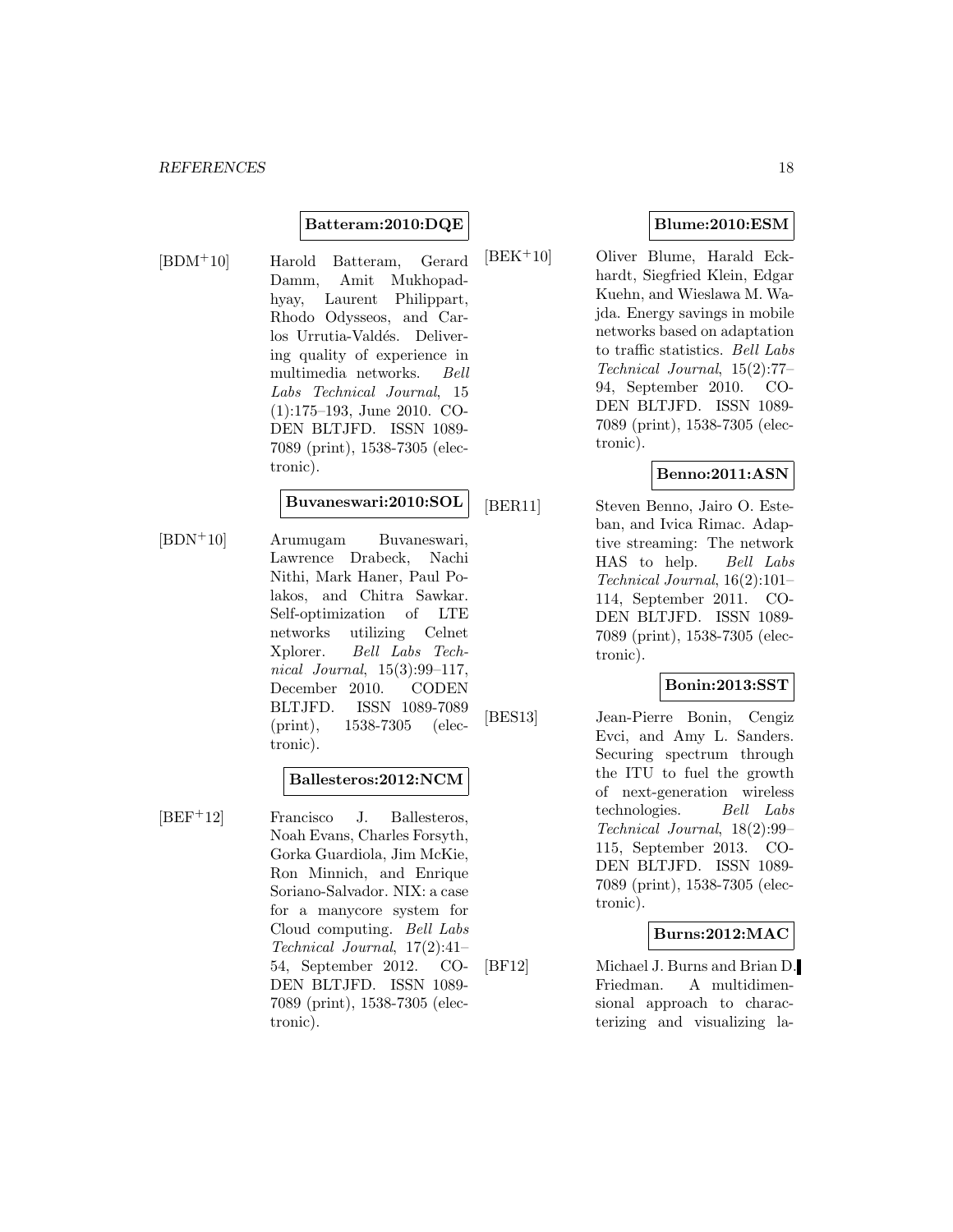tent relationships in enterprise social networks. Bell Labs Technical Journal, 17 (1):201–217, June 2012. CO-DEN BLTJFD. ISSN 1089- 7089 (print), 1538-7305 (electronic).

#### **Bessis:2011:SIP**

[BGR11] Thierry Bessis, Vijay K. Gurbani, and Ashwin Rana. Session Initiation Protocol firewall for the IP Multimedia Subsystem core. Bell Labs Technical Journal, 15(4):169– 187, March 2011. CO-DEN BLTJFD. ISSN 1089- 7089 (print), 1538-7305 (electronic).

#### **Ballentin:2011:MCE**

[BHK<sup>+</sup>11] Ralph Ballentin, Detlef Hartmann, Dieter Kopp, Thomas Loewel, Matthias Sund, and Wolfgang Templ. E-mobility in the context of electric energy distribution grids. Bell Labs Technical Journal, 16 (3):47–60, December 2011. CODEN BLTJFD. ISSN 1089-7089 (print), 1538-7305 (electronic).

#### **Bengtsson:2010:DTR**

[BHSW10] Thomas Bengtsson, Tin Kam Ho, Todd Salamon, and Christopher A. White. A diagnostic tool for Raman amplification in ultra-long-haul networks. Bell Labs Technical Journal, 14(4):61–72, Winter 2010. CODEN BLTJFD.

ISSN 1089-7089 (print), 1538- 7305 (electronic).

#### **Burns:2013:QAQ**

[BK13] Michael J. Burns and Xerxes P. Kotval. Questions about questions: Investigating how knowledge workers ask and answer questions. Bell Labs Technical Journal, 17(4): 43–61, March 2013. CO-DEN BLTJFD. ISSN 1089- 7089 (print), 1538-7305 (electronic).

#### **Balachandran:2013:NCC**

[BKKR13] Krishna Balachandran, Joseph H. Kang, Kemal M. Karakayali, and Kiran M. Rege. Networkcentric cooperation schemes for uplink interference management in cellular networks. Bell Labs Technical Journal, 18(2):23–36, September 2013. CODEN BLTJFD. ISSN 1089-7089 (print), 1538-7305 (electronic).

## **Barba:2013:WIP**

[BMFD13] Félix Barba Barba, Aaron Garrido Martin, and Alfonso Fernández-Durán. Wireless indoor positioning: Effective deployment of cells and auto-calibration. Bell Labs Technical Journal, 18(2):213– 235, September 2013. CO-DEN BLTJFD. ISSN 1089- 7089 (print), 1538-7305 (electronic).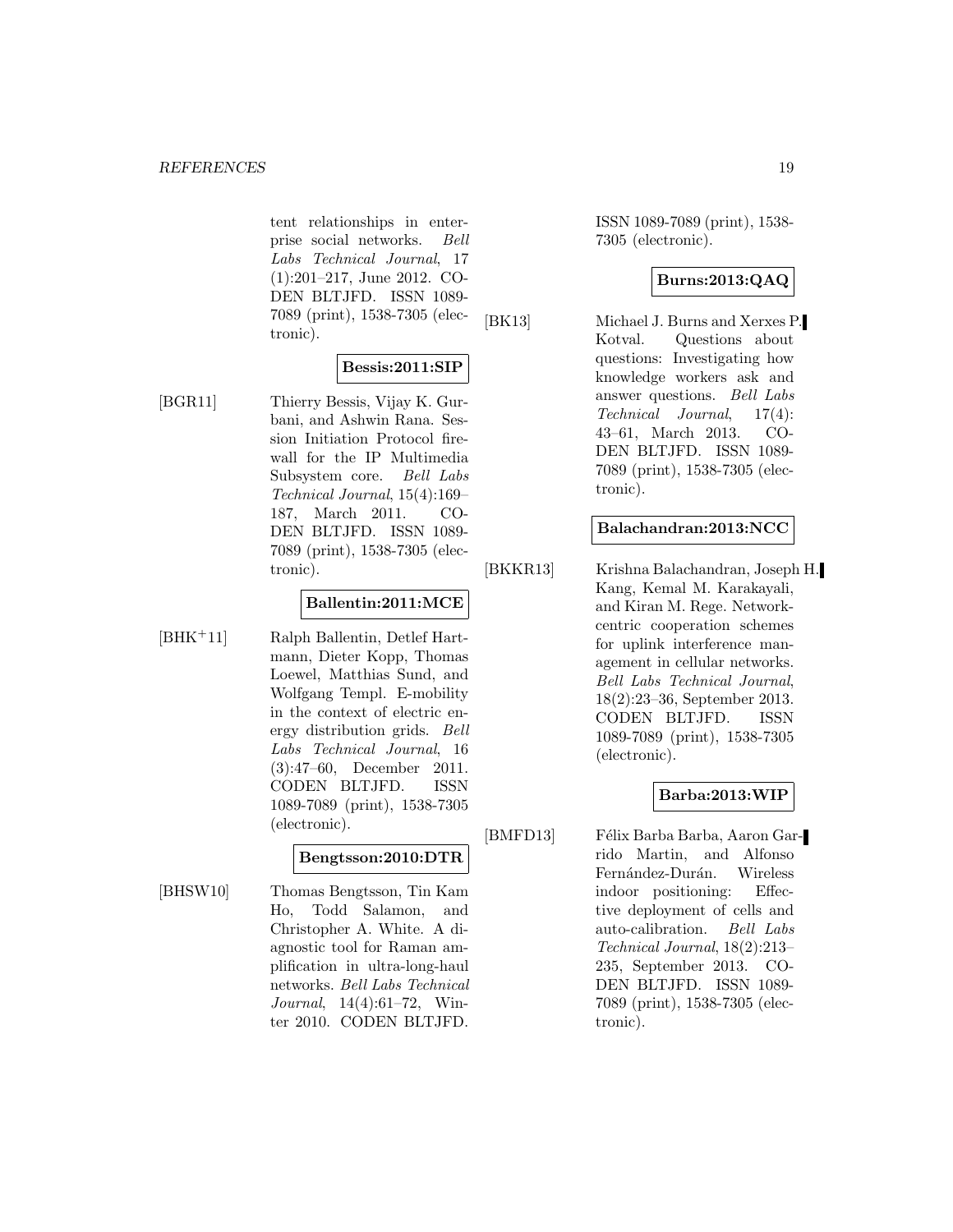#### **Barshefsky:2013:MUE**

[BMT13] Alvin Barshefsky, Mohamad M. [BSV12b] Mehio, and Hemi Trickey. Mobile user experience for network operations. Bell Labs Technical Journal, 17 (4):5–20, March 2013. CO-DEN BLTJFD. ISSN 1089- 7089 (print), 1538-7305 (electronic).

## **Bowles:2012:BHB**

[Bow12] Matt Bowles. The business of hacking and birth of an industry. Bell Labs Technical Journal, 17(3):5–16, December 2012. CODEN BLTJFD. ISSN 1089-7089 (print), 1538- 7305 (electronic).

#### **Benowitz:2010:O**

[BS10] Marc Benowitz and Sam Samuel. Overview. Bell Labs Technical Journal, 15(2):1– 5, September 2010. CO-DEN BLTJFD. ISSN 1089- 7089 (print), 1538-7305 (electronic).

#### **Broustis:2012:DPM**

[BSV12a] Ioannis Broustis, Ganapathy S. Sundaram, and Harish Viswanathan. Detecting and preventing machineto-machine hijacking attacks in cellular networks. Bell Labs Technical Journal, 17 (1):125–140, June 2012. CO-DEN BLTJFD. ISSN 1089- 7089 (print), 1538-7305 (electronic).

#### **Broustis:2012:GAN**

Ioannis Broustis, Ganapathy S. Sundaram, and Harish Viswanathan. Group authentication: a new paradigm for emerging applications. Bell Labs Technical Journal, 17 (3):157–173, December 2012. CODEN BLTJFD. ISSN 1089-7089 (print), 1538-7305 (electronic).

## **Bahr:2014:ASF**

[BWW14] C. Bahr, M. Weldon, and R. W. Wilson. 50th anniversary special feature: The discovery of cosmic microwave background. Bell Labs Technical Journal, 19(1):1–7, ???? 2014. CODEN BLTJFD. ISSN 1089-7089 (print), 1538- 7305 (electronic).

## **Claussen:2010:DIM**

[CAH10] Holger Claussen, Imran Ashraf, and Lester T. W. Ho. Dynamic idle mode procedures for femtocells. Bell Labs Technical Journal, 15(2):95– 116, September 2010. CO-DEN BLTJFD. ISSN 1089- 7089 (print), 1538-7305 (electronic).

#### **Christophe:2011:WTV**

[CBL<sup>+</sup>11] Benoit Christophe, Mathieu Boussard, Monique Lu, Alain Pastor, and Vincent Toubiana. The Web of Things vision: Things as a service and interaction patterns. Bell Labs Technical Journal, 16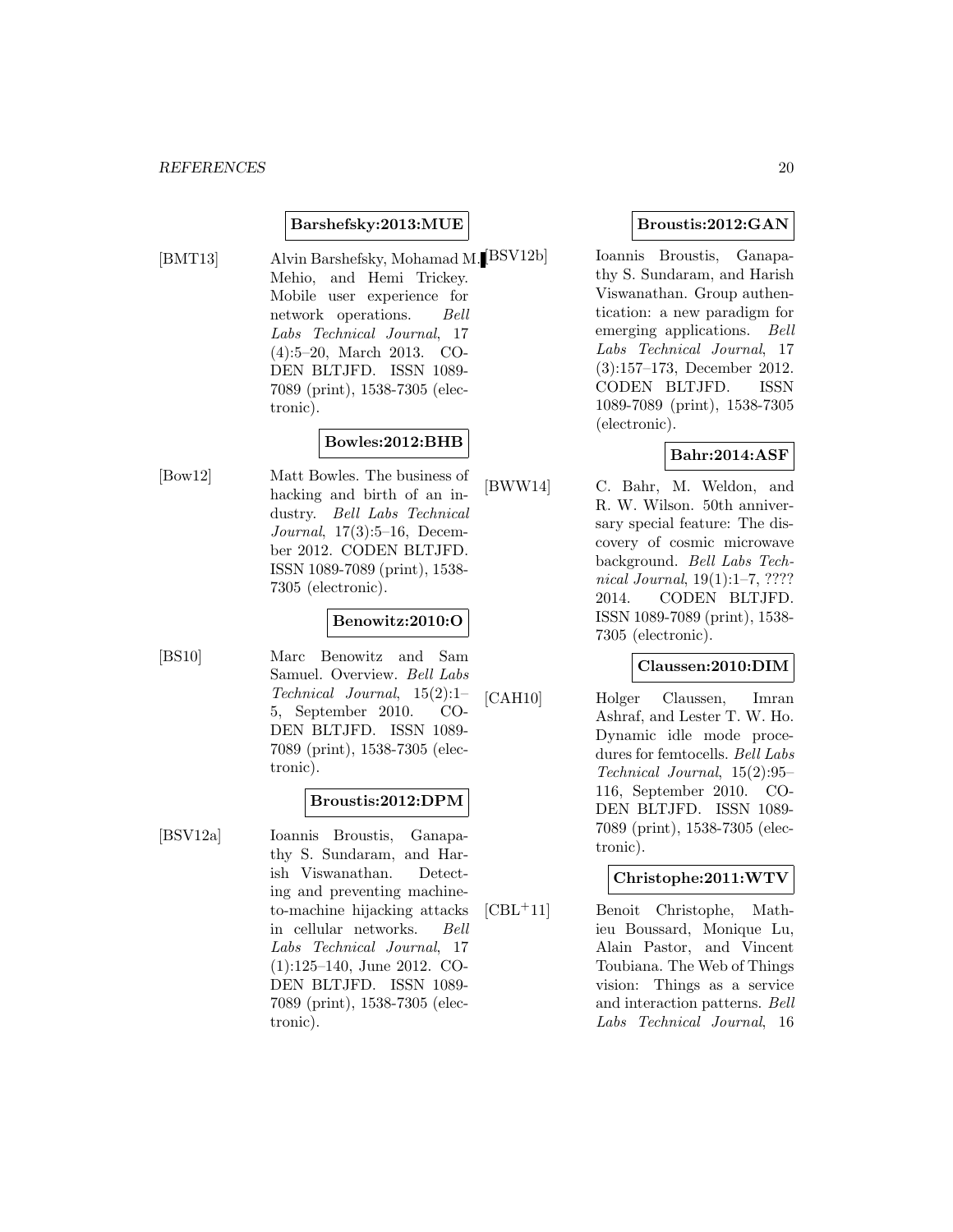(1):55–61, June 2011. CO-DEN BLTJFD. ISSN 1089- 7089 (print), 1538-7305 (electronic).

#### **Cakulev:2012:SER**

[CBS12] Violeta Cakulev, Ioannis Broustis, and Ganapathy S. Sundaram. Secure enablement of real time applications: a novel end-toend approach. Bell Labs Technical Journal, 17(3):175– 191, December 2012. CO-DEN BLTJFD. ISSN 1089- 7089 (print), 1538-7305 (electronic).

#### **Colombo:2011:NGA**

- 
- [CC11] Claudio Colombo and Massimo Cirigliano. Nextgeneration access network: a wireless network using Eband radio frequency (71– 86 GHz) to provide wideband connectivity. Bell Labs Technical Journal, 16 (1):187–205, June 2011. CO-DEN BLTJFD. ISSN 1089- 7089 (print), 1538-7305 (electronic).

## **Criel:2011:DCC**

[CCT11] Johan Criel, Laurence Claeys, and Lieven Trappeniers. Deconstructing Casensa: The CAEMP context-aware empowering platform. Bell Labs Technical Journal, 16 (1):35–53, June 2011. CO-DEN BLTJFD. ISSN 1089- 7089 (print), 1538-7305 (electronic).

#### **Ceballos:2012:BCS**

[CDF12] Juan Ceballos, Richard Di-Pasquale, and Robert Feldman. Business continuity and security in datacenter interconnection. Bell Labs Technical Journal, 17(3):147– 155, December 2012. CO-DEN BLTJFD. ISSN 1089- 7089 (print), 1538-7305 (electronic).

## **Chang:2012:MHL**

[CFS<sup>+</sup>12] Fangzhe Chang, Peter S. Fales, Moritz Steiner, Ramesh Viswanathan, Thomas J. Williams, and Thomas L. Wood. Mitigating high latency outliers for Cloudbased telecommunication services. Bell Labs Technical Journal,  $17(2):121-$ 142, September 2012. CO-DEN BLTJFD. ISSN 1089- 7089 (print), 1538-7305 (electronic).

## **Ciavaglia:2012:UMF**

[CGDS<sup>+</sup>12] Laurent Ciavaglia, Samir Ghamri-Doudane, Mikhail Smirnov, Panagiotis Demestichas, Vera-Alexandra Stavroulaki, Aimilia Bantouna, and Berna Sayrac. Unifying management of future networks with trust. Bell Labs Technical Journal, 17 (3):193–212, December 2012. CODEN BLTJFD. ISSN 1089-7089 (print), 1538-7305 (electronic).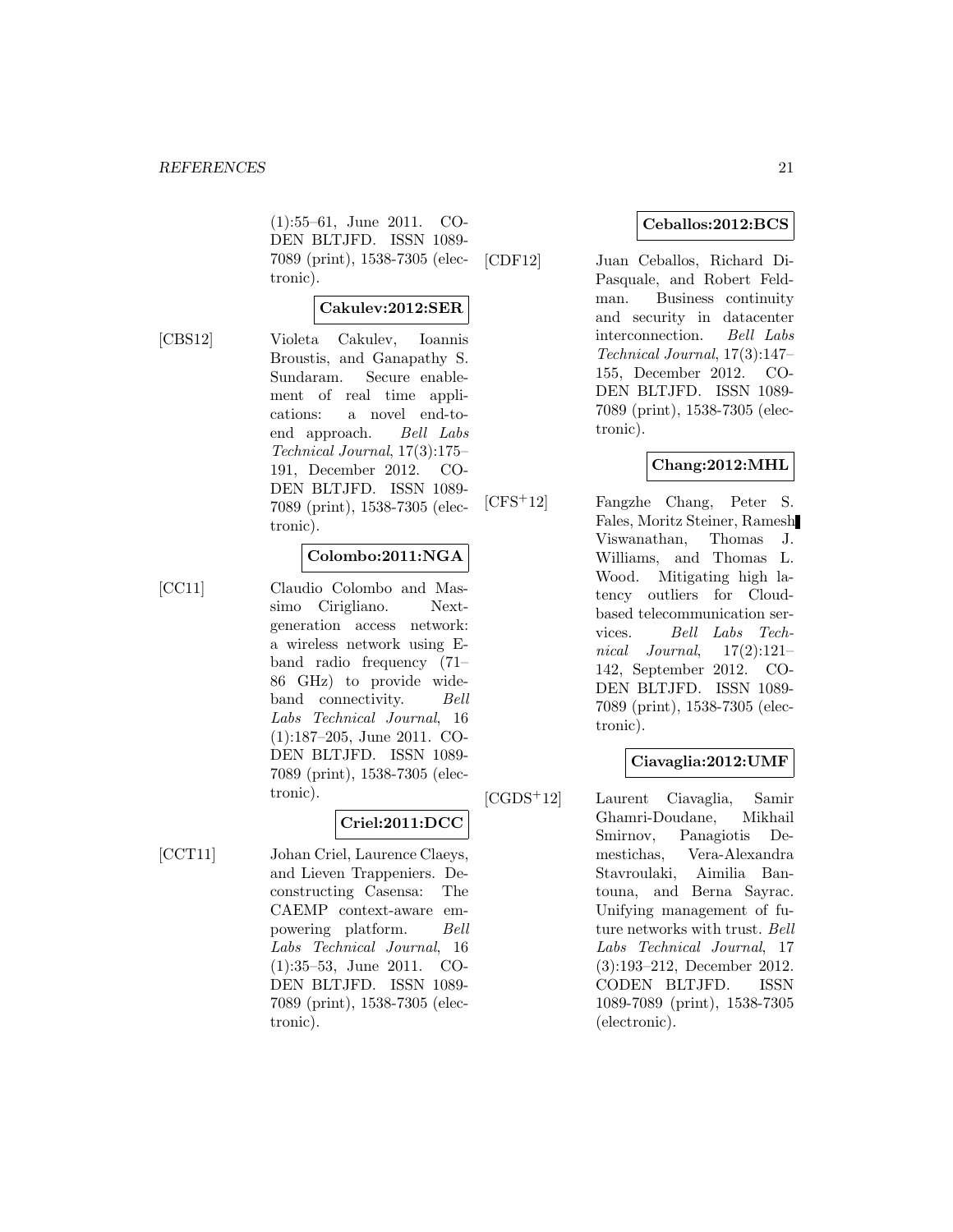## **Cubero:2012:PVS**

- 
- $[CGP<sup>+</sup>12]$  José María Cubero, Jesús Gutiérrez, Pablo Pérez, Enrique Estalayo, Julián Cabrera, Fernando Jaureguizar, and Narciso García. Providing 3D video services: The challenge from 2D to 3DTV quality of experience. Bell Labs Technical Journal, 16(4):115–134, March 2012. CODEN BLTJFD. ISSN 1089-7089 (print), 1538-7305 (electronic).

## **Carroll:2012:RC**

[CHK12a] Martin D. Carroll, Ilija Hadžić, and William A. Katsak. 3D rendering in the Cloud. Bell Labs Technical Journal, 17(2):55–66, September 2012. CODEN BLTJFD. ISSN 1089-7089 (print), 1538-7305 (electronic).

#### **Chang:2012:SET**

[CHK<sup>+</sup>12b] Yuh-Jye Chang, Adiseshu Hari, Pramod Koppol, Antony Martin, and Thanos Stathopoulos. Scalable and elastic telecommunication services in the Cloud. Bell Labs Technical Journal, 17(2):81– 96, September 2012. CO-DEN BLTJFD. ISSN 1089- 7089 (print), 1538-7305 (electronic).

#### **Cazzaniga:2013:NPB**

[CHSW13] Giorgio Cazzaniga, Christian Hermsmeyer, Iraj Saniee, and

Indra Widjaja. A new perspective on burst-switched optical networks. Bell Labs Technical Journal, 18(3):111– 131, December 2013. CO-DEN BLTJFD. ISSN 1089- 7089 (print), 1538-7305 (electronic).

#### **Chen:2014:MLD**

[CHV<sup>+</sup>14] Sining Chen, Tin Kam Ho, Avinash Vyas, Jin Cao, and Jeffrey Spiess. A multi-layer dynamic model for customer experience analytics. Bell Labs Technical Journal, 18 (4):19–32, March 2014. CO-DEN BLTJFD. ISSN 1089- 7089 (print), 1538-7305 (electronic).

#### **Calin:2013:LAC**

[CK13] Doru Calin and Bong Ho Kim. LTE application and congestion performance. Bell Labs Technical Journal, 18 (1):5–25, June 2013. CO-DEN BLTJFD. ISSN 1089- 7089 (print), 1538-7305 (electronic).

## **Calin:2013:HCL**

 $[CKK<sup>+</sup>13]$  Doru Calin, Aliye Özge Kaya, Bong Ho Kim, Kai Yang, and Simon Yiu. On the High Capacity lightRadio $^{TM}$  metro cell design for stadiums. Bell Labs Technical Journal, 18 (2):77–97, September 2013. CODEN BLTJFD. ISSN 1089-7089 (print), 1538-7305 (electronic).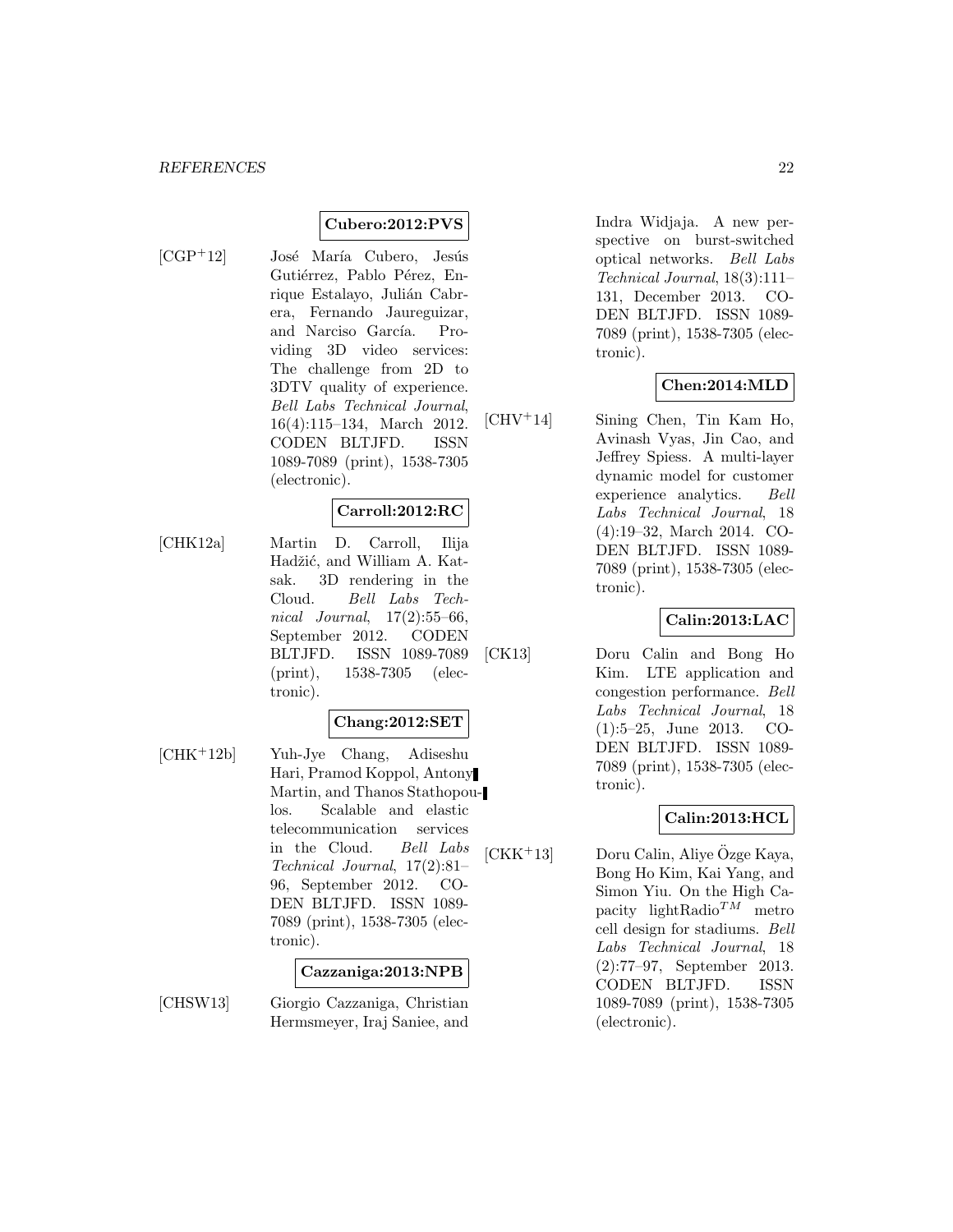## **Cai:2010:OCR**

[CL10a] Yigang Cai and Xiang Yang Li. Online charging in the roaming EPC/LTE network. Bell Labs Technical Journal, 15(1):115–132, June 2010. CODEN BLTJFD. ISSN 1089-7089 (print), 1538- 7305 (electronic).

#### **Chandrasekhar:2010:GDD**

[CL10b] Sethumadhavan Chandrasekhar and Xiang Liu. 40 Gb/s DBPSK and DQPSK formats for transparent 50 GHz DWDM transmission. Bell Labs Technical Journal, 14 (4):11–25, Winter 2010. CO-DEN BLTJFD. ISSN 1089- 7089 (print), 1538-7305 (electronic).

#### **Chandrashekhar:2012:DNA**

[CN12] Uma Chandrashekhar and Scott Nelson. Delivering network assurance through secure and reliable solutions. Bell Labs Technical Journal, 17(3):1–4, December 2012.

> CODEN BLTJFD. ISSN 1089-7089 (print), 1538-7305 (electronic).

## **Christophe:2011:MEE**

[CNAM11] Benoit Christophe, Maribel Narganes, Ville Antila, and Linas Maknavicius. Mobile execution environment for non-intermediated content distribution. Bell Labs Technical Journal, 15(4):117– 134, March 2011. CO-

DEN BLTJFD. ISSN 1089- 7089 (print), 1538-7305 (electronic).

#### **Carofiglio:2010:RSM**

[CPP10] Giovanna Carofiglio, Pierre Peloso, and Hélia Pouyllau. Realizing self-management via self-optimization in dynamic networks: Two examples of dynamic resource allocation. Bell Labs Technical Journal, 15(3):177– 192, December 2010. CO-DEN BLTJFD. ISSN 1089- 7089 (print), 1538-7305 (electronic).

#### **Cherian:2013:LLT**

[CR13] Suma S. Cherian and Ashok N. Rudrapatna. LTE location technologies and delivery solutions. Bell Labs Technical Journal, 18(2):175– 194, September 2013. CO-DEN BLTJFD. ISSN 1089- 7089 (print), 1538-7305 (electronic).

#### **Calle-Sanchez:2013:LTE**

[CSMGAFD13] Jaime Calle-Sánchez, Mariano Molina-García, José I. Alonso, and Alfonso Fernández-Durán. Long term evolution in high speed railway environments: Feasibility and challenges. Bell Labs Technical Journal, 18(2):237– 253, September 2013. CO-DEN BLTJFD. ISSN 1089- 7089 (print), 1538-7305 (electronic).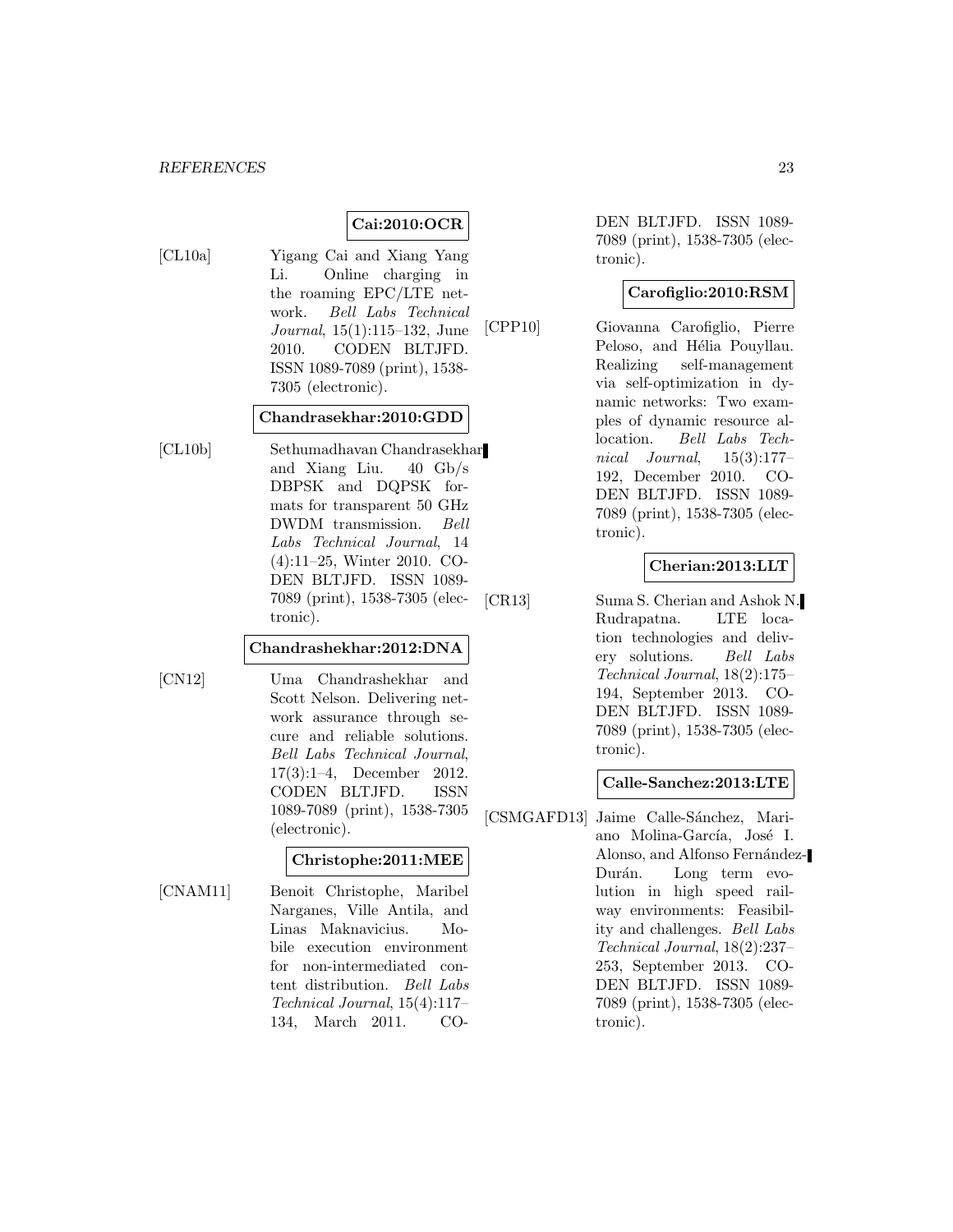#### **Chiaroni:2010:PON**

[CSS<sup>+</sup>10] Dominique Chiaroni, Géma Bu- $\begin{bmatrix} \text{DDR14} \end{bmatrix}$ forn Santamaria, Christian Simonneau, Sophie Etienne, Jean-Christophe Antona, Sébastien Bigo, and Jesse Simsarian. Packet OADMs for the next generation of ring networks. Bell Labs Technical Journal, 14 (4):265–283, Winter 2010. CODEN BLTJFD. ISSN 1089-7089 (print), 1538-7305 (electronic).

#### **Charaabi:2011:OWM**

[CT11] Zied Charaabi and Marc Testard. Optimized WiMAX MIMO antenna for base station applications with polarization and spatial diversity. Bell Labs Technical Journal, 16(1):217–234, June 2011. CODEN BLTJFD. ISSN 1089-7089 (print), 1538- 7305 (electronic).

## **Dotsch:2013:QAS**

[DDM<sup>+</sup>13] Uwe Dötsch, Mark Doll, Hans-Peter Mayer, Frank Schaich, Jonathan Segel, and Philippe Sehier. Quantitative analysis of split base station processing and determination of advantageous architectures for LTE. Bell Labs Technical Journal, 18 (1):105–128, June 2013. CO-DEN BLTJFD. ISSN 1089- 7089 (print), 1538-7305 (electronic).

#### **DeVriendt:2014:QMV**

Johan De Vriendt, Danny De Vleeschauwer, and Dave C. Robinson. QoE model for video delivered over an LTE network using HTTP adaptive streaming. Bell Labs Technical Journal, 18(4): 45–62, March 2014. CO-DEN BLTJFD. ISSN 1089- 7089 (print), 1538-7305 (electronic).

#### **Vriendt:2011:VCR**

[DDV11] Johan De Vriendt, Natalie Degrande, and Marc Verhoeyen. Video content recommendation: an overview and discussion on technologies and business models. Bell Labs Technical Journal, 16 (2):235–250, September 2011. CODEN BLTJFD. ISSN 1089-7089 (print), 1538-7305 (electronic).

## **DelSignore:2014:MSC**

[Del14] Kenneth W. Del Signore. Measuring and simulating cellular switching system IP traffic. Bell Labs Technical Journal, 18(4):159– 180, March 2014. CO-DEN BLTJFD. ISSN 1089- 7089 (print), 1538-7305 (electronic).

#### **Dominique:2010:SOI**

[DGG<sup>+</sup>10] Francis Dominique, Christian G. Gerlach, Nandu Gopalakrishnan, Anil Rao, James P. Seymour, Robert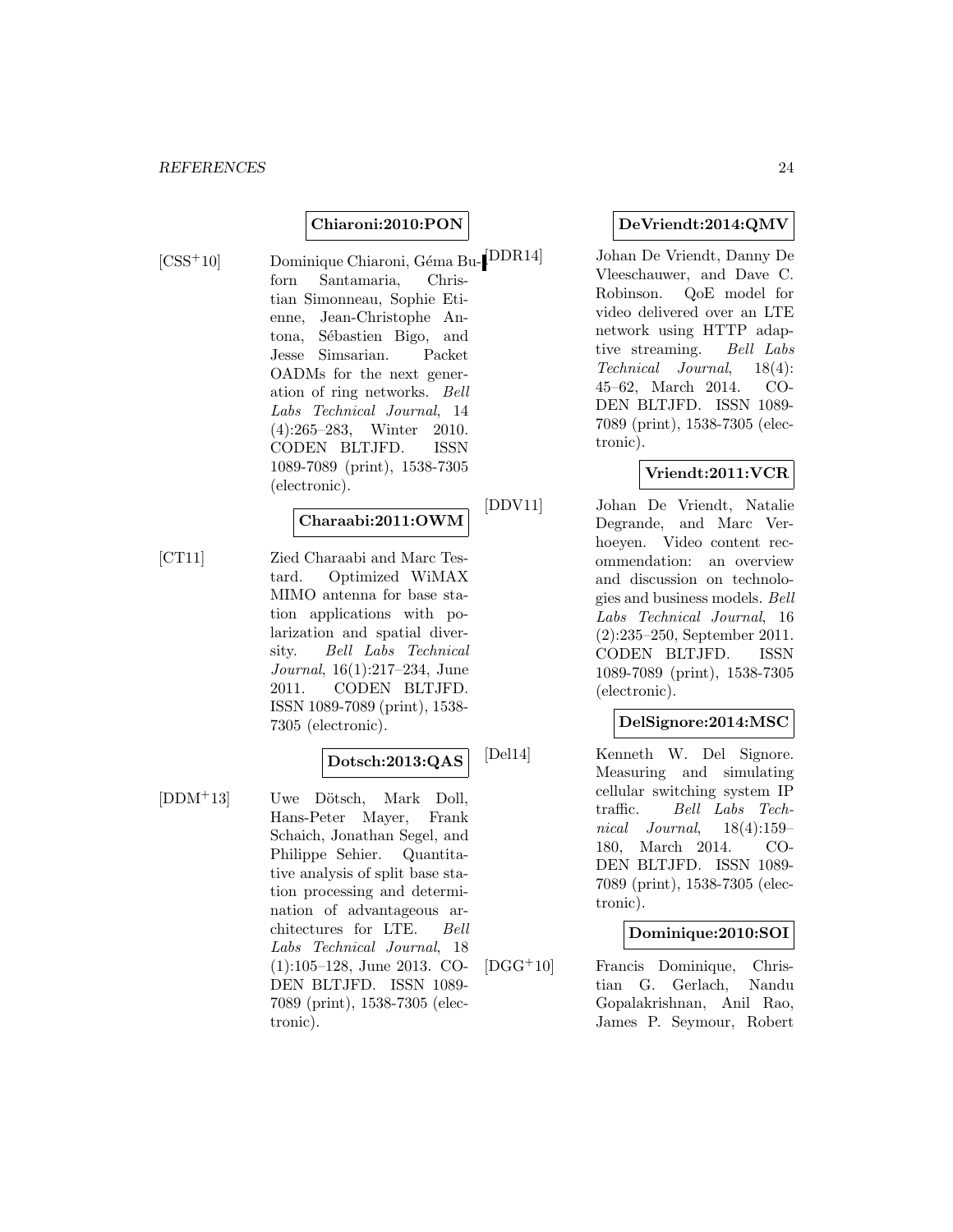Soni, Aleksandr Stolyar, Harish Viswanathan, Carl Weaver, and Andreas Weber. Self-organizing interference management for LTE. Bell Labs Technical Journal, 15(3):19–42, December 2010. CODEN BLTJFD. ISSN 1089-7089 (print), 1538-7305 (electronic).

## **Deshpande:2011:DSQ**

[DKT11] Jayant G. Deshpande, Eunyoung Kim, and Marina Thottan. Differentiated services QoS in smart grid communication networks. Bell Labs Technical Journal, 16(3):61– 81, December 2011. CO-DEN BLTJFD. ISSN 1089- 7089 (print), 1538-7305 (electronic).

## **Dorgeuille:2010:DOB**

[DLK<sup>+</sup>10] François Dorgeuille, Nicolas Le Sauze, Benaïssa El Khattar, Laurent Ciavaglia, Emmanuel Dotaro, and Thierry Zami. Dual optical bus for efficient aggregation and backhauling networks and potential extensions. Bell Labs Technical Journal, 14(4):243– 264, Winter 2010. CO-DEN BLTJFD. ISSN 1089- 7089 (print), 1538-7305 (electronic).

#### **vanWijngaarden:2010:MSV**

[dLvWEM<sup>+</sup>10] Adriaan J. de Lind van Wijngaarden, Bilgehan Erman, Elissa P. Matthews, Ron Sharp, and Edward Sut-

ter. Multi-stream video conferencing over a peer-topeer network. Bell Labs Technical Journal, 15(2):229– 243, September 2010. CO-DEN BLTJFD. ISSN 1089- 7089 (print), 1538-7305 (electronic).

## **Dhawan:2013:MSC**

[DMUV13] Perminder Dhawan, Amit Mukhopadhyay, and Carlos Urrutia-Valdés. Macro and small cell/wi-fi networks: An analysis of deployment options as the solution for the mobile data explosion. Bell Labs Technical Journal, 18 (1):59–79, June 2013. CO-DEN BLTJFD. ISSN 1089- 7089 (print), 1538-7305 (electronic).

## **Donadio:2012:VID**

[Don12] Pasquale Donadio. Virtual intrusion detection systems in the cloud. Bell Labs Technical Journal, 17(3):113– 128, December 2012. CO-DEN BLTJFD. ISSN 1089- 7089 (print), 1538-7305 (electronic).

## **Dinu:2012:O**

[DP12] Mihaela Dinu and Michael Peeters. Overview. Bell Labs Technical Journal, 17 (1):1–4, June 2012. CO-DEN BLTJFD. ISSN 1089- 7089 (print), 1538-7305 (electronic).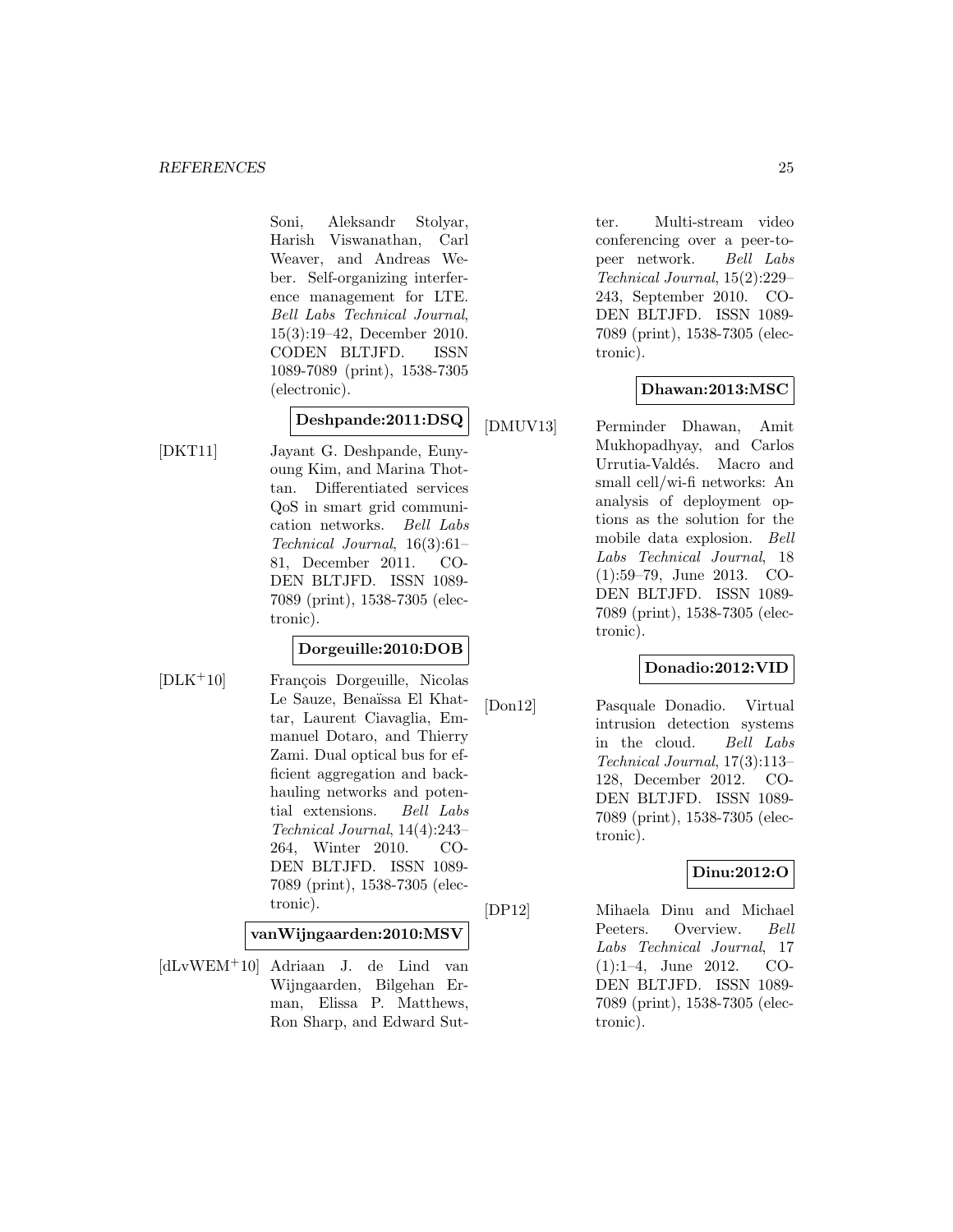#### **DeVleeschauwer:2011:OCS**

[DR11] Danny De Vleeschauwer and Dave C. Robinson. Optimum caching strategies for a telco CDN. Bell Labs Technical Journal, 16(2):115– 132, September 2011. CO-DEN BLTJFD. ISSN 1089- 7089 (print), 1538-7305 (electronic).

## **Daenen:2010:PI**

[DTV<sup>+</sup>10] Koen Daenen, Bart Theeten, David Vanderfeesten, Bart Vrancken, Eric Waegeman, Jan Moons, Mihai Dragan, Monica Bojin, Mircea Strugaru, Knarig Arabshian, and Peter Bosch. The personal internet. Bell Labs Technical Journal,  $15(1):3-21$ , June 2010. CODEN BLTJFD. ISSN 1089-7089 (print), 1538- 7305 (electronic).

#### **Dyson:2012:TCO**

[Dys12] George Dyson. Turing's cathedral: the origins of the digital universe. Pantheon Books, New York, NY, USA, 2012. ISBN 0-375-42277-3  $(hardcover)$ . xxii  $+401$  pp. LCCN QA76.17 .D97 2012.

#### **Eilenberger:2010:EET**

[EBD<sup>+</sup>10] Gert J. Eilenberger, Stephan Bunse, Lars Dembeck, Ulrich Gebhard, Frank Ilchmann, Wolfram Lautenschlaeger, and Jens Milbrandt. Energyefficient transport for the future Internet. Bell Labs

Technical Journal, 15(2):147– 167, September 2010. CO-DEN BLTJFD. ISSN 1089- 7089 (print), 1538-7305 (electronic).

#### **Essiambre:2010:CLI**

[EFKW10] René-Jean Essiambre, Gerard J. Foschini, Gerhard Kramer, and Peter J. Winzer. Capacity limits of information transmission in opticallyrouted fiber networks. Bell Labs Technical Journal, 14 (4):149–162, Winter 2010. CODEN BLTJFD. ISSN 1089-7089 (print), 1538-7305 (electronic).

#### **Eckart:2013:MOI**

[EGZO13] Thomas Eckart, Hans-Joachim Götz, Thomas Ziselsberger, and Klaus-Holger Otto. The migration of the optical internetworking forum common electrical interface standardization to optical intrasystem interconnects beyond 25 Gb/s. Bell Labs Technical Journal, 18(3):267– 283, December 2013. CO-DEN BLTJFD. ISSN 1089- 7089 (print), 1538-7305 (electronic).

## **Erman:2011:MAD**

[EINU11] Bilgehan Erman, Ali Inan, Ramesh Nagarajan, and Huseyin Uzunalioglu. Mobile applications discovery: a subscriber-centric approach. Bell Labs Technical Journal, 15(4):135–148, March 2011.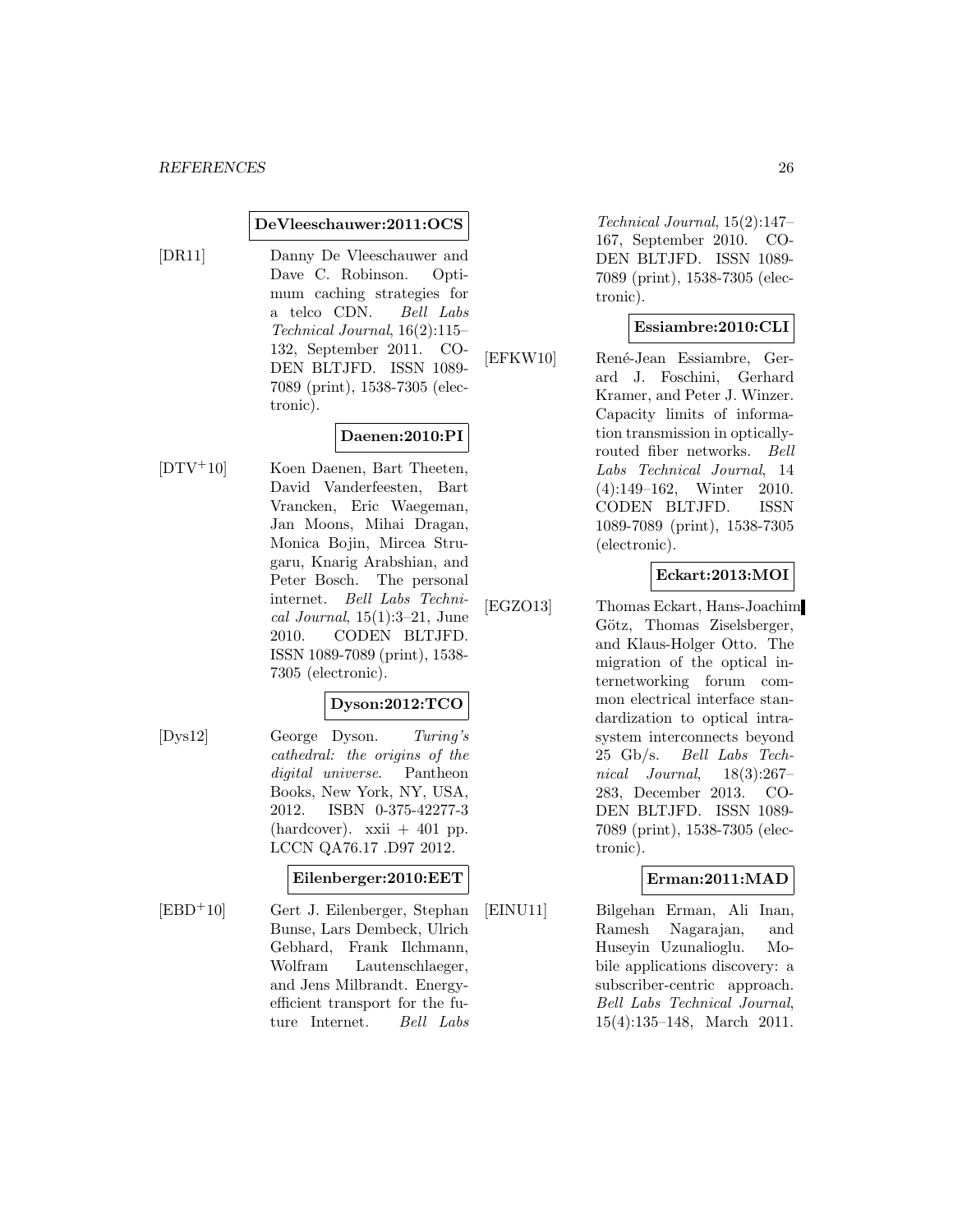CODEN BLTJFD. ISSN 1089-7089 (print), 1538-7305 (electronic).

## **Enright:2014:VTI**

- 
- [ELN<sup>+</sup>14] R. Enright, Shenghui Lei, K. Nolan, I. Mathews, A. Shen, G. Levaufre, R. Frizzell, Guang-Hua Duan, and D. Hernon. A vision for thermally integrated photonics systems. Bell Labs Technical Journal, 19(1):31–45, ???? 2014. CO-DEN BLTJFD. ISSN 1089- 7089 (print), 1538-7305 (electronic).

## **El-Sayed:2011:MDE**

[ESMUVZ11] Mohamed El-Sayed, Amit Mukhopadhyay, Carlos Urrutia-Valdés, and Z. John Zhao. Mobile data explosion: Monetizing the opportunity through dynamic policies and QoS pipes. Bell Labs Technical Journal, 16(2):79–99, September 2011. CODEN BLTJFD. ISSN 1089-7089 (print), 1538-7305 (electronic).

## **Erman:2011:QQB**

[EZ11] Bilgehan Erman and Z. John Zhao. Quantifying QoS benefits in the aggregation network for Internet video services. Bell Labs Technical Journal, 16(2):63– 77, September 2011. CO-DEN BLTJFD. ISSN 1089- 7089 (print), 1538-7305 (electronic).

## **Franz:2013:MGD**

[FB13] Bernd Franz and Henning Bülow. Mode group division multiplexing in graded-index multimode fibers. Bell Labs Technical Journal, 18(3):153– 172, December 2013. CO-DEN BLTJFD. ISSN 1089- 7089 (print), 1538-7305 (electronic).

## **Ferling:2010:PET**

[FBB<sup>+</sup>10] Dieter Ferling, Thomas Bitzer, Thomas Bohn, Dirk Wiegner, and Andreas Pascht. Power efficient transceivers to enable energy-efficient mobile radio systems. Bell Labs Technical Journal, 15(2):59– 76, September 2010. CO-DEN BLTJFD. ISSN 1089- 7089 (print), 1538-7305 (electronic).

## **Friedman:2014:ESN**

[FBC14] Brian D. Friedman, Michael J. Burns, and Jin Cao. Enterprise social networking data analytics within Alcatel– Lucent. Bell Labs Technical Journal, 18(4):89–109, March 2014. CODEN BLTJFD. ISSN 1089-7089 (print), 1538- 7305 (electronic).

## **Fogliata:2010:ANM**

[FBGG10] Paolo Fogliata, Ermanno Belloli, Pietro V. Grandi, and Matteo Gumier. Advanced network management of the optical control plane in agile photonic networks. Bell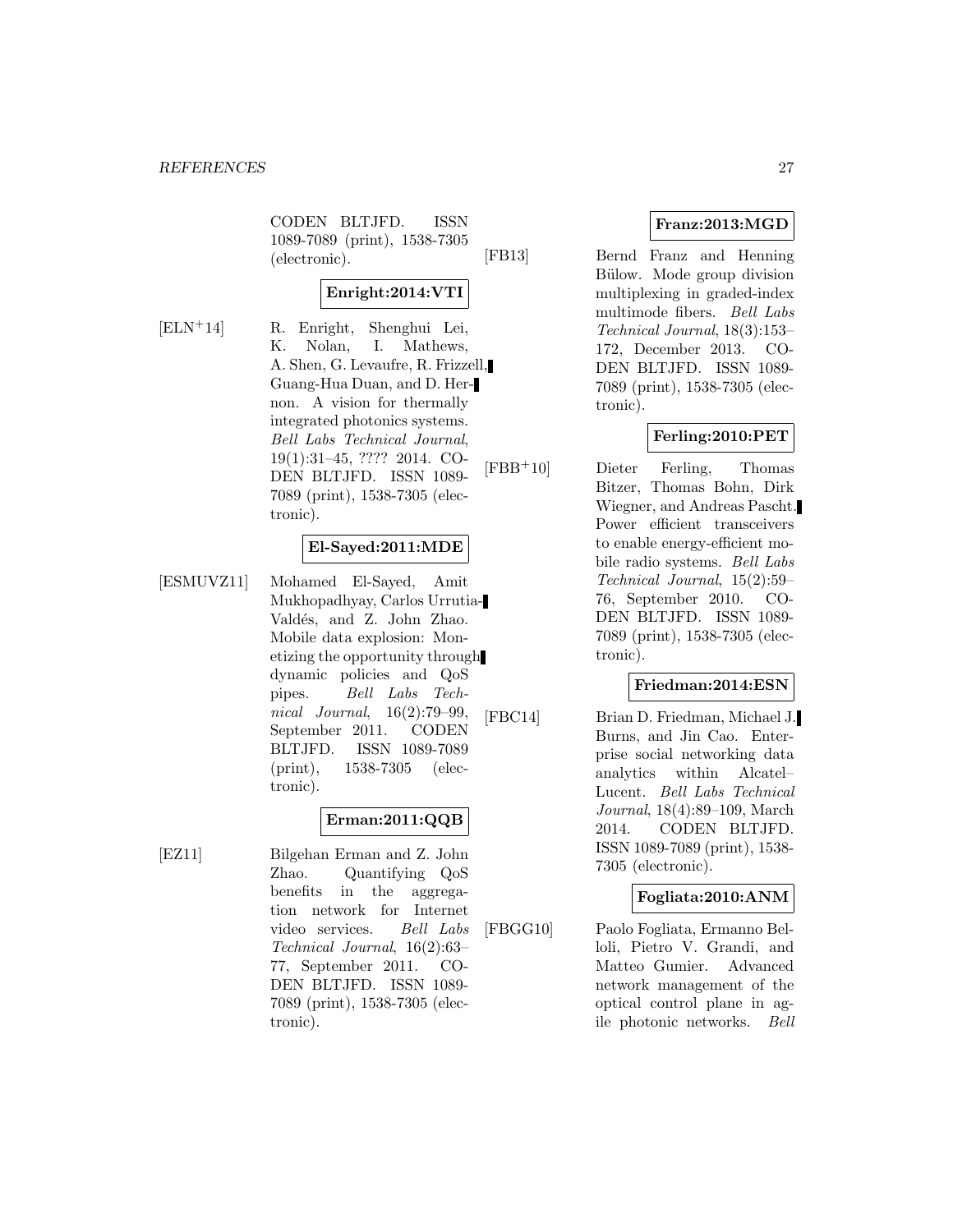Labs Technical Journal, 15 (1):195–208, June 2010. CO-DEN BLTJFD. ISSN 1089- 7089 (print), 1538-7305 (electronic).

#### **Florkey:2011:CMS**

[FGM11] Cynthia K. Florkey, Ruth S. Gayde, and Todd C. Morgan. Challenges for mobile synchronized community event applications. Bell Labs Technical Journal, 15(4):111– 116, March 2011. CO-DEN BLTJFD. ISSN 1089- 7089 (print), 1538-7305 (electronic).

#### **Faynberg:2010:NSM**

[FHLV10] Igor Faynberg, Mark A. Hartman, Hui-Lan Lu, and Douglas W. Varney. On new security mechanisms for identity management: Recognizing and meeting telecom operator and enterprise needs. Bell Labs Technical Journal, 15(1):95–113, June 2010. CO-DEN BLTJFD. ISSN 1089- 7089 (print), 1538-7305 (electronic).

## **Frigerio:2010:ROT**

[FLR<sup>+</sup>10] Silvano Frigerio, Alberto Lometti, Juergen Rahn, Stephen Trowbridge, and Eve L. Varma. Realizing the optical transport networking vision in the 100 Gb/s era. Bell Labs Technical Journal, 14(4):163–192, Winter 2010. CODEN BLTJFD. ISSN

1089-7089 (print), 1538-7305 (electronic).

## **Faynberg:2011:DAC**

[FLR11] Igor Faynberg, Hui-Lan Lu, and Herbert Ristock. On dynamic access control in Web 2.0 and beyond: Trends and technologies. Bell Labs Technical Journal, 16(2):199– 218, September 2011. CO-DEN BLTJFD. ISSN 1089- 7089 (print), 1538-7305 (electronic).

## **Faucheux:2012:VFD**

[FMKR12] Frédéric Faucheux, Marie-Line Alberi Morel, Sylvaine Kerboeuf, and Laurent Roullet. Variable FEC decoding delay and playout slowdown method for low start delay and fast channel change for video streaming in DVB– SH mobile broadcast systems. Bell Labs Technical Journal, 16(4):63–83, March 2012. CODEN BLTJFD. ISSN 1089-7089 (print), 1538- 7305 (electronic).

## **Franey:2010:REI**

[FOS10] John P. Franey, Thomas A. Okrasinski, and William J. Schaeffer Sr. Reducing environmental impact and increasing reliability through packaging: a lifecycle assessment approach. Bell Labs Technical Journal, 15(2):193– 204, September 2010. CO-DEN BLTJFD. ISSN 1089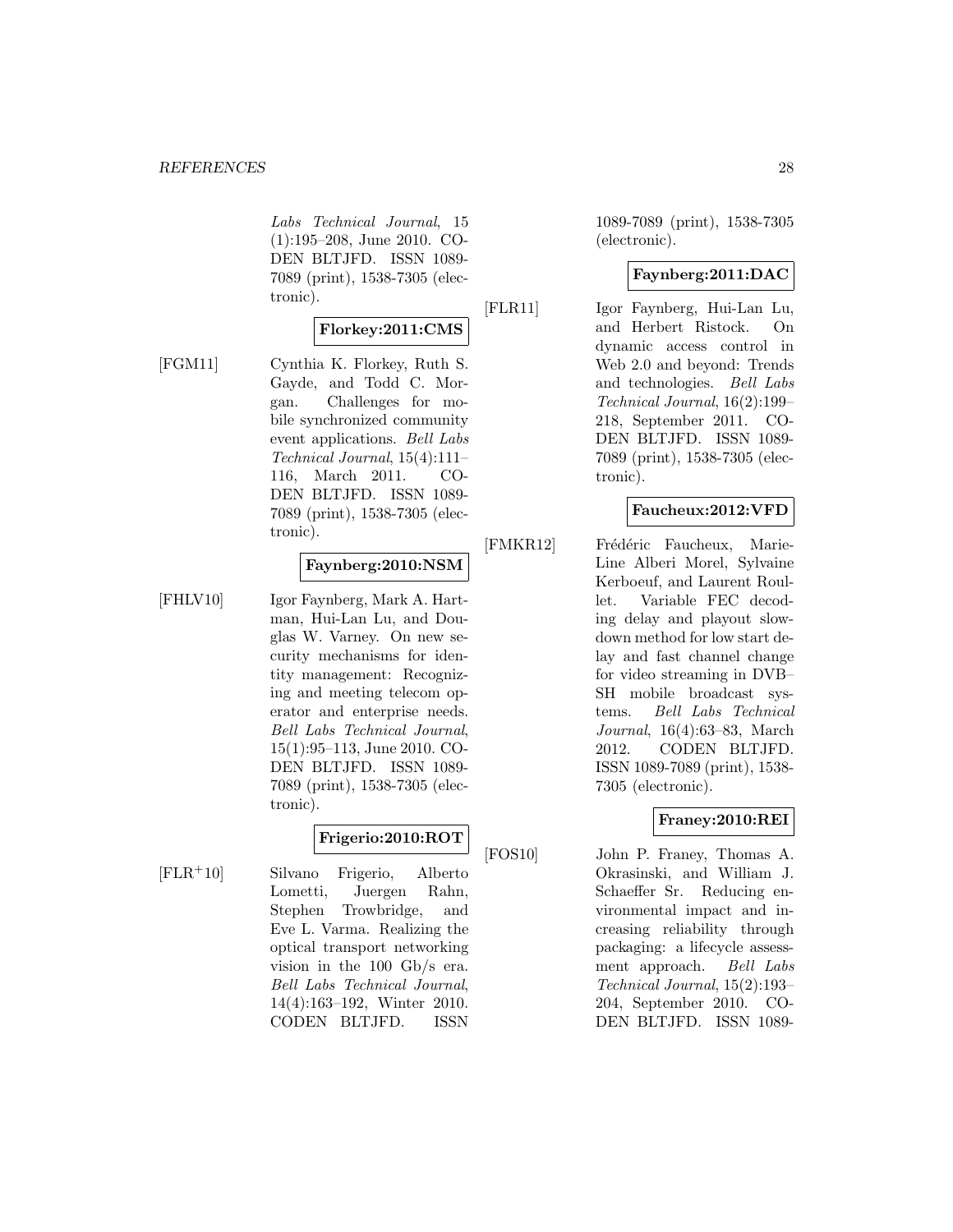7089 (print), 1538-7305 (electronic).

#### **Francini:2010:RAE**

[FS10] Andrea Francini and Dimitrios Stiliadis. Rate adaptation for energy efficiency in packet networks. Bell Labs Technical Journal, 15(2):131– 146, September 2010. CO-DEN BLTJFD. ISSN 1089- 7089 (print), 1538-7305 (electronic).

## **Feng:2010:SNS**

[FZ10] Xiang Feng and Qing A. Zhu. A social network service solution based on mobile subscriber contact-books. Bell Labs Technical Journal, 15 (1):53–66, June 2010. CO-DEN BLTJFD. ISSN 1089- 7089 (print), 1538-7305 (electronic).

## **Guo:2013:LLS**

[GCTS13] Bin Guo, Wei Cao, An Tao, and Dragan Samardzija.  $LTE/LTE$  — a signal compression on the CPRI interface. Bell Labs Technical Journal, 18(2):117– 133, September 2013. CO-DEN BLTJFD. ISSN 1089- 7089 (print), 1538-7305 (electronic).

#### **Ghamri-Doudane:2010:CBD**

[GDFC10] Samir Ghamri-Doudane, Eric Fabre, and Laurent Ciavaglia. Constraint-based distributed planning as an enabler for self-management. Bell Labs

Technical Journal, 15(3):193– 198, December 2010. CO-DEN BLTJFD. ISSN 1089- 7089 (print), 1538-7305 (electronic).

## **Gernter:2012:IFB**

[Ger12] Jon Gernter. The idea factory: the Bell Labs and the great age of American innovation. Penguin, New York, NY, USA, 2012. ISBN 1- 59420-328-8. 422 pp. LCCN TK5102.3.U6 G47 2012.

#### **Grinshpun:2011:ICM**

[GFS11] Edward Grinshpun, David W. Faucher, and Sameer Sharma. Intelligent connection manager for seamless interworking of multi-technology mobile devices. Bell Labs Technical Journal, 15(4): 5–21, March 2011. CO-DEN BLTJFD. ISSN 1089- 7089 (print), 1538-7305 (electronic).

## **Gaste:2013:PNP**

[GG13] Yann Gasté and Annie Gentes. "place" and "nonplace": a model for the strategic design of placecentered services. Bell Labs Technical Journal, 17(4): 21–36, March 2013. CO-DEN BLTJFD. ISSN 1089- 7089 (print), 1538-7305 (electronic).

## **Greenwald:2011:EVS**

[GHPP11] Amie Greenwald, Georg Hampel, Chitra Phadke, and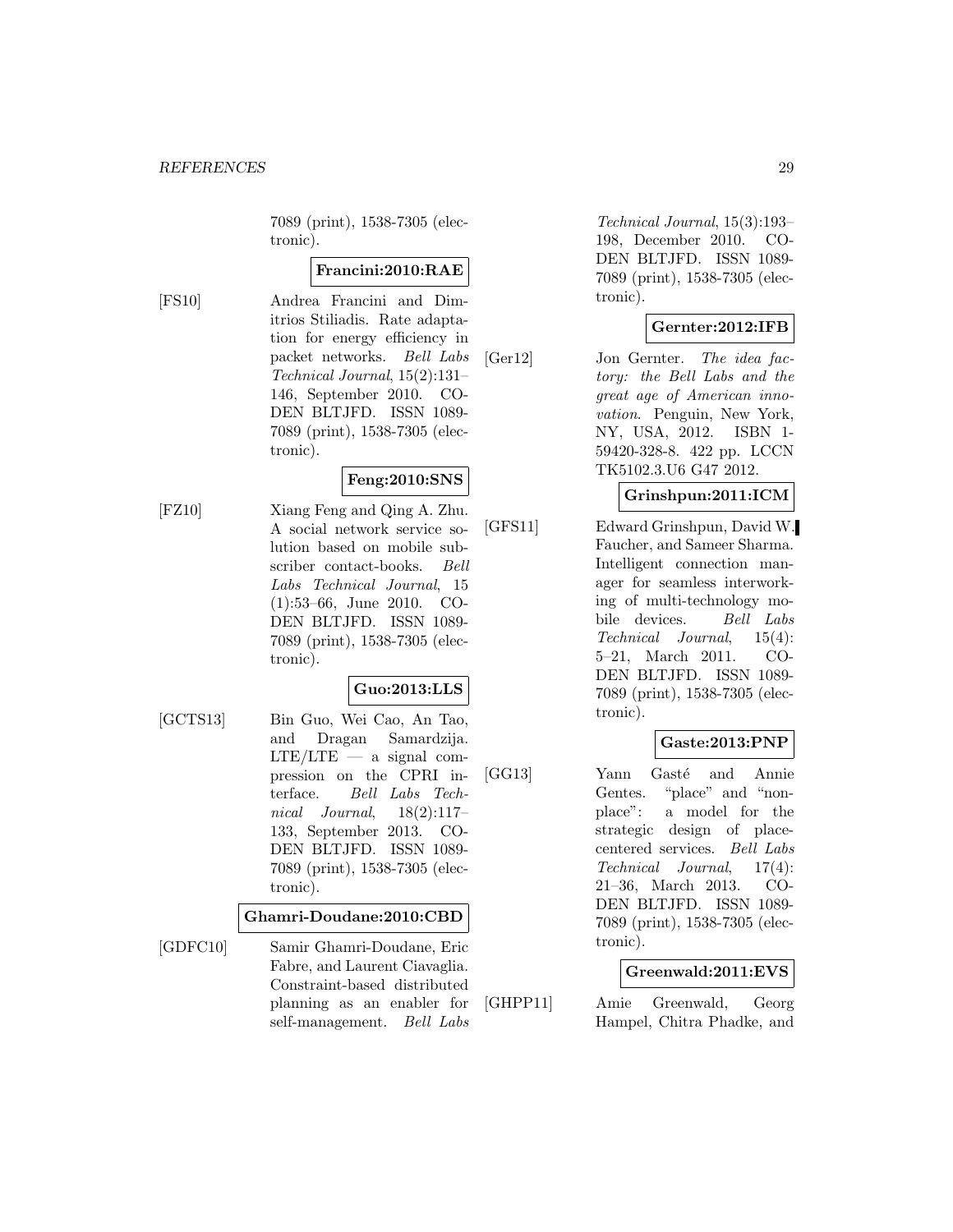Viswanath Poosala. An economically viable solution to geofencing for mass-market applications. Bell Labs Technical Journal, 16(2):21– 38, September 2011. CO-DEN BLTJFD. ISSN 1089- 7089 (print), 1538-7305 (electronic).

## **Godin:2013:HSM**

 $[GKD+13]$  Jean Godin, Agnieszka Kończykowska, Jean-Yves Dupuy, Muriel Riet, Virginie Nodjiadjim, Filipe Jorge, Gabriel Charlet, Oriol Bertran-Pardo, Jérémie Renaudier, Haik Mardoyan, Alan Gnauck, and Peter J. Winzer. High speed multilevel drivers for spectrally efficient optical transmission systems. Bell Labs Technical Journal, 18(3):67–94, December 2013. CODEN BLTJFD. ISSN 1089-7089 (print), 1538- 7305 (electronic).

## **Gerlach:2010:IDU**

[GKW<sup>+</sup>10] Christian G. Gerlach, Ingo Karla, Andreas Weber, Lutz Ewe, Hajo Bakker, Edgar Kuehn, and Anil Rao. ICIC in DL and UL with network distributed and self-organized resource assignment algorithms in LTE. Bell Labs Technical Journal, 15(3):43– 62, December 2010. CO-DEN BLTJFD. ISSN 1089- 7089 (print), 1538-7305 (electronic).

#### **Govindaraj:2011:MTE**

[GMN<sup>+</sup>11] Dinesh Govindaraj, Naidu K. V. M., Animesh Nandi, Girija Narlikar, and Viswanath Poosala. MoneyBee: Towards enabling a ubiquitous, efficient, and easy-to-use mobile crowdsourcing service in the emerging market. Bell Labs Technical Journal, 15 (4):79–92, March 2011. CO-DEN BLTJFD. ISSN 1089- 7089 (print), 1538-7305 (electronic).

#### **Gonguet:2013:SMR**

[GMRH13] Arnaud Gonguet, Olivier Martinot, Florentin Rodio, and Vincent Hiribarren. SlideWorld: a multidisciplinary research project to reinvent the videoconferencing user experience. Bell Labs Technical Journal, 17(4):133– 144, March 2013. CO-DEN BLTJFD. ISSN 1089- 7089 (print), 1538-7305 (electronic).

## **Gandhi:2011:EEE**

[GN11] Asif D. Gandhi and Mark E. Newbury. Evaluation of the energy efficiency metrics for wireless networks. Bell Labs Technical Journal, 16 (1):207–215, June 2011. CO-DEN BLTJFD. ISSN 1089- 7089 (print), 1538-7305 (electronic).

#### **Guenach:2010:PEC**

[GNM<sup>+</sup>10] Mamoun Guenach, Carl Nuzman, Jochen Maes, Michael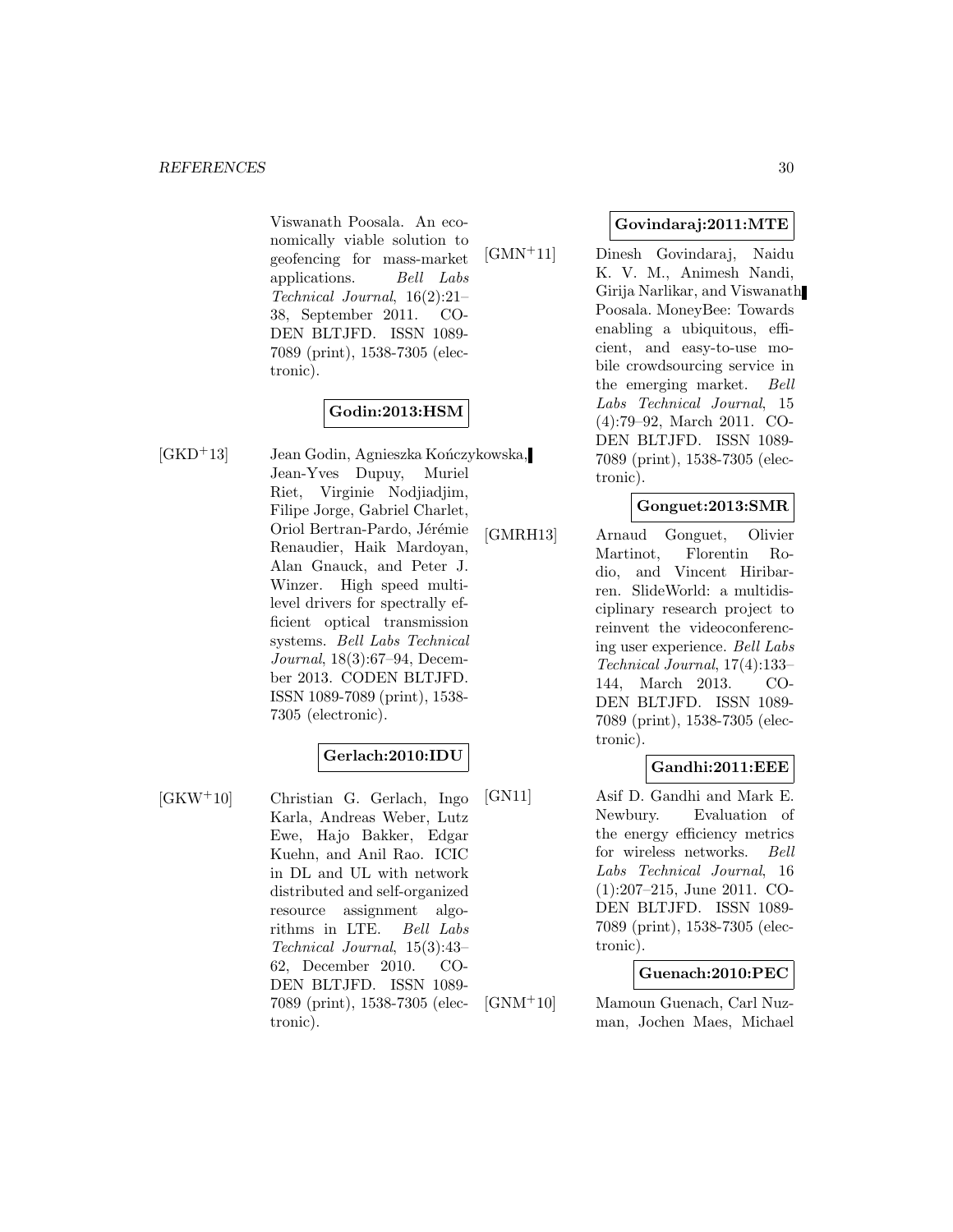Peeters, Yan Li, Danny Van Bruyssel, and Frank Defoort. Power-efficient copper access. Bell Labs Technical Journal, 15(2):117–129, September 2010. CODEN BLTJFD. ISSN 1089-7089 (print), 1538- 7305 (electronic).

## **Graybeal:2010:ESE**

[GS10] John M. Graybeal and Kamakshi Sridhar. The evolution of SON to extended SON. Bell Labs Technical Journal, 15(3):5–18, December 2010. CODEN BLTJFD. ISSN 1089-7089 (print), 1538- 7305 (electronic).

#### **Gollakota:2011:RMA**

[GSL<sup>+</sup>11] Ram Gollakota, Abdol Saleh, Anne Lee, Veena Mendiratta, Daisy Su, and Guy J. Zenner. Revenue models for application enablement: The Project Neuron case study. Bell Labs Technical Journal, 16(2):263– 269, September 2011. CO-DEN BLTJFD. ISSN 1089- 7089 (print), 1538-7305 (electronic).

## **Hamaide:2010:OSN**

[HC10] Jean-Pierre Hamaide and Andrew Chraplyvy. Optical systems and networking. Bell Labs Technical Journal, 14 (4):1–2, Winter 2010. CO-DEN BLTJFD. ISSN 1089- 7089 (print), 1538-7305 (electronic).

#### **Huysegems:2011:ENL**

[HDD11] Raf Huysegems, Bart De Vleeschauwer, and Koen De Schepper. Enablers for nonlinear video distribution. Bell Labs Technical Journal, 16 (1):77–90, June 2011. CO-DEN BLTJFD. ISSN 1089- 7089 (print), 1538-7305 (electronic).

## **Haberland:2013:RBS**

[HDGL<sup>+</sup>13] Bernd Haberland, Fariborz Derakhshan, Heidrun Grob-Lipski, Ralf Klotsche, Werner Rehm, Peter Schefczik, and Michael Soellner. Radio base stations in the cloud. Bell Labs Technical Journal, 18 (1):129–152, June 2013. CO-DEN BLTJFD. ISSN 1089- 7089 (print), 1538-7305 (electronic).

#### **Huysegems:2012:SBH**

[HDWV12] Raf Huysegems, Bart De Vleeschauwer, Tingyao Wu, and Werner Van Leekwijck. SVC-based HTTP adaptive streaming. Bell Labs Technical Journal, 16(4): 25–41, March 2012. CO-DEN BLTJFD. ISSN 1089- 7089 (print), 1538-7305 (electronic).

#### **Hernon:2010:EEE**

[Her10] Domhnaill Hernon. Enhanced energy efficiency and reliability of telecommunication equipment with the introduction of novel air cooled thermal architectures. Bell Labs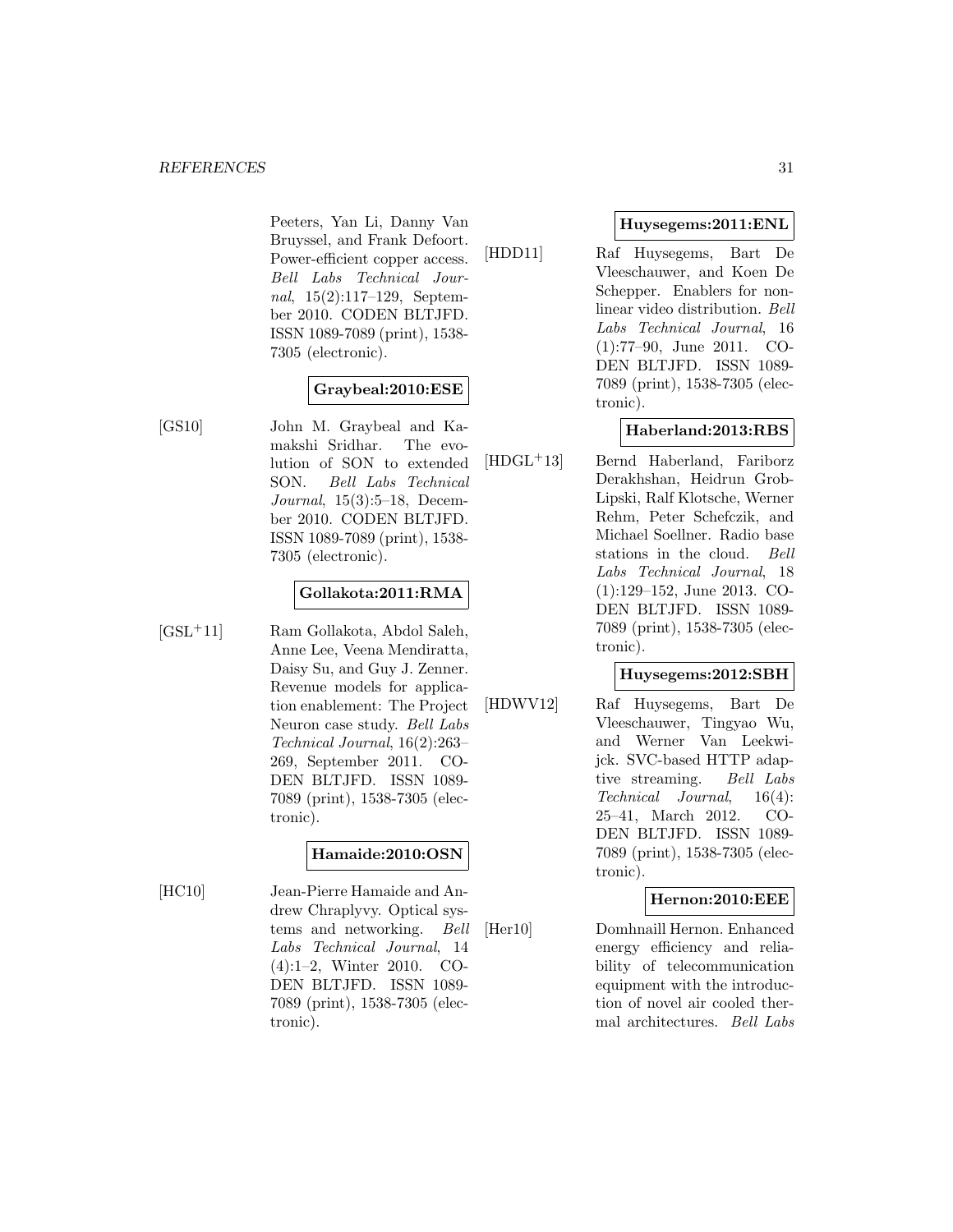Technical Journal, 15(2):31– 51, September 2010. CO-DEN BLTJFD. ISSN 1089- 7089 (print), 1538-7305 (electronic).

#### **Hoydis:2013:MSU**

[HHtBD13] Jakob Hoydis, Kianoush Hosseini, Stephan ten Brink, and Mérouane Debbah. Making smart use of excess antennas: Massive MIMO, small cells, and TDD. Bell Labs Technical Journal, 18(2):5– 21, September 2013. CO-DEN BLTJFD. ISSN 1089- 7089 (print), 1538-7305 (electronic).

## **Ho:2014:O**

[HJ14] Tin Kam Ho and Philippe Jacquet. Overview. Bell Labs Technical Journal, 18 (4):1–2, March 2014. CO-DEN BLTJFD. ISSN 1089- 7089 (print), 1538-7305 (electronic).

#### **Hofmann:2011:TSA**

[HK11] Stefan Hofmann and Rudolf Kasseckert. Towards a security architecture for IP-based optical transmission systems. Bell Labs Technical Journal, 16(1):133–153, June 2011. CODEN BLTJFD. ISSN 1089-7089 (print), 1538-7305 (electronic).

## **Hilt:2013:O**

[HL13] Volker Hilt and Catherine Lefèvre. Overview. Bell Labs Technical Journal, 18

(1):1–3, June 2013. CO-DEN BLTJFD. ISSN 1089- 7089 (print), 1538-7305 (electronic).

## **Ho:2012:PSB**

[HMOS12] Tin Kam Ho, Kim Matthews, Lawrence O'Gorman, and Harald Steck. Public space behavior modeling with video and sensor analytics. Bell Labs Technical Journal, 16 (4):203–217, March 2012. CODEN BLTJFD. ISSN 1089-7089 (print), 1538-7305 (electronic).

## **Hilt:2019:FEC**

[HS19] Volker Hilt and Kevin Sparks. Future edge clouds. Bell Labs Technical Journal, 24: 1–17, December 2019. CO-DEN BLTJFD. ISSN 1089- 7089 (print), 1538-7305 (electronic).

#### **Halbauer:2013:BPI**

[HSKH13] Hardy Halbauer, Stephan Saur, Johannes Koppenborg, and Cornelis Hoek. 3D beamforming: Performance improvement for cellular networks. Bell Labs Technical Journal, 18(2):37– 56, September 2013. CO-DEN BLTJFD. ISSN 1089- 7089 (print), 1538-7305 (electronic).

## **Joseph:2012:LBA**

[JB12] Jean-Philippe Joseph and William J. Barnett Jr. Leveraging broadband access ex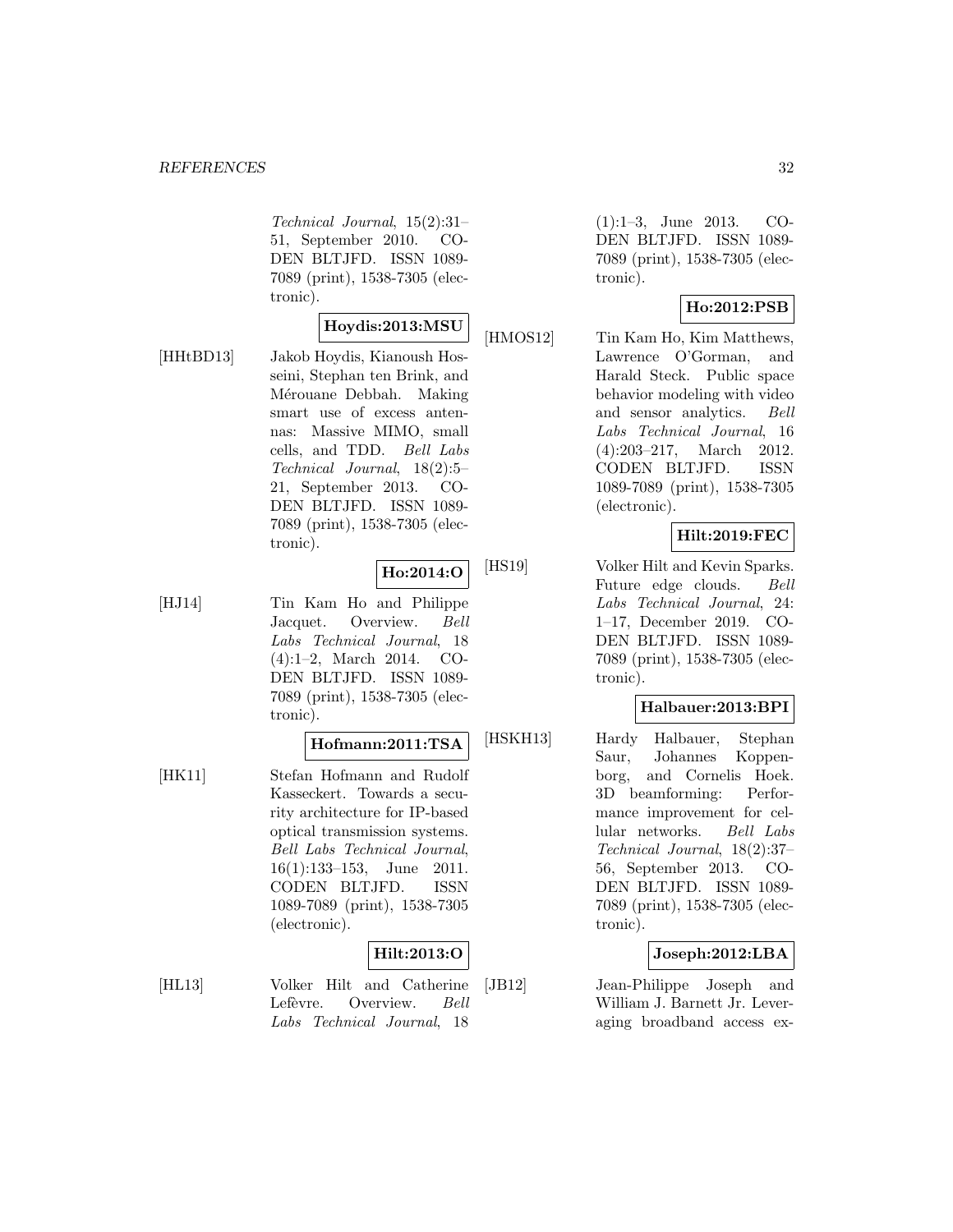pansion for PSTN migration: a case study for converged fixed access. Bell Labs Technical Journal, 17 (1):141–162, June 2012. CO-DEN BLTJFD. ISSN 1089- 7089 (print), 1538-7305 (electronic).

#### **Jiang:2012:SVC**

[JLHC<sup>+</sup>12] Hong Jiang, Chengbo Li, Raziel Haimi-Cohen, Paul A. Wilford, and Yin Zhang. Scalable video coding using compressive sensing. Bell Labs Technical Journal, 16 (4):149–169, March 2012. CODEN BLTJFD. ISSN 1089-7089 (print), 1538-7305 (electronic).

#### **Jaiswal:2011:MLC**

[JMM<sup>+</sup>11] Sharad Jaiswal, Anirban Majumder, Naidu K. V. M., Girija Narlikar, Viswanath Poosala, Nisheeth Shrivastava, and Ankur Jain. mango: Low-cost, scalable delivery of rich content on mobile devices. Bell Labs Technical Journal, 15(4):63–78, March 2011. CODEN BLTJFD. ISSN 1089-7089 (print), 1538- 7305 (electronic).

## **Jiang:2014:SVA**

 $[JZS^+14]$  Hong Jiang, Songqing Zhao, Zuowei Shen, Wei Deng, Paul A. Wilford, and Raziel Haimi-Cohen. Surveillance video analysis using compressive sensing with low latency. Bell Labs Technical

Journal, 18(4):63–74, March 2014. CODEN BLTJFD. ISSN 1089-7089 (print), 1538- 7305 (electronic).

## **Kotval:2013:VEW**

[KB13] Xerxes P. Kotval and Michael J. Burns. Visualization of entities within social media: Toward understanding users' needs. Bell Labs Technical Journal, 17(4):77–101, March 2013. CODEN BLTJFD. ISSN 1089-7089 (print), 1538- 7305 (electronic).

## **Kisel:2010:UPE**

[KC10] Andrey Kisel and Mark M. Clougherty. Utilizing a personalization-enabled access node in support of converged cross-domain scoring and advertising. Bell Labs Technical Journal, 15 (1):77–93, June 2010. CO-DEN BLTJFD. ISSN 1089- 7089 (print), 1538-7305 (electronic).

## **Kim:2010:ESE**

[KCGP10] Kyoung Joon Kim, Francesco Cottone, Suresh Goyal, and Jeff Punch. Energy scavenging for energy efficiency in networks and applications. Bell Labs Technical Journal, 15(2):7–29, September 2010. CODEN BLTJFD. ISSN 1089-7089 (print), 1538-7305 (electronic).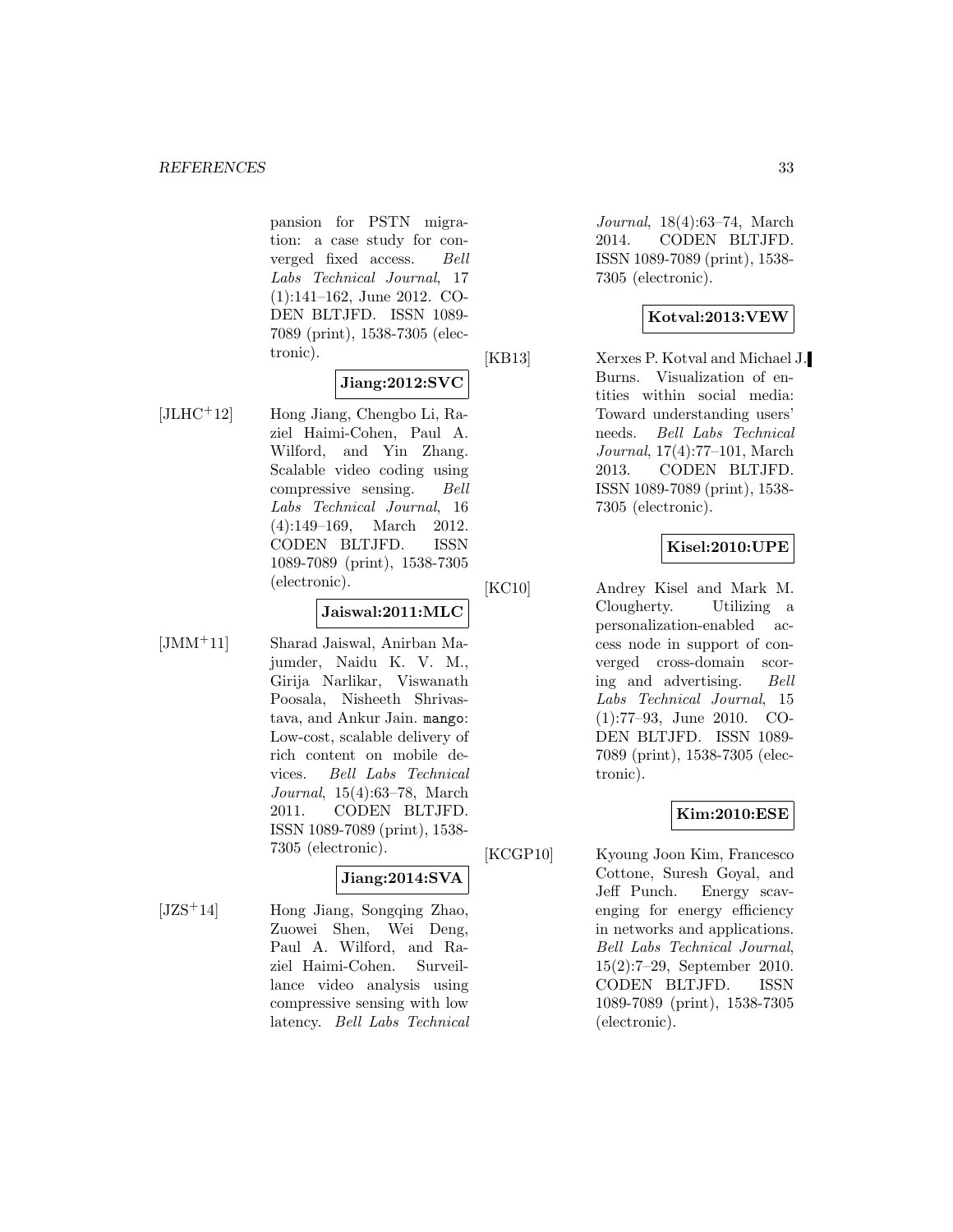## **Kilper:2010:CPT**

[KCWL10] Daniel C. Kilper, Sethumadhavan Chandrasekhar, Christopher A. White, and Bruno Lavigne. Channel power transients in erbium doped fiber amplified reconfigurable transmission systems. Bell Labs Technical Journal, 14(4):73–84, Winter 2010. CODEN BLTJFD. ISSN 1089-7089 (print), 1538- 7305 (electronic).

#### **Kanoun:2012:TDR**

[KDP<sup>+</sup>12] Wael Kanoun, Samuel Dubus, Serge Papillon, Nora Cuppens-Boulahia, and Frédéric Cuppens. Towards dynamic risk management: Success likelihood of ongoing attacks. Bell Labs Technical Journal, 17 (3):61–78, December 2012. CODEN BLTJFD. ISSN 1089-7089 (print), 1538-7305 (electronic).

## **Kulkarni:2010:FBB**

[KES10] Samrat Kulkarni and Mohamed El-Sayed. FTTHbased broadband access technologies: Key parameters for cost optimized network planning. Bell Labs Technical Journal, 14(4):297–309, Winter 2010. CODEN BLTJFD. ISSN 1089-7089 (print), 1538- 7305 (electronic).

#### **Korotky:2010:EON**

[KET10] Steven K. Korotky, René-Jean Essiambre, and Robert W.

Tkach. Expectations of optical network traffic gain afforded by bit rate adaptive transmission. Bell Labs Technical Journal, 14(4):285– 295, Winter 2010. CO-DEN BLTJFD. ISSN 1089- 7089 (print), 1538-7305 (electronic).

#### **Kokalj-Filipovic:2012:SCE**

[KFS12] Silvija Kokalj-Filipović and Emina Soljanin. Suppressing the cliff effect in video reproduction quality. Bell Labs Technical Journal, 16(4):171– 185, March 2012. CO-DEN BLTJFD. ISSN 1089- 7089 (print), 1538-7305 (electronic).

## **Krogfoss:2011:ICT**

[KHV11] Bill Krogfoss, Gary Hanson, and R. J. Vale. Impact of consumer traffic growth on mobile and fixed networks: Business model and network quality impact. Bell Labs Technical Journal, 16 (1):105–120, June 2011. CO-DEN BLTJFD. ISSN 1089- 7089 (print), 1538-7305 (electronic).

#### **Kim:2010:PLB**

[Kim10] Jeong Kim. Prefatory letter from Bell Labs President. Bell Labs Technical Journal, 15(2):i, September 2010. CO-DEN BLTJFD. ISSN 1089- 7089 (print), 1538-7305 (electronic).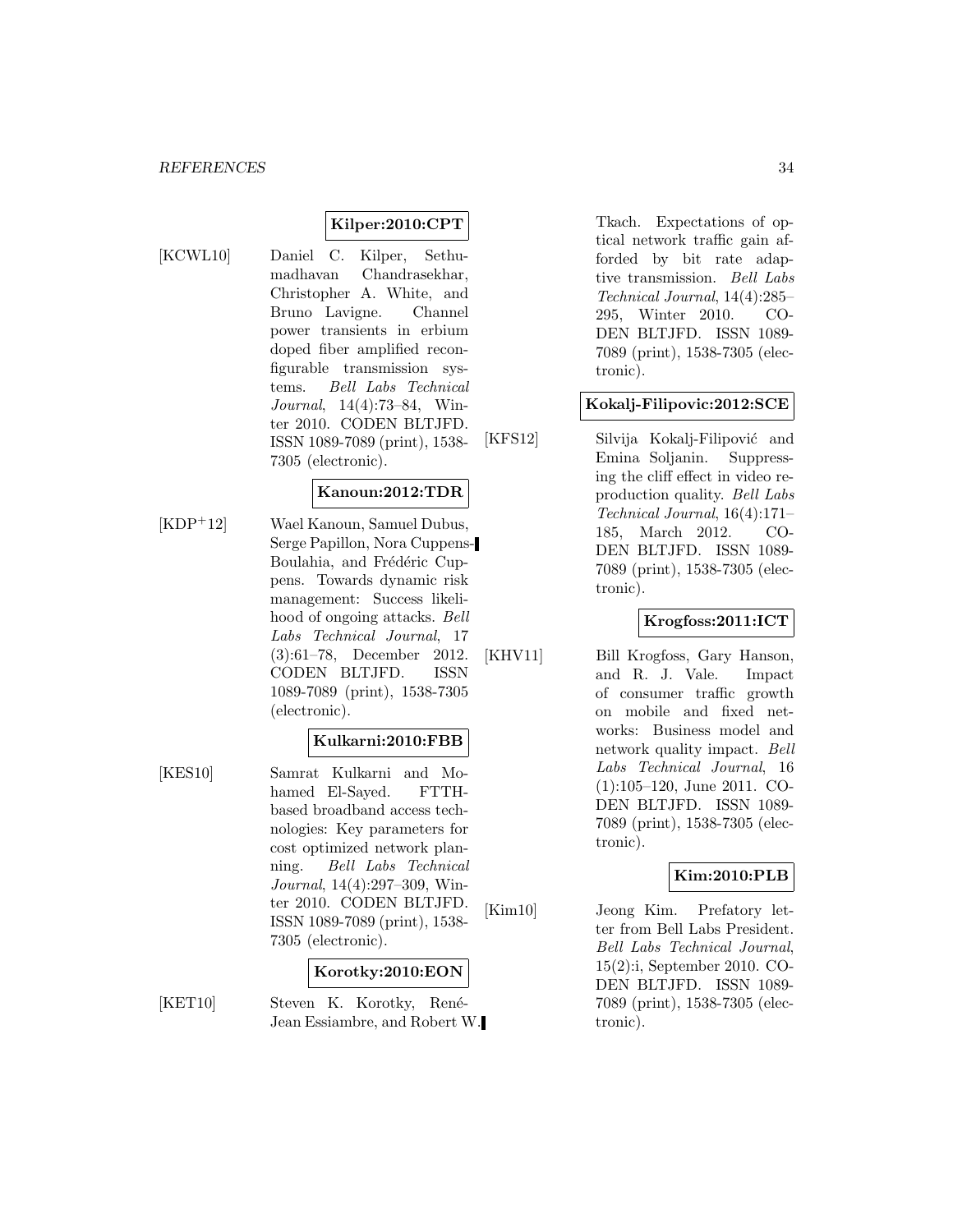#### **Kuehn:2010:EWN**

[KLMN10] Edgar Kuehn, Thomas Loewel, Geneviève Mange, and Klaus Nolte. Enhanced wireless network efficiency by cognitive, self-organized resource reconfiguration. Bell Labs Technical Journal, 15(3):199– 206, December 2010. CO-DEN BLTJFD. ISSN 1089- 7089 (print), 1538-7305 (electronic).

#### **Kumar:2013:BMI**

[KML13] Neha Kumar, Akhil Mathur, and Siddhartha Lal. Banking 101: Mobile-izing financial inclusion in an emerging India. Bell Labs Technical Journal, 17(4):37–41, March 2013. CODEN BLTJFD. ISSN 1089-7089 (print), 1538- 7305 (electronic).

#### **Kocan:2013:SFA**

[KMP<sup>+</sup>13] Kristin F. Kocan, Kevin W. McKiou, Ninoo R. Pandya, Jorge Hernandez-Herrero, and F. Theodore Freuler. The SCF: A framework for application enablement service composition. Bell Labs Technical Journal, 18(1): 171–193, June 2013. CO-DEN BLTJFD. ISSN 1089- 7089 (print), 1538-7305 (electronic).

#### **Koppol:2012:IDT**

[KNSW12] Pramod Koppol, Kedar S. Namjoshi, Thanos Stathopoulos, and Gordon T. Wil-

fong. The inherent difficulty of timely primarybackup replication. Bell Labs Technical Journal, 17(2):15– 24, September 2012. CO-DEN BLTJFD. ISSN 1089- 7089 (print), 1538-7305 (electronic).

#### **Korotky:2013:SED**

[Kor13] Steven K. Korotky. Semiempirical description and projections of Internet traffic trends using a hyperbolic compound annual growth rate. Bell Labs Technical Journal, 18(3):5–21, December 2013. CODEN BLTJFD. ISSN 1089-7089 (print), 1538- 7305 (electronic).

#### **Kozik:2010:O**

[Koz10] Jack Kozik. Overview. Bell Labs Technical Journal, 15 (1):1–2, June 2010. CO-DEN BLTJFD. ISSN 1089- 7089 (print), 1538-7305 (electronic).

## **Kang:2012:FLE**

[KPK12] Kyungtae Kang, Kyung-Joon Park, and Hongseok Kim. Functional-level energy characterization of  $\mu$ C/OS-II and cache locking for energy saving. Bell Labs Technical Journal, 17(1):219–227, June 2012. CODEN BLTJFD. ISSN 1089-7089 (print), 1538- 7305 (electronic).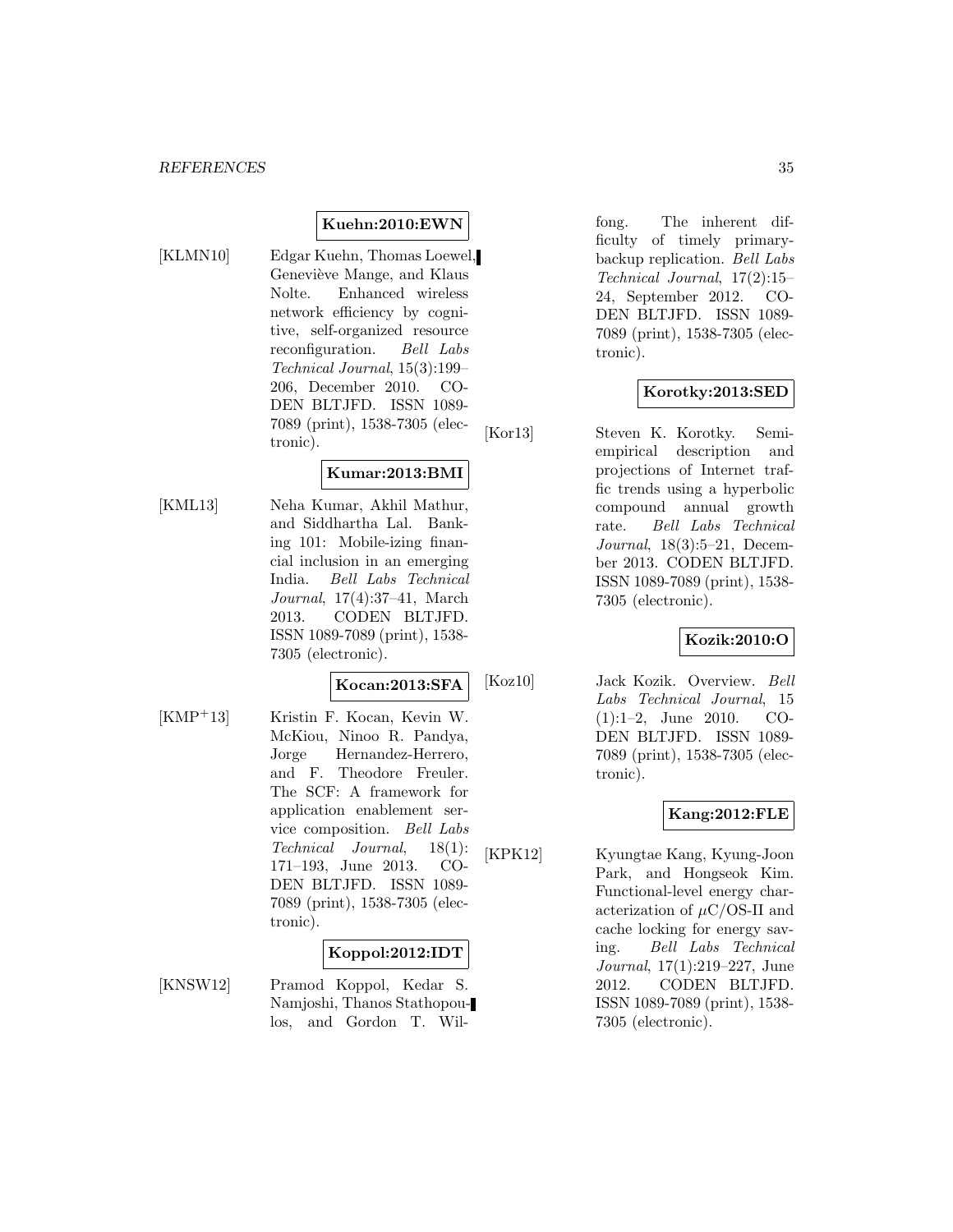## **Kocan:2011:AEP**

[KR11] Kristin F. Kocan and Dave C. Robinson. Application enablement: a path to new opportunities for future services. Bell Labs Technical Journal, 16(2):1–4, September 2011. CODEN BLTJFD. ISSN 1089-7089 (print), 1538- 7305 (electronic).

## **Kolesnikov:2012:LPP**

[KS12] Vladimir Kolesnikov and Abdullatif Shikfa. On the limits of privacy provided by orderpreserving encryption. Bell Labs Technical Journal, 17 (3):135–146, December 2012. CODEN BLTJFD. ISSN 1089-7089 (print), 1538-7305 (electronic).

## **Kim:2011:TSM**

[KT11a] Hongseok Kim and Marina Thottan. A two-stage market model for microgrid power transactions via aggregators. Bell Labs Technical Journal, 16(3):101–107, December 2011. CODEN BLTJFD. ISSN 1089-7089 (print), 1538- 7305 (electronic).

## **Kim:2011:SSG**

[KT11b] Young-Jin Kim and Marina Thottan. SGTP: Smart Grid Transport Protocol for secure reliable delivery of periodic real time data. Bell Labs Technical Journal, 16(3):83– 99, December 2011. CO-DEN BLTJFD. ISSN 1089-

7089 (print), 1538-7305 (electronic).

## **Kahn:2011:MMC**

[KU11] Colin Kahn and Alistair Urie. Managing multi-connectivity for IP services. Bell Labs Technical Journal, 15(4): 45–62, March 2011. CO-DEN BLTJFD. ISSN 1089- 7089 (print), 1538-7305 (electronic).

#### **Krogfoss:2012:IAE**

[KWS12] Bill Krogfoss, Marcus Weldon, and Lev Sofman. Internet architecture evolution and the complex economies of content peering. Bell Labs Technical Journal, 17 (1):163–184, June 2012. CO-DEN BLTJFD. ISSN 1089- 7089 (print), 1538-7305 (electronic).

## **Lalli:2014:NSJ**

[Lal14] Roberto Lalli. A new scientific journal takes the scene: The birth of Reviews of Modern Physics. Annalen der Physik 8 (Berlin, Germany), 526(9–10):A83– A87, October 2014. CO-DEN ANPYA2. ISSN 0003- 3804 (print), 1521-3889 (electronic). URL http:// onlinelibrary.wiley.com/ enhanced/doi/10.1002/andp. 201400810/.

## **Leost:2012:IRC**

[LARJ12] Yann Léost, Moussa Abdi, Robert Richter, and Michael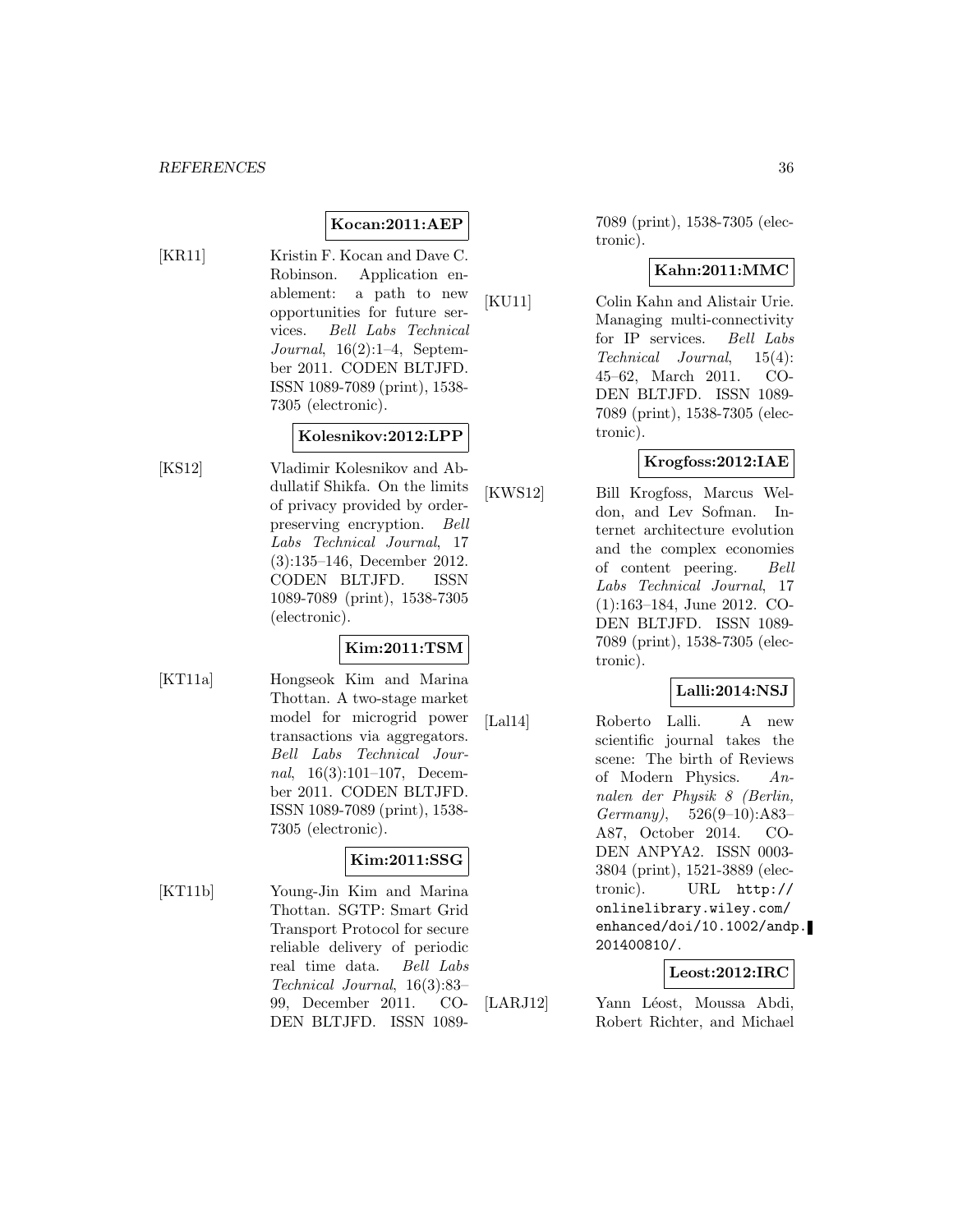Jeschke. Interference rejection combining in LTE networks. Bell Labs Technical Journal, 17(1):25–49, June 2012. CODEN BLTJFD. ISSN 1089-7089 (print), 1538- 7305 (electronic).

## **Li:2012:DPC**

[LBC12] Xiang Yang Li, Kim Brouard, and Yigang Cai. Dynamic policy and charging control framework. Bell Labs Technical Journal, 17(1): 105–123, June 2012. CO-DEN BLTJFD. ISSN 1089- 7089 (print), 1538-7305 (electronic).

#### **Liu:2010:MFN**

[LBTC10] Xiang Liu, Fred Buchali, Robert W. Tkach, and Sethumadhavan Chandrasekhar. Mitigation of fiber nonlinear impairments in polarization division multiplexed OFDM transmission. Bell Labs Technical Journal, 14 (4):47–59, Winter 2010. CO-DEN BLTJFD. ISSN 1089- 7089 (print), 1538-7305 (electronic).

## **Lou:2012:PVW**

[LBW<sup>+</sup>12] Zhe Lou, Jan Bouwen, Koen Willaert, Sigurd Van Broeck, Marc Van den Broeck, Senka Zubic, Wolfgang Van Raemdonck, Hans Van Herreweghe, and Dennis Dams. PresenceScape: Virtual world mediated rich communication. Bell Labs Technical Journal,

16(4):219–242, March 2012. CODEN BLTJFD. ISSN 1089-7089 (print), 1538-7305 (electronic).

## **Ling:2013:CGH**

[LCCV13] Jonathan Ling, Dmitry Chizhik, Chung Shue Chen, and Reinaldo A. Valenzuela. Capacity growth of heterogeneous cellular networks. Bell Labs Technical Journal, 18 (1):27–40, June 2013. CO-DEN BLTJFD. ISSN 1089- 7089 (print), 1538-7305 (electronic).

## **Lee:2010:ACI**

[Lee10] Anne Y. Lee. Application creation for IMS systems through macro-enablers and Web 2.0 technologies. Bell Labs Technical Journal, 15 (1):23–51, June 2010. CO-DEN BLTJFD. ISSN 1089- 7089 (print), 1538-7305 (electronic).

## **Lehoux:2013:IVC**

[Leh13] Natalie Lehoux. Interaction that values co-creation in the design of services. Bell Labs Technical Journal, 17(4):145– 156, March 2013. CO-DEN BLTJFD. ISSN 1089- 7089 (print), 1538-7305 (electronic).

## **Lei:2010:ECL**

[LH10] Bo Lei and Harry Hofmann. Energy consumption and low power design of optical equipment. Bell Labs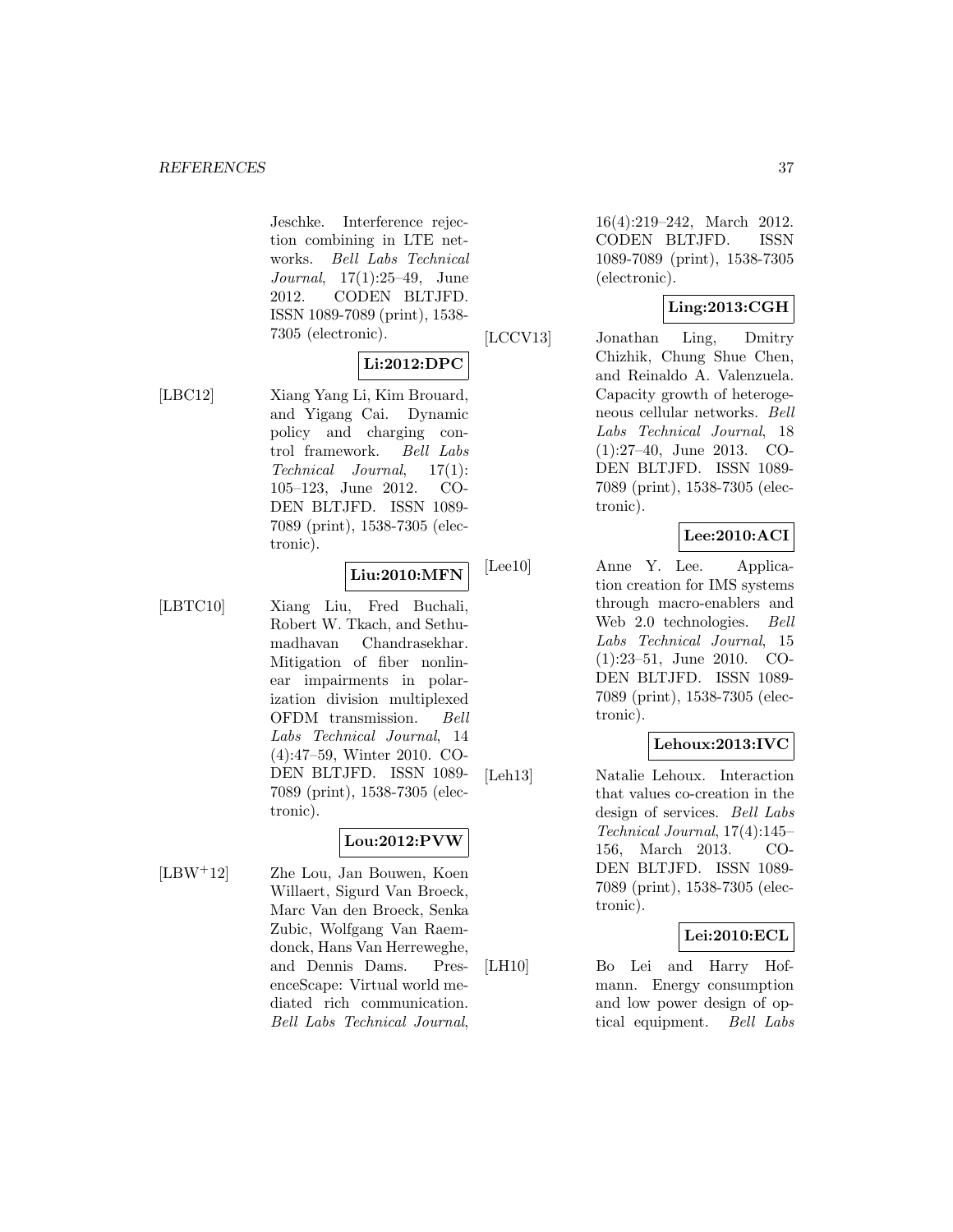Technical Journal, 15(2):169– 174, September 2010. CO-DEN BLTJFD. ISSN 1089- 7089 (print), 1538-7305 (electronic).

## **Liu:2010:FRD**

[Liu10] Lydia He Liu. The Freudian robot: digital media and the future of the unconscious. University of Chicago Press, Chicago, IL, USA, 2010. ISBN 0-226-48682-6 (hardcover), 0-226-48683-4 (paperback).  $xi + 302$  pp. LCCN Q325 .L58 2010.

#### **Lavigne:2013:SDT**

[LLB<sup>+</sup>13] Bruno Lavigne, Mathieu Lefrançois, Elodie Balmefrezol, Christine Bresson, Francesco Vacondio, Jean-Christophe Antona, Emmanuel Seve, and Olivier Rival. System design tool for high bit rate terrestrial transmission systems with coherent detection. Bell Labs Technical Journal, 18(3):251– 266, December 2013. CO-DEN BLTJFD. ISSN 1089- 7089 (print), 1538-7305 (electronic).

## **Liem:2011:MCC**

[LM11] Michael Liem and Veena B. Mendiratta. Mission critical communication networks for railways. Bell Labs Technical Journal, 16(3):29–46, December 2011. CODEN BLTJFD. ISSN 1089-7089 (print), 1538- 7305 (electronic).

## **Luton:2011:SMT**

[LMMT11] Grégoire Luton, Rani Makké, Jens Mueckenheim, and Pascal Treillard. Support of mobile TV over an HSPA network. Bell Labs Technical Journal, 16(2):153– 168, September 2011. CO-DEN BLTJFD. ISSN 1089- 7089 (print), 1538-7305 (electronic).

## **Layec:2013:EON**

[LMV<sup>+</sup>13] Patricia Layec, Annalisa Morea, Francesco Vacondio, Olivier Rival, and Jean-Christophe Antona. Elastic optical networks: The global evolution to software configurable optical networks. Bell Labs Technical Journal, 18 (3):133–151, December 2013. CODEN BLTJFD. ISSN 1089-7089 (print), 1538-7305 (electronic).

## **Li:2013:HPP**

[LT13] Frank Li and Alan Tang. High performance payload conversion method. Bell Labs Technical Journal, 18(2):135– 142, September 2013. CO-DEN BLTJFD. ISSN 1089- 7089 (print), 1538-7305 (electronic).

#### **Leven:2013:ONT**

[LV13] Andreas Leven and Eve L. Varma. Optical networking and technology innovation. Bell Labs Technical Journal, 18(3):1–3, December 2013. CODEN BLTJFD.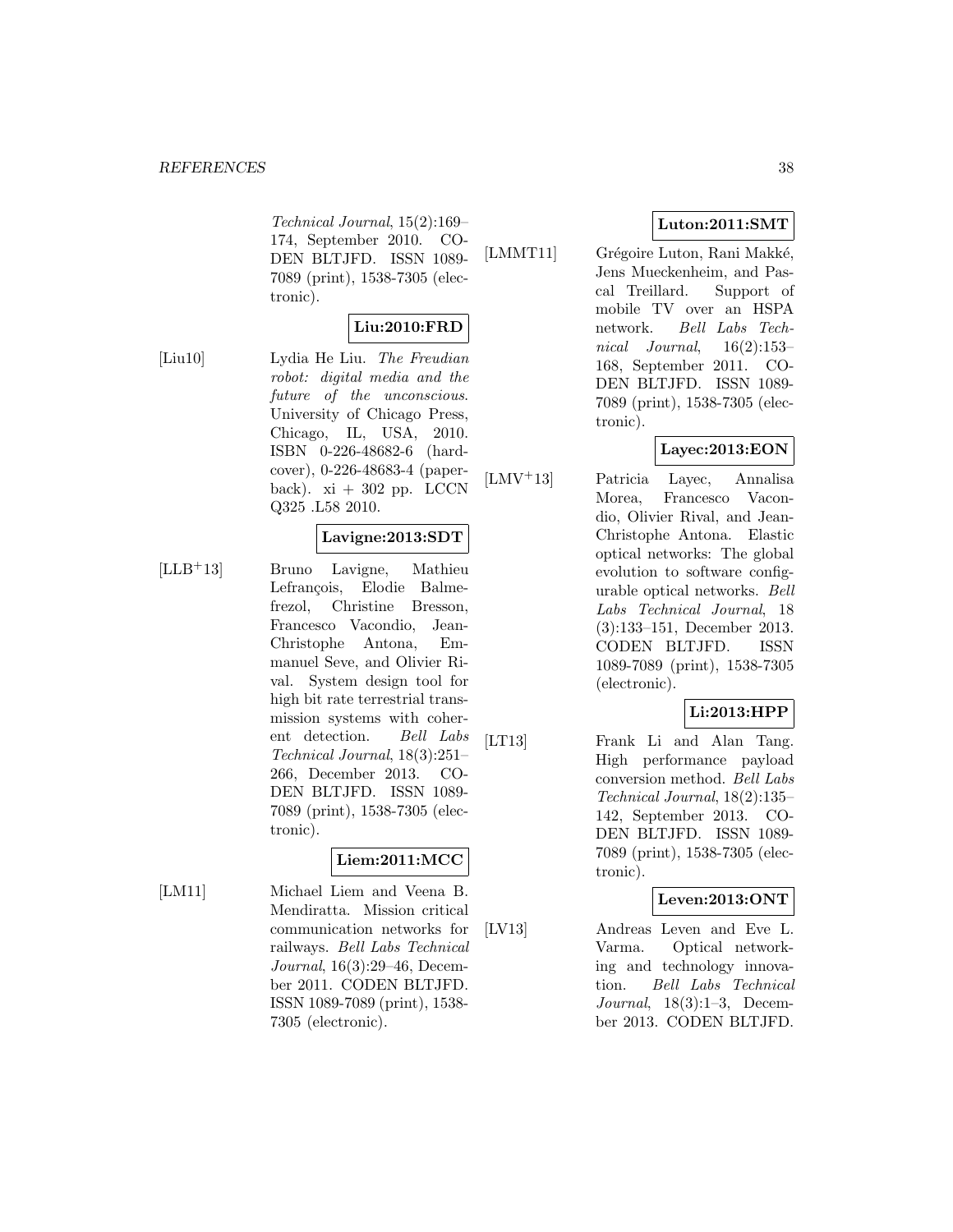ISSN 1089-7089 (print), 1538- 7305 (electronic).

## **Lee:2011:O**

[LW11] Anne Lee and Thomas L. Wood. Overview. Bell Labs Technical Journal, 15 (4):1–3, March 2011. CO-DEN BLTJFD. ISSN 1089- 7089 (print), 1538-7305 (electronic).

## **Mampaey:2011:SRT**

[Mam11] Marcel J. Mampaey. Secure remittance transaction to bankless consumers in a fragmented applications market. Bell Labs Technical Journal, 16(2):219–233, September 2011. CODEN BLTJFD. ISSN 1089-7089 (print), 1538- 7305 (electronic).

#### **Marzetta:2015:MMI**

[Mar15] Thomas L. Marzetta. Massive MIMO: An introduction. Bell Labs Technical Journal, 20(1):11–22, ???? 2015. CO-DEN BLTJFD. ISSN 1089- 7089 (print), 1538-7305 (electronic).

## **McGarry:2011:BIT**

[McG11] Patrick M. McGarry. Built it and they didn't come: The right way to build and maintain developer communities. Bell Labs Technical Journal, 16(2):251–262, September 2011. CODEN BLTJFD. ISSN 1089-7089 (print), 1538- 7305 (electronic).

## **Mirowski:2014:DFS**

[MCHY14] Piotr Mirowski, Sining Chen, Tin Kam Ho, and Chun-Nam Yu. Demand forecasting in Smart grids. Bell Labs Technical Journal, 18(4):135– 158, March 2014. CO-DEN BLTJFD. ISSN 1089- 7089 (print), 1538-7305 (electronic).

## **McGee:2012:PSN**

[MCP12] Andrew R. McGee, Matthieu Coutière, and Maria E. Palamara. Public safety network security considerations. Bell Labs Technical Journal, 17(3):79–86, December 2012. CODEN BLTJFD. ISSN 1089-7089 (print), 1538-7305 (electronic).

## **Menten:2011:NEM**

[MCS11] Lawrence E. Menten, Aiyou Chen, and Dimitrios Stiliadis. NoBot: Embedded malware detection for endpoint devices. Bell Labs Technical Journal, 16(1):155–170, June 2011. CODEN BLTJFD. ISSN 1089-7089 (print), 1538- 7305 (electronic).

## **Molina-Garcia:2013:EBF**

 $[MGCSA+13]$  Mariano Molina-García, Jaime Calle-Sánchez, José I. Alonso, Alfonso Fernández-Durán, and Félix Barba Barba. Enhanced in-building fingerprint positioning using femtocell networks. Bell Labs Technical Journal, 18(2):195–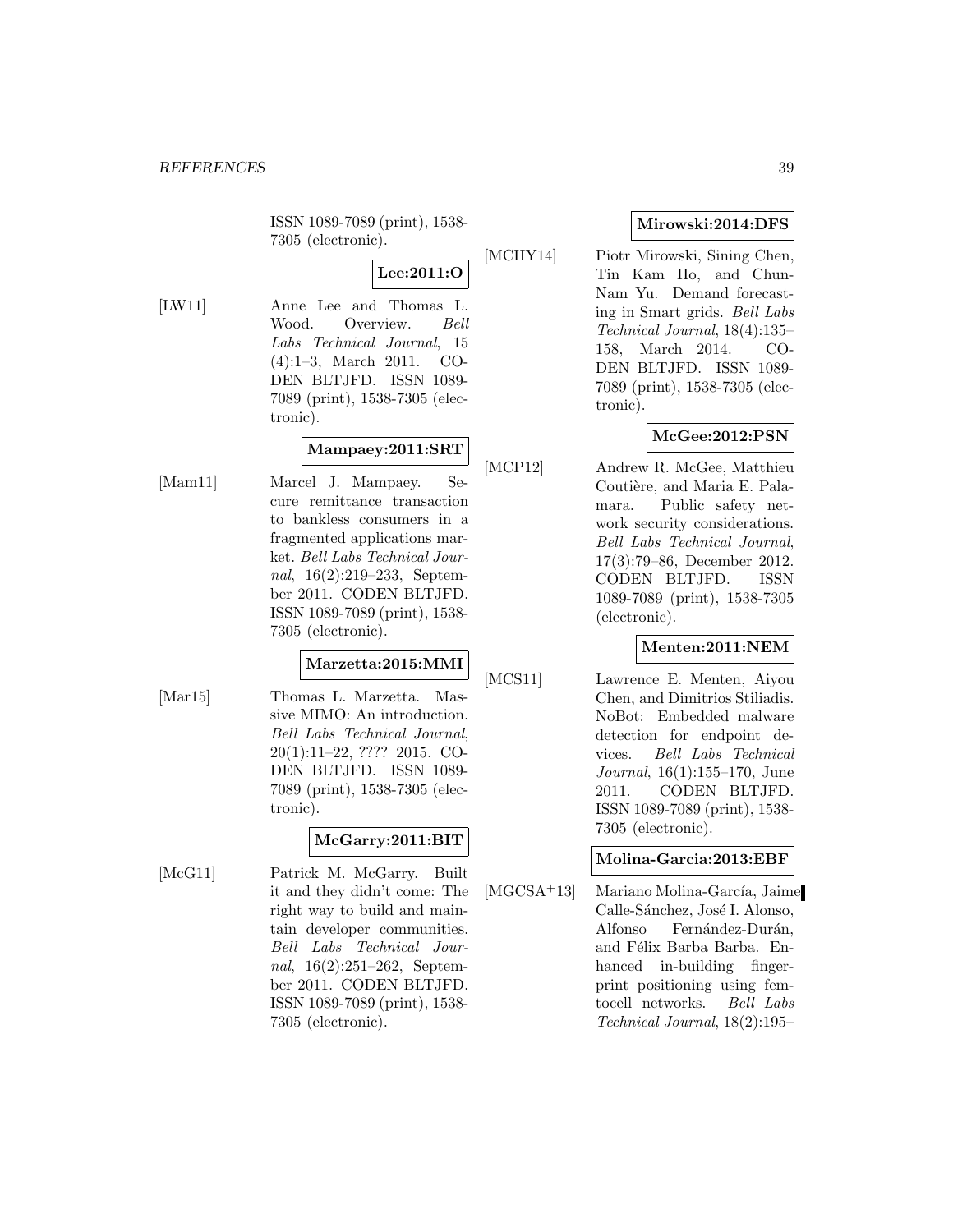211, September 2013. CO-DEN BLTJFD. ISSN 1089- 7089 (print), 1538-7305 (electronic).

## **Marilly:2013:GIV**

[MGMP13] Emmanuel Marilly, Arnaud Gonguet, Olivier Martinot, and Frédérique Pain. Gesture interactions with video: From algorithms to user evaluation. Bell Labs Technical Journal, 17(4):103–118, March 2013. CODEN BLTJFD. ISSN 1089-7089 (print), 1538-7305 (electronic).

## **Maes:2010:ADO**

[MGP10] Jochen Maes, Mamoun Guenach, and Michael Peeters. Autonomous dynamic optimization for digital subscriber line networks. Bell Labs Technical Journal, 15 (3):119–129, December 2010. CODEN BLTJFD. ISSN 1089-7089 (print), 1538-7305 (electronic).

## **Miller:2012:MVD**

[MHP<sup>+</sup>12] Raymond B. Miller, John P. Hearn, Cezary Purzynski, Fernando Cuervo, and Michael Scheutzow. Mobile video delivery using network aware transcoding in an LTE network. Bell Labs Technical Journal, 16(4):43–61, March 2012. CODEN BLTJFD. ISSN 1089-7089 (print), 1538- 7305 (electronic).

## **Milioris:2014:JSC**

[MJ14] Dimitrios Milioris and Philippe Jacquet. Joint sequence complexity analysis: Application to social networks information flow. Bell Labs Technical Journal, 18(4):75–88, March 2014. CODEN BLTJFD. ISSN 1089-7089 (print), 1538- 7305 (electronic).

## **Morea:2010:WLR**

[MKVD10] Annalisa Morea, Daniel C. Kilper, Dominique Verchere, and Richard Douville. Wavelength layer recovery in transparent optical networks. Bell Labs Technical Journal, 14 (4):193–211, Winter 2010. CODEN BLTJFD. ISSN 1089-7089 (print), 1538-7305 (electronic).

#### **McBride:2012:ASG**

[MM12] Alan J. McBride and Andrew R. McGee. Assessing smart grid security. Bell Labs Technical Journal, 17(3):87– 103, December 2012. CO-DEN BLTJFD. ISSN 1089- 7089 (print), 1538-7305 (electronic).

## **Mheich:2012:OUS**

[MMD12] Zeina Mheich, Marie-Line Alberi Morel, and Pierre Duhamel. Optimization of unicast services transmission for broadcast channels in practical situations. Bell Labs Technical Journal, 17 (1):5–23, June 2012. CO-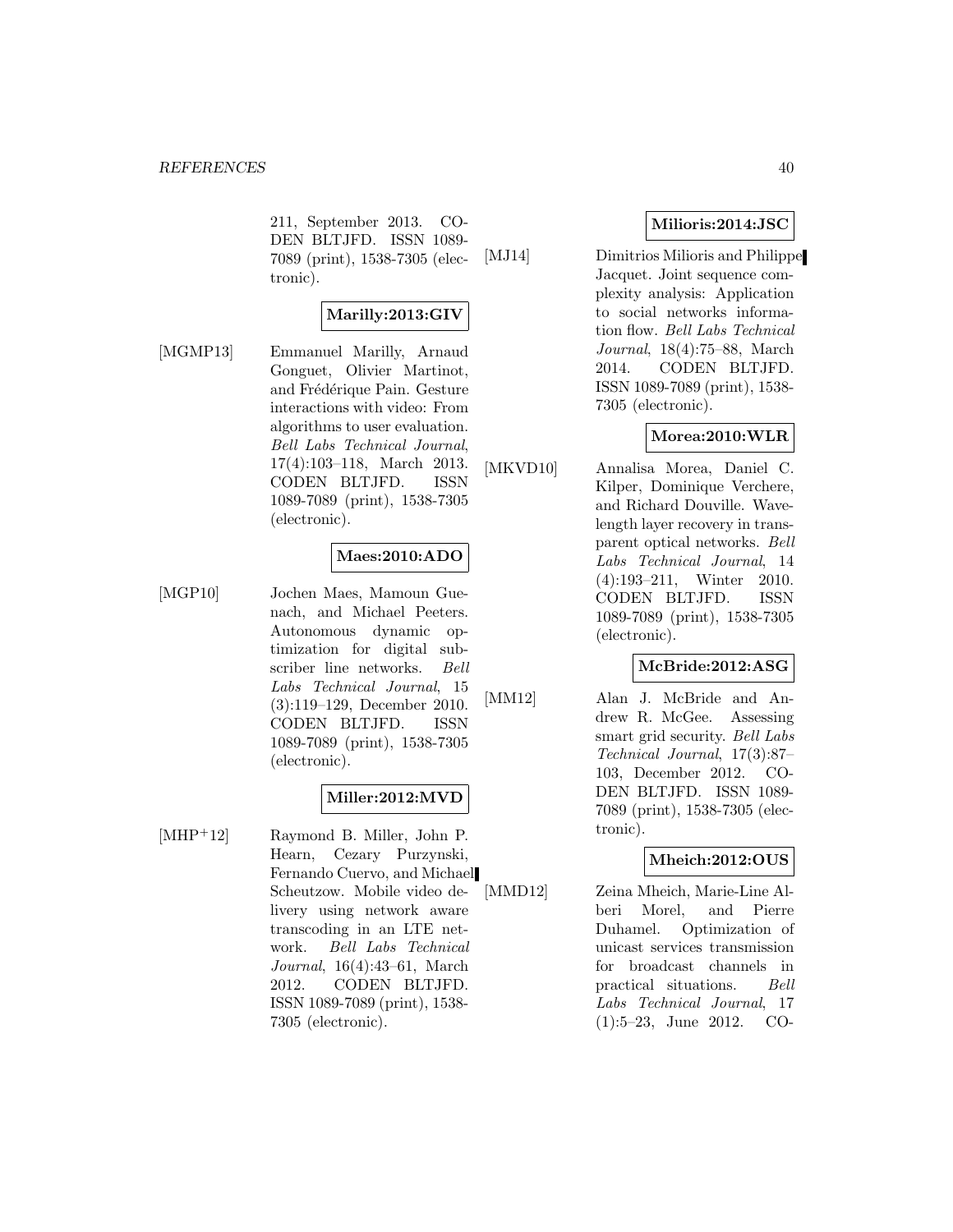DEN BLTJFD. ISSN 1089- 7089 (print), 1538-7305 (electronic).

**Maison:2013:SBJ**

[MMDZ13] Rafal Maison, Ewelina Majda, Andrzej P. Dobrowolski, and Maciej Zakrzewicz. Similarity based join over Audio feeds in a multimedia data stream management system. Bell Labs Technical Journal, 18(1):195–212, June 2013. CODEN BLTJFD. ISSN 1089-7089 (print), 1538- 7305 (electronic).

#### **Matthews:2010:PEE**

[MMN<sup>+</sup>10] H. Scott Matthews, Thomas B. Morawski, Amy L. Nagengast, Gerard P. O'Reilly, David D. Picklesimer, Raymond A. Sackett, and Paul P. Wu. Planning energy-efficient and eco-sustainable telecommunications networks. Bell Labs Technical Journal, 15 (1):215–236, June 2010. CO-DEN BLTJFD. ISSN 1089- 7089 (print), 1538-7305 (electronic).

#### **Mirowski:2014:PRF**

[MMWH14] Piotr Mirowski, Dimitrios Milioris, Philip Whiting, and Tin Kam Ho. Probabilistic radio-frequency fingerprinting and localization on the run. Bell Labs Technical Journal,  $18(4):111-$ 133, March 2014. CO-DEN BLTJFD. ISSN 1089-

7089 (print), 1538-7305 (electronic).

#### **Maes:2015:PPF**

[MN15] Jochen Maes and Carl J. Nuzman. The past, present, and future of copper access. Bell Labs Technical Journal, 20 (1):1–10, ???? 2015. CO-DEN BLTJFD. ISSN 1089- 7089 (print), 1538-7305 (electronic).

## **Matthews:2010:OGM**

[MNPW10] Elissa P. Matthews, Janet Nici, Beth Polonsky, and Joseph F. Wisniewski. Operating in the green: Modeling eco-friendly telecom network management. Bell Labs Technical Journal, 15(2):175– 192, September 2010. CO-DEN BLTJFD. ISSN 1089- 7089 (print), 1538-7305 (electronic).

#### **Macias:2013:OSH**

[MPR13] Jesús Macias, Pablo Pérez, and Jaime J. Ruiz. Optimal size of an HDTV set during the transition period from SDTV to HDTV. Bell Labs Technical Journal, 17(4):119– 131, March 2013. CO-DEN BLTJFD. ISSN 1089- 7089 (print), 1538-7305 (electronic).

#### **Morea:2013:PES**

[MPS<sup>+</sup>13] Annalisa Morea, Jordi Perelló, Salvatore Spadaro, Dominique Verchère, and Martin Vigoureux. Protocol enhancements for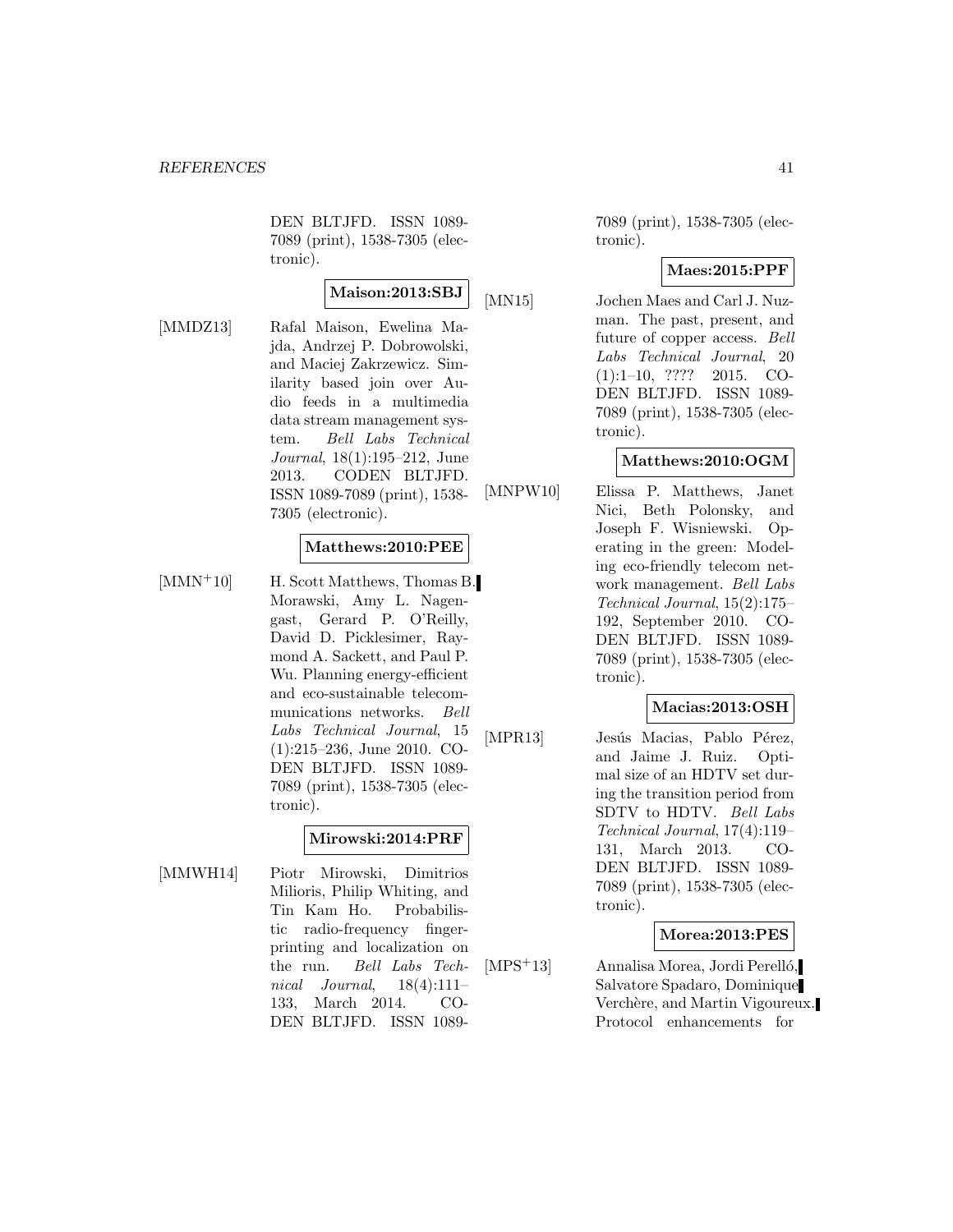#### *REFERENCES* 42

'greening' optical networks. Bell Labs Technical Journal, 18(3):211–230, December 2013. CODEN BLTJFD. ISSN 1089-7089 (print), 1538- 7305 (electronic).

#### **McKiou:2011:LBS**

[MS11] Kevin W. McKiou and Arun Sankisa. Location based service extensions for general communications and application enablement. Bell Labs Technical Journal, 16(2):39– 56, September 2011. CO-DEN BLTJFD. ISSN 1089- 7089 (print), 1538-7305 (electronic).

#### **Marilly:2011:CBA**

[MSA<sup>+</sup>11] Emmanuel Marilly, Christophe Senot, Xavier Andrieu, Bertrand Boidart, Armen Aghasaryan, and Alexis Germaneau. Community based applications. Bell Labs Technical Journal, 15 (4):93–109, March 2011. CO-DEN BLTJFD. ISSN 1089- 7089 (print), 1538-7305 (electronic).

## **Maison:2011:MHP**

[MSZB11] Rafal Maison, Daryl J. Steen, Maciej Zakrzewicz, and Zenon Biniek. Monitoring high performance data streams in vertical markets: Theory and applications in public safety and healthcare. Bell Labs Technical Journal, 16(3):163–179, December 2011. CODEN BLTJFD.

ISSN 1089-7089 (print), 1538- 7305 (electronic).

#### **Mullender:2012:PCC**

[Mul12] Sape J. Mullender. Predictable Cloud computing. Bell Labs Technical Journal, 17(2):25–39, September 2012. CODEN BLTJFD. ISSN 1089-7089 (print), 1538-7305 (electronic).

#### **Mampaey:2012:NCD**

[MV12] Marcel Mampaey and Alvaro Nunez Villegas. A network-centric DRM for online scenarios. Bell Labs Technical Journal, 17(3):129–133, December 2012. CODEN BLTJFD. ISSN 1089-7089 (print), 1538- 7305 (electronic).

#### **Mullender:2012:CCN**

Sape J. Mullender and Thomas L. Wood. Cloud computing: New opportunities for telecom providers. Bell Labs Technical Journal, 17(2):1–3, September 2012. CODEN BLTJFD. ISSN 1089-7089 (print), 1538-7305 (electronic).

## **Maison:2011:PBL**

[MZ11] Rafal Maison and Maciej Zakrzewicz. Prediction-based load shedding for burst data streams. Bell Labs Technical Journal, 16(1):121–132, June 2011. CODEN BLTJFD. ISSN 1089-7089 (print), 1538- 7305 (electronic).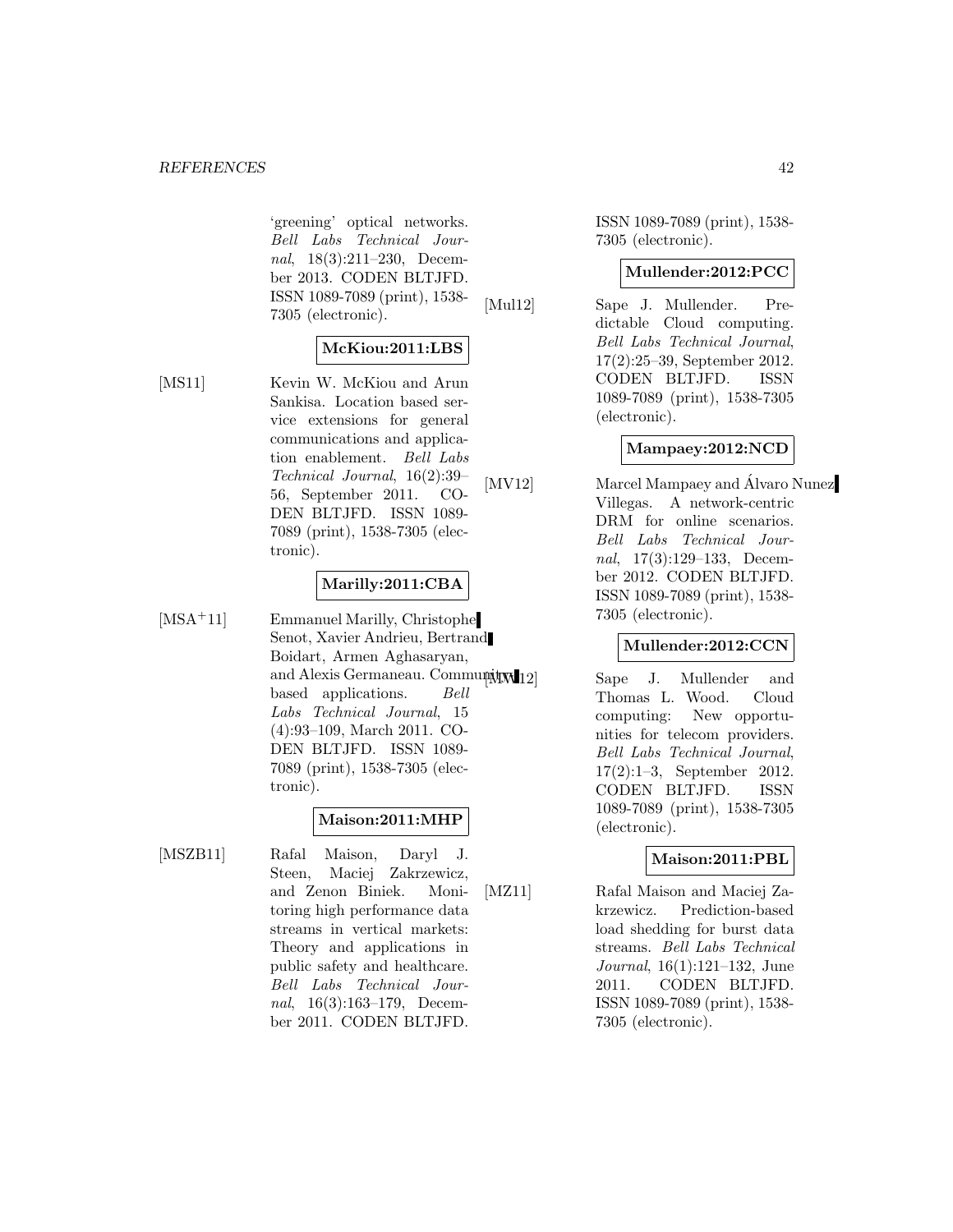## **Maggio:2013:FSO**

- 
- [MZZ13] Santo Maggio, Qingnan Zhang, and Zhongxu Zhao. Free-space optical backplane prototype for telecommunication equipment in the petabit/s range. Bell Labs Technical Journal, 18(3):285– 291, December 2013. CO-DEN BLTJFD. ISSN 1089- 7089 (print), 1538-7305 (electronic).

#### **Nithi:2011:SPM**

[NdLvW11] Nachi K. Nithi and Adriaan J. de Lind van Wijngaarden. Smart power management for mobile handsets. Bell Labs Technical Journal, 15(4):149–168, March 2011. CODEN BLTJFD. ISSN 1089-7089 (print), 1538-7305 (electronic).

## **Novo:2013:MIR**

[NDZ13] Robert A. Novo, Christopher J. Davolos, and Z. John Zhao. Measuring the impact of redirecting and offloading mobile data traffic. Bell Labs Technical Journal, 18(1):81–103, June 2013. CO-DEN BLTJFD. ISSN 1089- 7089 (print), 1538-7305 (electronic).

## **Noll:2011:BLM**

[NG11] A. Michael Noll and Michael N. Geselowitz, editors. Bell Labs memoirs: voices of innovation. IEEE History Center, Lexington, KY, USA, 2011.

ISBN 1-4636-7797-9. v + 372 pp. LCCN TK415.B45 B35 2011.

## **Newbury:2011:CEI**

[NGYG11] Mark E. Newbury, Robert E. Goldstein, Hong Yang, and Asif D. Gandhi. Cost effective improvement of EV-DO user experience through contention-based carrier addition. Bell Labs Technical Journal, 16(1):171–185, June 2011. CODEN BLTJFD. ISSN 1089-7089 (print), 1538- 7305 (electronic).

## **Orlandi:2011:ICE**

[OBT<sup>+</sup>11] Barbara Orlandi, Erick Bizouarn, François Taburet, Frank Scahill, Jean-Luc Lafragette, Richard Evenden, Simon Ringland, Stephen Johnson, Telemaco Melia, Tim Twell, and Yacine El Mghazli. Improving the customer experience for heterogeneous wireless access. Bell Labs Technical Journal, 15 (4):23–44, March 2011. CO-DEN BLTJFD. ISSN 1089- 7089 (print), 1538-7305 (electronic).

## **Payette:2011:ERE**

[PCSS11] Chuck Payette, Bruce Cilli, Zulfiquar Sayeed, and Sameer Sharma. Enabling reliable and efficient wireless video uplink. Bell Labs Technical Journal,  $16(2):169-$ 191, September 2011. CO-DEN BLTJFD. ISSN 1089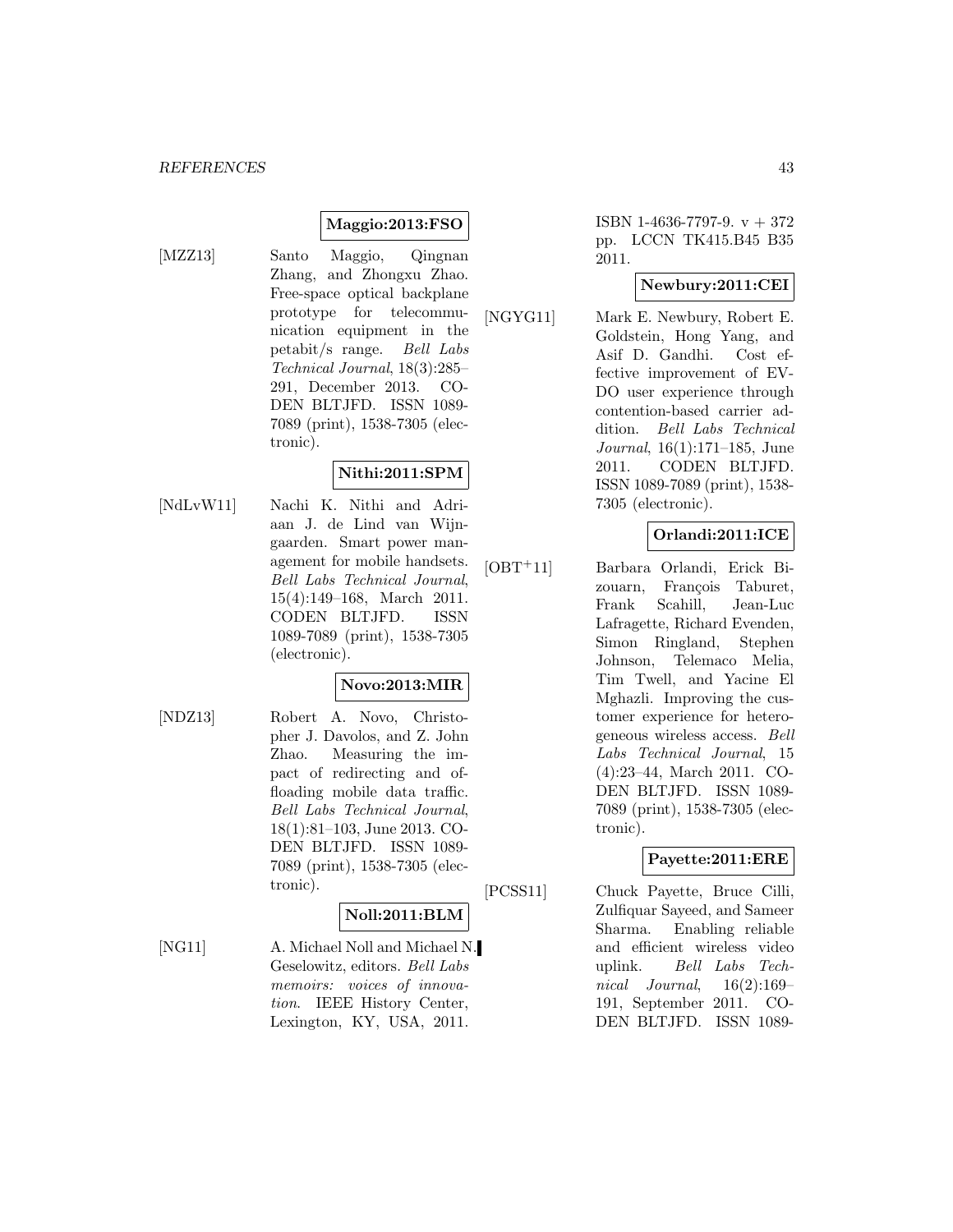7089 (print), 1538-7305 (electronic).

## **Pohlmann:2013:LCT**

 $[PDF<sup>+</sup>13]$  Wolfgang Pöhlmann, Bernhard Deppisch, Thomas Pfeiffer, Carlo Ferrari, Mark Earnshaw, Alex Duque, Robert L. Farah, Joe Galaro, James Kotch, Man Fai Lau, Doutje T. van Veen, and Peter Vetter. Low cost TWDM by wavelength-set division multiplexing. Bell Labs Technical Journal, 18(3):173– 193, December 2013. CO-DEN BLTJFD. ISSN 1089- 7089 (print), 1538-7305 (electronic).

#### **Paparella:2013:AAE**

[PG13] Andrea Paparella and Riccardo Gemelli. An analytical approach for estimating optimal multi-layer network cost, exploiting the flexiblegrid optical technology. Bell Labs Technical Journal, 18 (3):231–250, December 2013. CODEN BLTJFD. ISSN 1089-7089 (print), 1538-7305 (electronic).

## **Pain:2013:HSU**

[PL13] Frédérique Pain and Scott Lively. Human science and user experience. Bell Labs Technical Journal, 17(4): 1–4, March 2013. CO-DEN BLTJFD. ISSN 1089- 7089 (print), 1538-7305 (electronic).

## **Perez:2011:EPL**

[PMRG11] Pablo Pérez, Jesús Macías, Jaime J. Ruiz, and Narciso García. Effect of packet loss in video quality of experience. Bell Labs Technical Journal, 16(1):91–104, June 2011. CO-DEN BLTJFD. ISSN 1089- 7089 (print), 1538-7305 (electronic).

## **Perez:2012:MVV**

 $[PRV^+12]$  Pablo Pérez, Jaime J. Ruiz, Alvaro Villegas, Karel Van Damme, Christian Van Boven, Joel Dupont, and Pedro A. Molina Salmerón. Multi-vendor video headend convergence solution. Bell Labs Technical Journal, 17 (1):185–200, June 2012. CO-DEN BLTJFD. ISSN 1089- 7089 (print), 1538-7305 (electronic).

## **Phadke:2013:PSC**

[PUM<sup>+</sup>13] Chitra Phadke, Huseyin Uzunalioglu, Veena B. Mendiratta, Dan Kushnir, and Derek Doran. Prediction of subscriber churn using social network analysis. Bell Labs Technical Journal, 17 (4):63–75, March 2013. CO-DEN BLTJFD. ISSN 1089- 7089 (print), 1538-7305 (electronic).

#### **Panshenskov:2011:GMN**

[PV11] Mikhail A. Panshenskov and Alexander T. Vakhitov. General method for network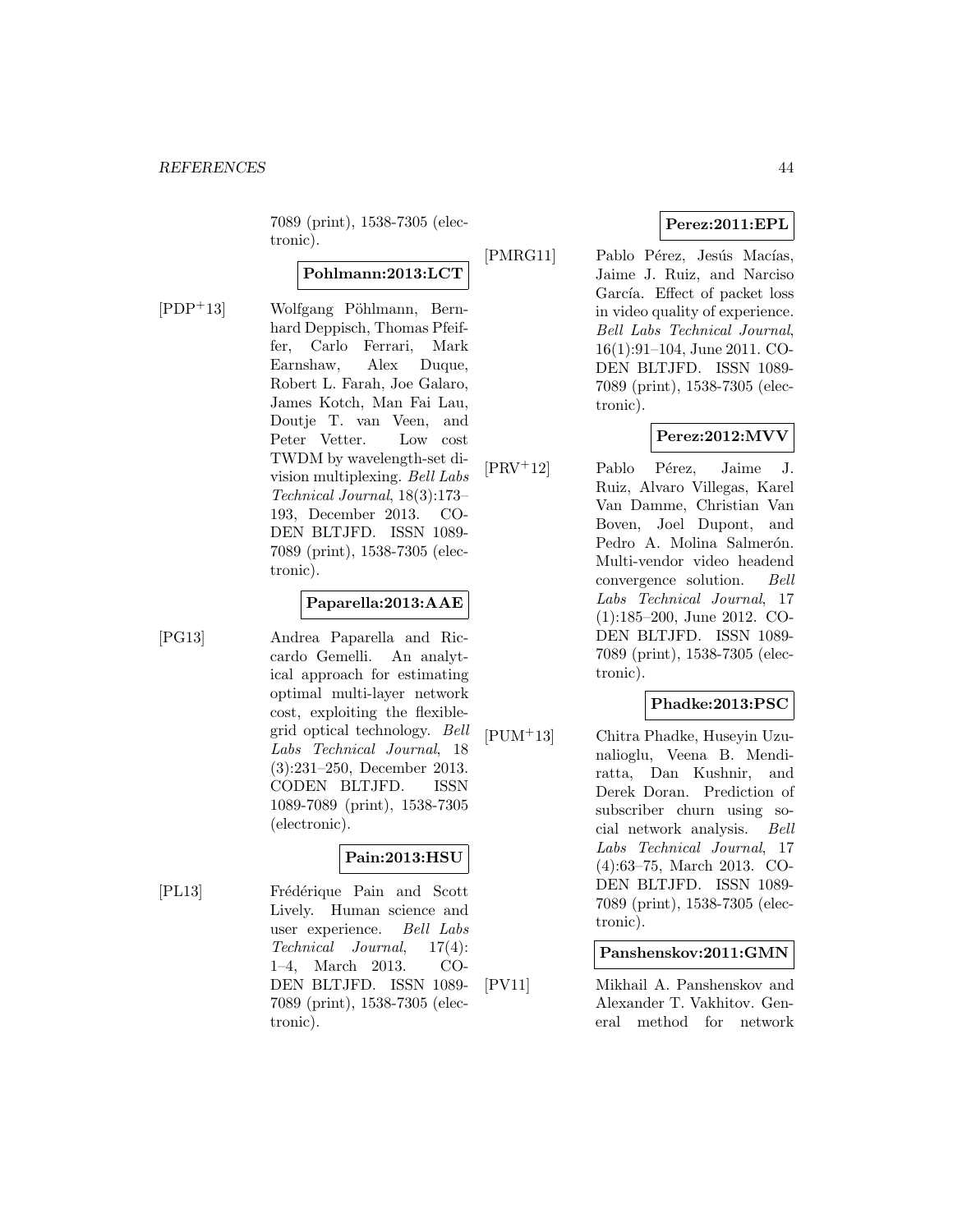#### *REFERENCES* 45

providers to choose applications with guaranteed QoS. Bell Labs Technical Journal, 16(2):57–61, September 2011. CODEN BLTJFD. ISSN 1089-7089 (print), 1538-7305 (electronic).

## **Rader:2011:OSS**

[Rad11] Reinhard Rader. Operations support systems for mission critical public safety communication networks. Bell Labs Technical Journal, 16(3):151– 162, December 2011. CO-DEN BLTJFD. ISSN 1089- 7089 (print), 1538-7305 (electronic).

#### **Radhakrishnan:2012:AAS**

[Rad12] Ganesan Radhakrishnan. Adaptive application scaling for improving fault-tolerance and availability in the Cloud. Bell Labs Technical Journal, 17 (2):5–14, September 2012. CODEN BLTJFD. ISSN 1089-7089 (print), 1538-7305 (electronic).

#### **Renaudier:2010:TLH**

[RBPC<sup>+</sup>10] Jérémie Renaudier, Oriol Bertran-Pardo, Gabriel Charlet, Massimiliano Salsi, Haïk Mardoyan, Patrice Tran, and Sébastien Bigo. 8 Tb/s long haul transmission over low dispersion fibers using 100 Gb/s PDM-QPSK channels paired with coherent detection. Bell Labs Technical Journal, 14(4):27–45, Winter 2010. CODEN BLTJFD.

ISSN 1089-7089 (print), 1538- 7305 (electronic).

#### **Robinson:2012:SVQ**

[RJC12] David C. Robinson, Yves Jutras, and Viorel Craciun. Subjective video quality assessment of HTTP adaptive streaming technologies. Bell Labs Technical Journal, 16 (4):5–23, March 2012. CO-DEN BLTJFD. ISSN 1089- 7089 (print), 1538-7305 (electronic).

#### **Razavi:2010:FRL**

[RKC10] Rouzbeh Razavi, Siegfried Klein, and Holger Claussen. A fuzzy reinforcement learning approach for self-optimization of coverage in LTE networks. Bell Labs Technical Journal, 15(3):153–175, December 2010. CODEN BLTJFD. ISSN 1089-7089 (print), 1538- 7305 (electronic).

#### **Rottondi:2013:ORM**

[RTG13] Cristina Rottondi, Massimo Tornatore, and Giancarlo Gavioli. Optical ring metro networks with flexible grid and distance-adaptive optical coherent transceivers. Bell Labs Technical Journal, 18 (3):95–110, December 2013. CODEN BLTJFD. ISSN 1089-7089 (print), 1538-7305 (electronic).

#### **Raybon:2010:GDF**

[RWS<sup>+</sup>10] Gregory Raybon, Peter J. Winzer, Haoyu Song, An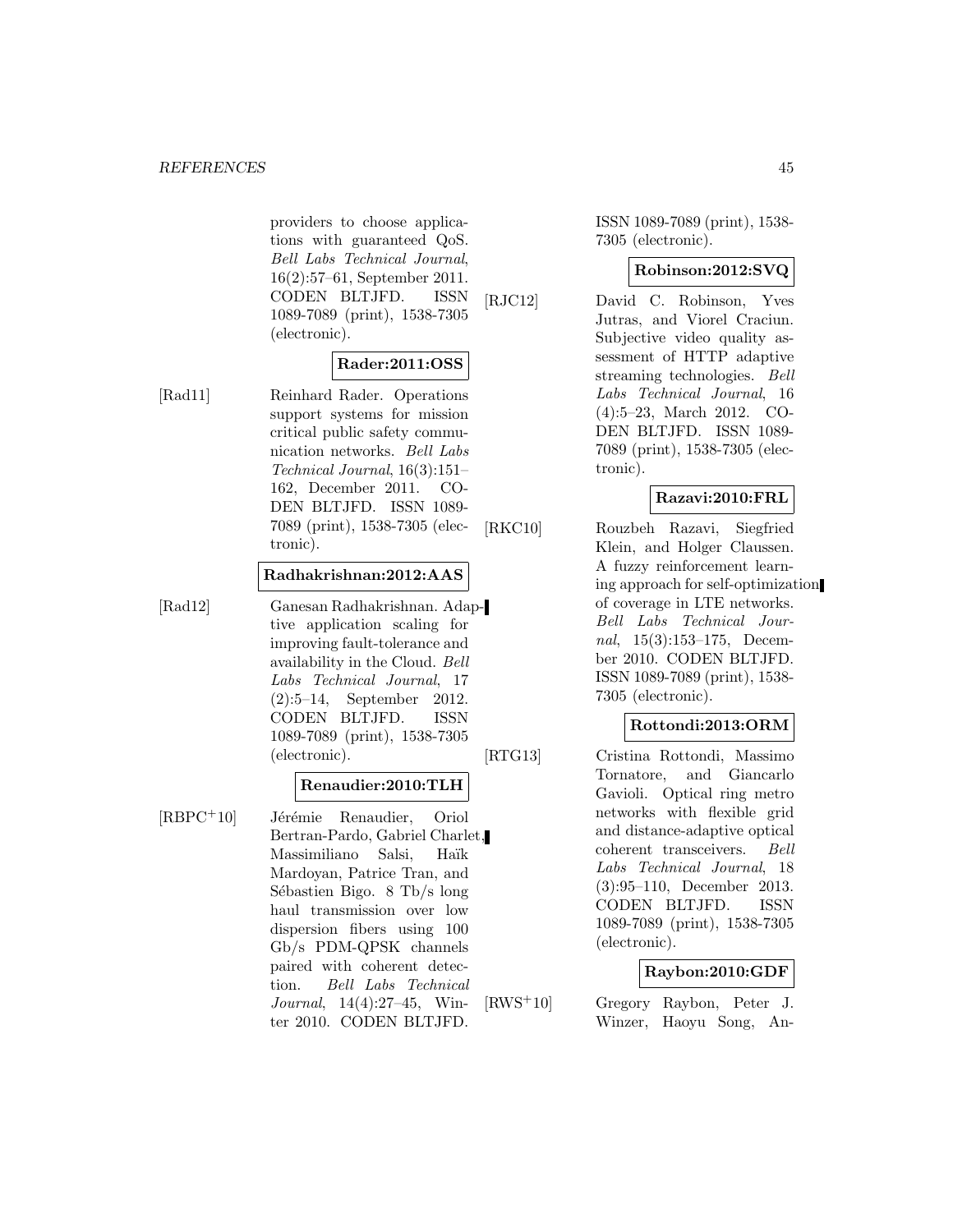drew Adamiecki, Stephen Corteselli, Alan H. Gnauck, Thomas Kissell, Daniel A. Fishman, Nat M. Denkin, Yuan-Hua Kao, Terry L. Downs, Anthony Carenza, Stephan Scrudato, Edward H. Goode, William A. Thompson, Christopher R. Doerr, Lawrence L. Buhl, Tiejun Xia, Glenn Wellbrock, Wang Lee, Greg Lyons, Peter Hofmann, Tina T. Fisk, E. Bert Basch, William J. Kluge, Johnny R. Gatewood, Tetsuya Kawanishi, Kaoru Higuma, and Yves Painchaud. 100 Gb/s DQPSK field trial: Live video transmission over an operating LambdaXtreme(R) network. Bell Labs Technical Journal, 14(4):85–113, Winter 2010. CODEN BLTJFD. ISSN 1089-7089 (print), 1538- 7305 (electronic).

## **Saniee:2015:SAL**

[San15] Iraj Saniee. Scalable algorithms for large and dynamic networks: Reducing big data for small computations. Bell Labs Technical Journal, 20 (1):23–33, ???? 2015. CO-DEN BLTJFD. ISSN 1089- 7089 (print), 1538-7305 (electronic).

## **Saniee:2010:O**

[SB10] Iraj Saniee and Ulrich Barth. Overview. Bell Labs Technical Journal, 15(3):1–4, December 2010. CODEN

BLTJFD. ISSN 1089-7089 (print), 1538-7305 (electronic).

## **Sabnis:2012:OCS**

[SC12] Suhasini Sabnis and Doug Charles. Opportunities and challenges: Security in eHealth. Bell Labs Technical Journal, 17(3):105– 111, December 2012. CO-DEN BLTJFD. ISSN 1089- 7089 (print), 1538-7305 (electronic).

## **Salsi:2010:RAS**

[SCR<sup>+</sup>10] Massimiliano Salsi, Gabriel Charlet, Jérémie Renaudier, Oriol Bertran-Pardo, Ha¨ık Mardoyan, Sébastien Bigo, Philippe Plantady, and Alain Calsat. Recent advances in submarine optical communication systems. Bell Labs Technical Journal, 14(4):131– 147, Winter 2010. CO-DEN BLTJFD. ISSN 1089- 7089 (print), 1538-7305 (electronic).

## **Schmalen:2013:FEC**

[SdLvWtB13] Laurent Schmalen, Adriaan J. de Lind van Wijngaarden, and Stephan ten Brink. Forward error correction in optical core and optical access networks. Bell Labs Technical Journal, 18(3):39–66, December 2013. CODEN BLTJFD. ISSN 1089-7089 (print), 1538- 7305 (electronic).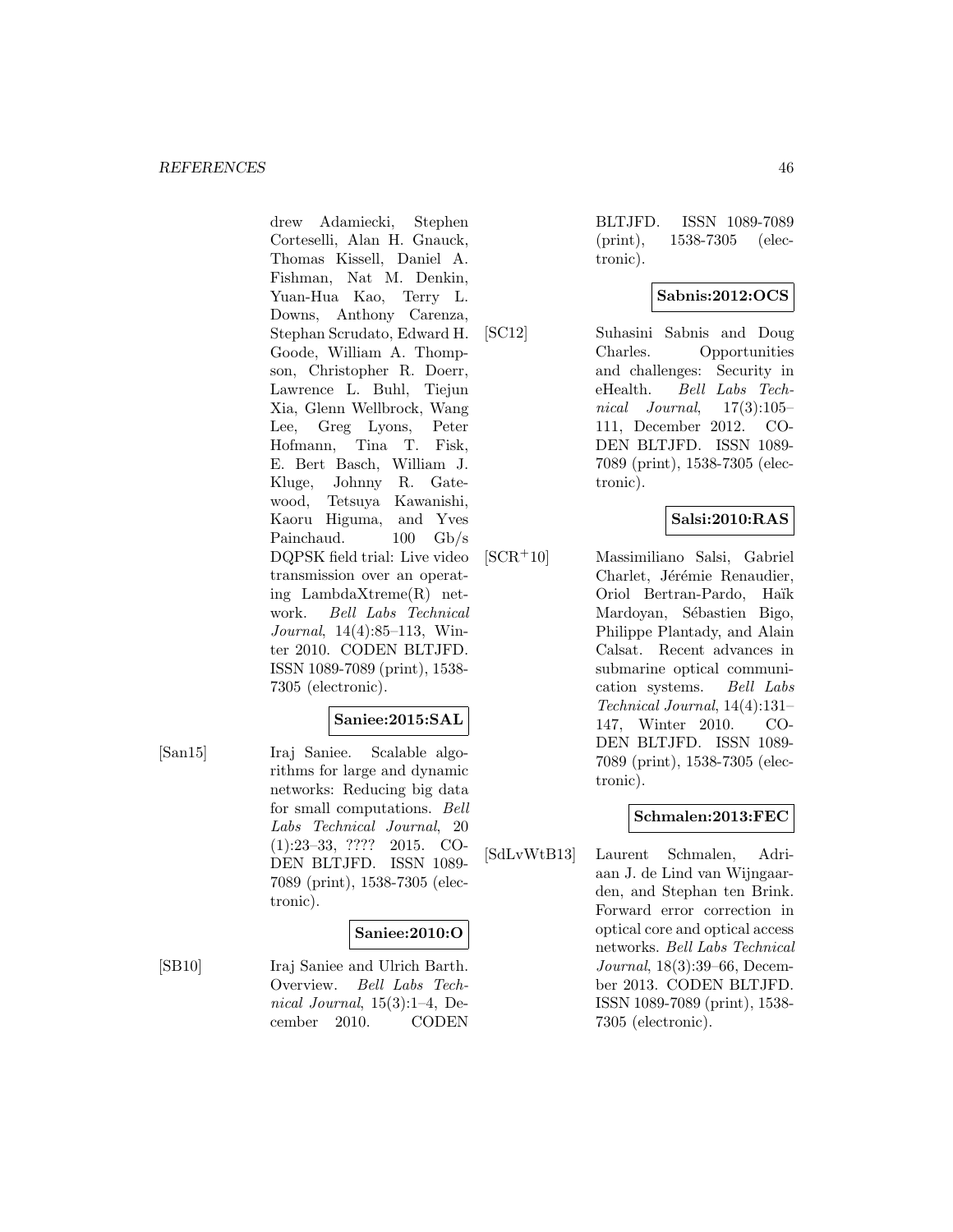#### **Sharp:2012:LCB**

- 
- [Sha12] Ron Sharp. Latency in Cloud-based interactive streaming content. Bell Labs Technical Journal, 17(2):67– 80, September 2012. CO-DEN BLTJFD. ISSN 1089- 7089 (print), 1538-7305 (electronic).

#### **Scanlon:2010:FEA**

[SKL10] Patricia Scanlon, Irwin O. Kennedy, and Yongheng Liu. Feature extraction approaches to RF fingerprinting for device identification in femtocells. Bell Labs Technical Journal, 15(3):141– 151, December 2010. CO-DEN BLTJFD. ISSN 1089- 7089 (print), 1538-7305 (electronic).

## **Saniee:2017:WPG**

- 
- [SKPW17] Iraj Saniee, Sanjay Kamat, Subra Prakash, and Marcus Weldon. Will productivity growth return in the new digital era. Bell Labs Technical Journal, 22(??):1–18, ???? 2017. CODEN BLTJFD. ISSN 1089-7089 (print), 1538- 7305 (electronic). URL https://ieeexplore.ieee. org/document/7951155/.

#### **Schoinianakis:2018:QVQ**

[SML18] Dimitrios Schoinianakis and Enrique Martín-López. Quo vadis qubit? Bell Labs Technical Journal, 23(??): 1–17, ???? 2018. CO-DEN BLTJFD. ISSN

1089-7089 (print), 1538- 7305 (electronic). URL https://ieeexplore.ieee. org/document/8526353/.

#### **Schwan:2011:FCB**

[SSG<sup>+</sup>11] Nico Schwan, Klaus Satzke, David Griffin, Bertrand Mathieu, and Toufik Ahmed. Fostering cooperation between overlay applications and underlying networks. Bell Labs Technical Journal, 16(2):193–198, September 2011. CODEN BLTJFD. ISSN 1089-7089 (print), 1538- 7305 (electronic).

## **Sahm:2013:OAF**

[SSM<sup>+</sup>13] Hans Sahm, Matthias Sauppe, Erik Markert, Thomas Horn, Ulrich Heinkel, and Klaus-Holger Otto. Optimized ASIC/FPGA design flow for energy efficient network nodes. Bell Labs Technical Journal, 18(3):195– 209, December 2013. CO-DEN BLTJFD. ISSN 1089- 7089 (print), 1538-7305 (electronic).

#### **Spiess:2014:UBD**

[STD<sup>+</sup>14] Jeffrey Spiess, Yves T'Joens, Raluca Dragnea, Peter Spencer, and Laurent Philippart. Using big data to improve customer experience and business performance. Bell Labs Technical Journal, 18(4): 3–17, March 2014. CO-DEN BLTJFD. ISSN 1089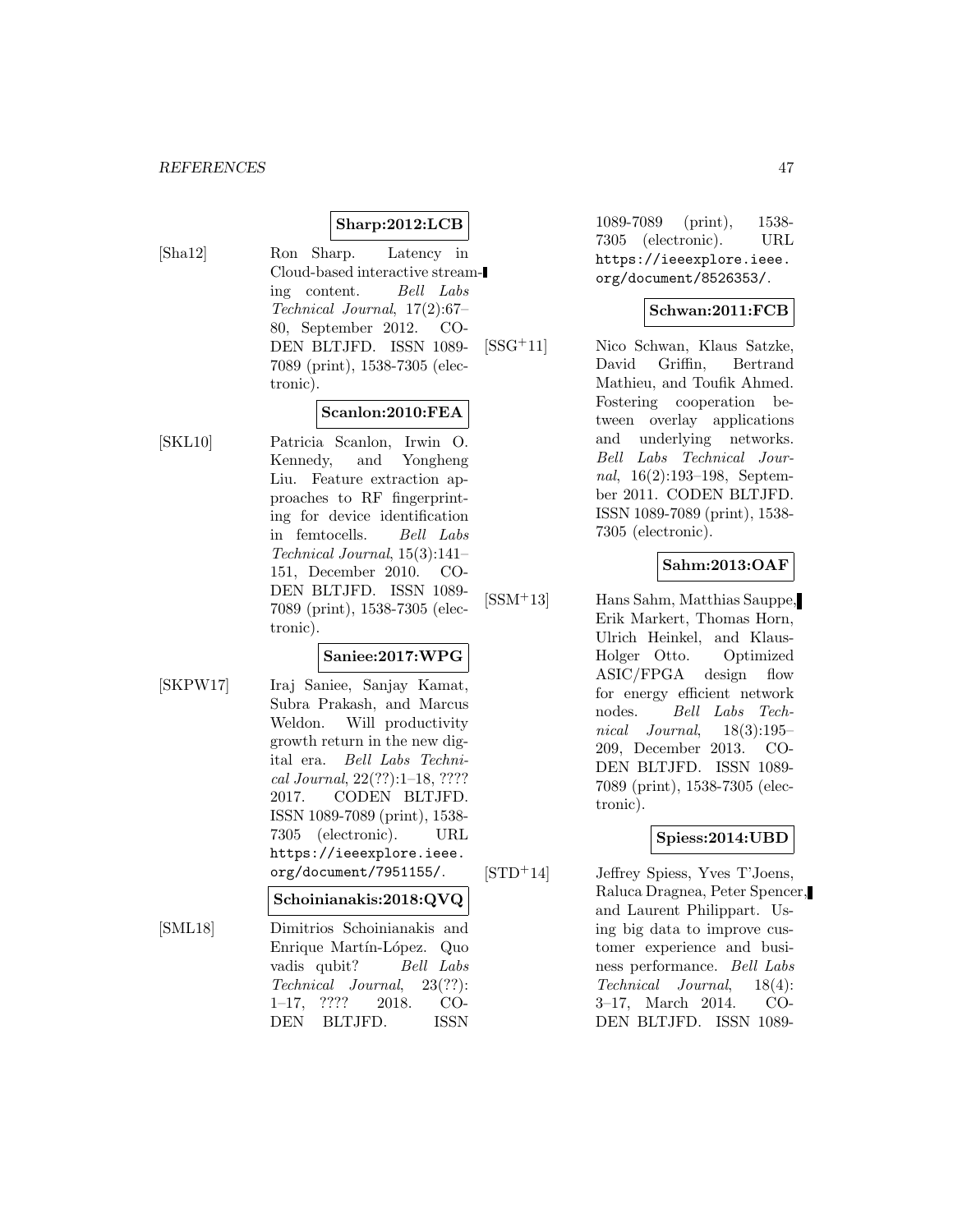7089 (print), 1538-7305 (electronic).

## **Sabnis:2012:ISN**

[SVHM12] Suhasini Sabnis, Marc Verbruggen, John Hickey, and Alan J. McBride. Intrinsically secure next-generation networks. Bell Labs Technical Journal, 17(3):17–36, December 2012. CODEN BLTJFD. ISSN 1089-7089 (print), 1538- 7305 (electronic).

## **Stanze:2013:HNL**

[SW13] Oliver Stanze and Andreas Weber. Heterogeneous networks with LTE-advanced technologies. Bell Labs Technical Journal, 18(1): 41–58, June 2013. CO-DEN BLTJFD. ISSN 1089- 7089 (print), 1538-7305 (electronic).

#### **Theeten:2014:TOP**

[TBC<sup>+</sup>14] Bart Theeten, Ivan Bedini, Peter Cogan, Alessandra Sala, and Tommaso Cucinotta. Towards the optimization of a parallel streaming engine for telco applications. Bell Labs Technical Journal, 18(4):181– 197, March 2014. CO-DEN BLTJFD. ISSN 1089- 7089 (print), 1538-7305 (electronic).

#### **Thottan:2019:NCG**

[TDK<sup>+</sup>19] M. Thottan, C. Di Martino, Y. Kim, G. Atkinson, N. Choi, N. Mohanasamy, L. Jagadeesan, V. Mendiratta, J. E. Simsarian, and B. Kozicki. The network OS: Carrier-grade SDN control of multi-domain, multi-layer networks. Bell Labs Technical Journal, 24:1–26, December 2019. CODEN BLTJFD. ISSN 1089-7089 (print), 1538- 7305 (electronic).

#### **Tamm:2010:ESS**

[THR10] Oliver Tamm, Christian Hermsmeyer, and Allen M. Rush. Eco-sustainable system and network architectures for future transport networks. Bell Labs Technical Journal, 14(4):311–327, Winter 2010. CODEN BLTJFD. ISSN 1089-7089 (print), 1538- 7305 (electronic).

#### **Thiebaut:2012:UTW**

[THU12] Laurent Thiébaut, Wim Henderickx, and Alistair Urie. Using a trusted WLAN network to offload mobile traffic and leverage deployed broadband network gateways. Bell Labs Technical Journal, 17 (1):89–104, June 2012. CO-DEN BLTJFD. ISSN 1089- 7089 (print), 1538-7305 (electronic).

## **Tkach:2010:SOC**

[Tka10] Robert W. Tkach. Scaling optical communications for the next decade and beyond. Bell Labs Technical Journal, 14 (4):3–9, Winter 2010. CO-DEN BLTJFD. ISSN 1089-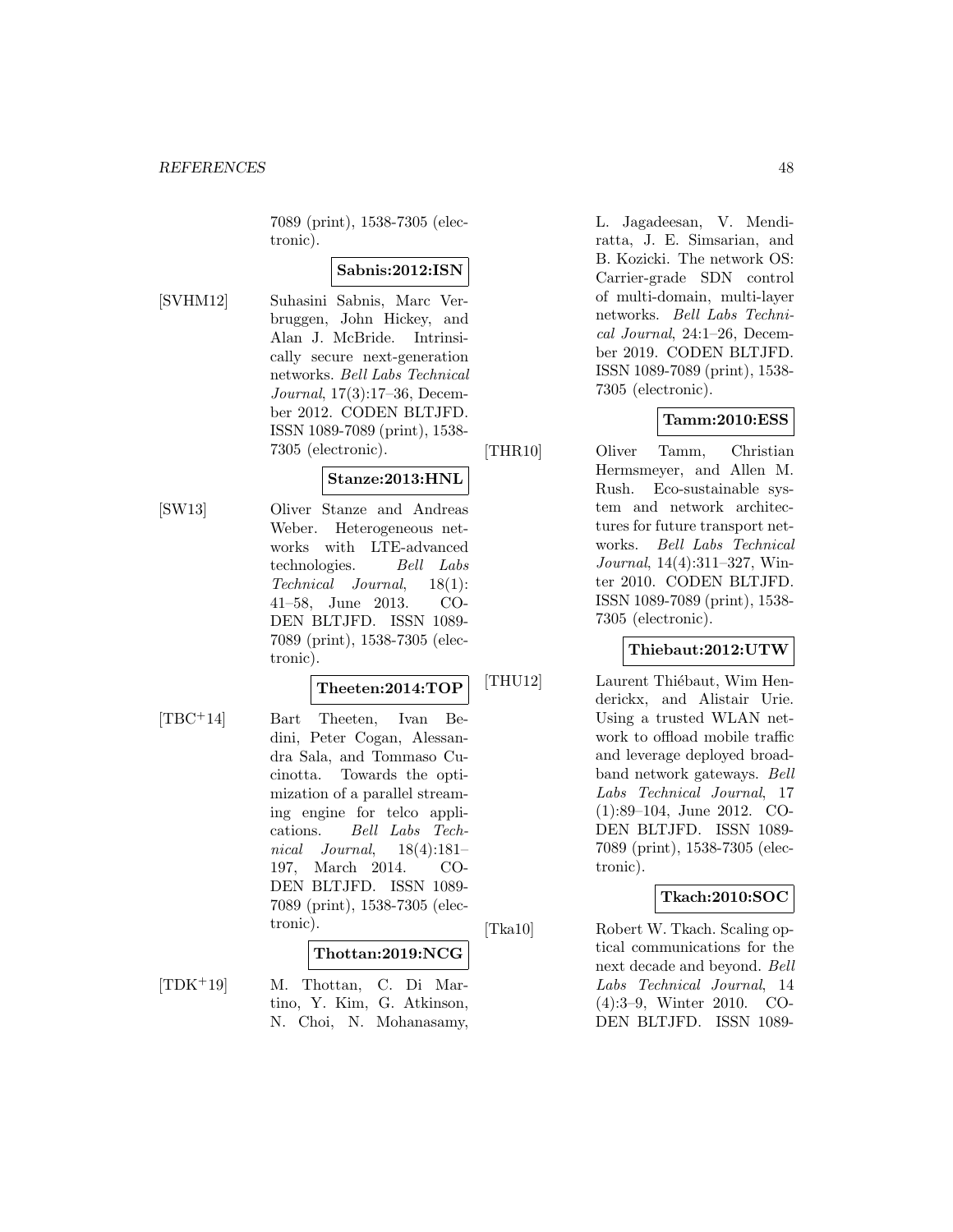7089 (print), 1538-7305 (electronic).

## **Tang:2010:FIR**

[TQ10] Xiutao Tang and Cuilu Qu. Facial image recognition based on fractal image encoding. Bell Labs Technical Journal, 15(1):209–214, June 2010. CODEN BLTJFD. ISSN 1089-7089 (print), 1538- 7305 (electronic).

## **Timmers:2013:TCA**

[TVV<sup>+</sup>13] Michael Timmers, Dirk Vanderhaegen, Danny Van Bruyssel, Mamoun Guenach, and Jochen Maes. Transmitter-controlled adaptive modulation: Concepts and results. Bell Labs Technical Journal, 18(1): 153–169, June 2013. CO-DEN BLTJFD. ISSN 1089- 7089 (print), 1538-7305 (electronic).

## **Urie:2013:EMB**

[URRH13] Alistair Urie, Ashok N. Rudrapatna, Chandrasekharan Raman, and Jean-Marc Hanriot. Evolved multimedia broadcast multicast service in LTE: An assessment of system performance under realistic radio network engineering conditions. Bell Labs Technical Journal, 18(2):57– 76, September 2013. CO-DEN BLTJFD. ISSN 1089- 7089 (print), 1538-7305 (electronic).

## **Urie:2013:O**

[UV13] Alistair Urie and Reinaldo Valenzuela. Overview. Bell Labs Technical Journal, 18 (2):1–3, September 2013. CO-DEN BLTJFD. ISSN 1089- 7089 (print), 1538-7305 (electronic).

## **Verdot:2011:APW**

[VBB11] Vincent Verdot, Gérard Burnside, and Nicolas Bouché. An adaptable and personalized Web telecommunication model. Bell Labs Techni $cal Journal, 16(1):3-17, June$ 2011. CODEN BLTJFD. ISSN 1089-7089 (print), 1538- 7305 (electronic).

#### **Viswanathan:2013:MVO**

[VDB<sup>+</sup>13] Harish Viswanathan, Danny De Vleeschauwer, Andre Beck, Steven Benno, Raymond B. Miller, Gang Li, Mark M. Clougherty, and David C. Robinson. Mobile video optimization at the base station: Adaptive guaranteed bit rate for HTTP adaptive streaming. Bell Labs Technical Journal, 18(2):159– 174, September 2013. CO-DEN BLTJFD. ISSN 1089- 7089 (print), 1538-7305 (electronic).

#### **Verhoeyen:2012:OVS**

[VDD12] Marc Verhoeyen, Johan De Vriendt, and Danny De Vleeschauwer. Optimizing for video storage network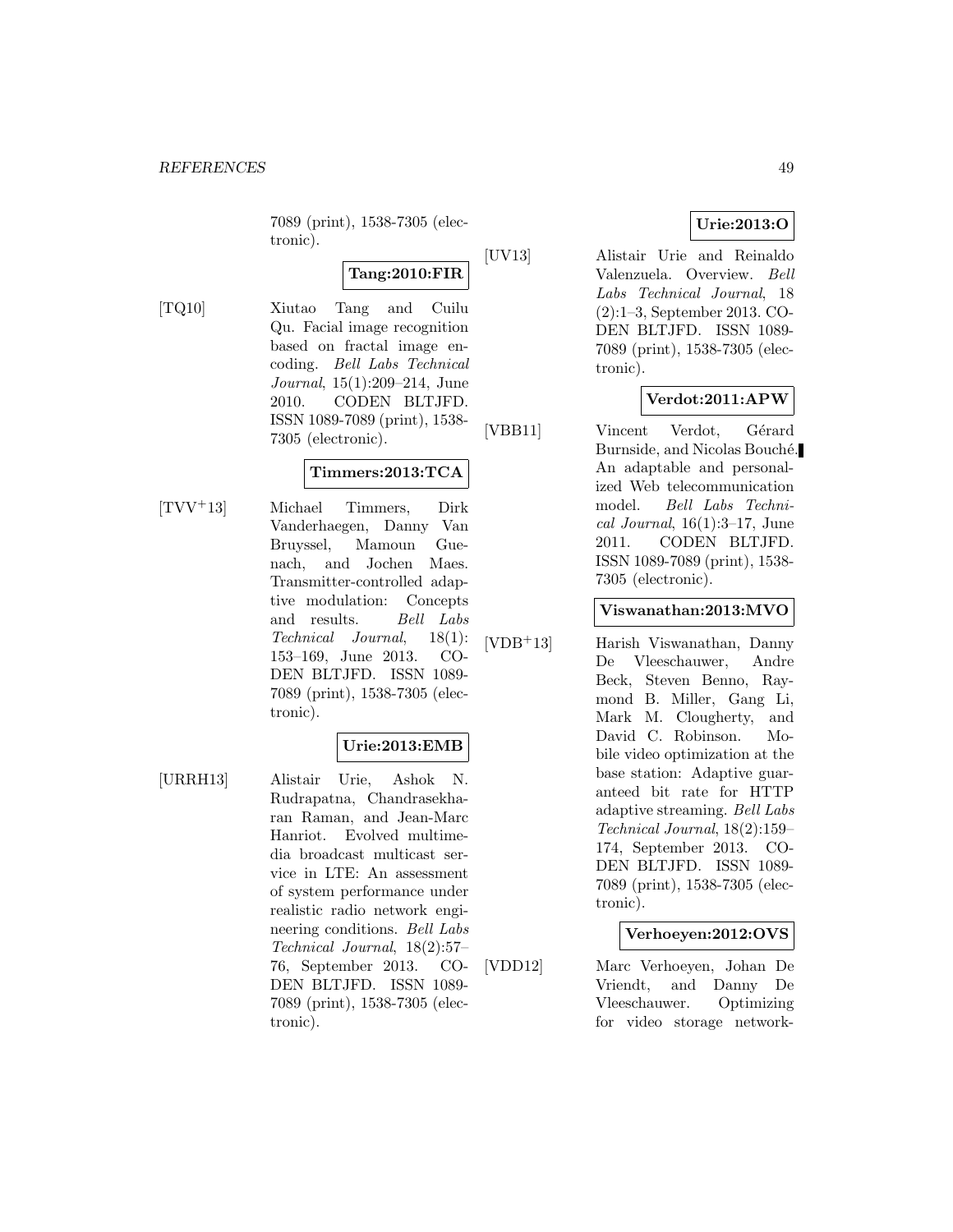ing with recommender systems. Bell Labs Technical Journal, 16(4):97–113, March 2012. CODEN BLTJFD. ISSN 1089-7089 (print), 1538- 7305 (electronic).

#### **Vidal:2013:RAI**

[VGF13] Guillermo Martin Vidal, Marjan Geerts, and Mohamed Ali Feki. The role of affordances and interaction bits in the design of a new tangible programming interface: a preliminary result. Bell Labs Technical Journal, 17(4):157–174, March 2013. CODEN BLTJFD. ISSN 1089-7089 (print), 1538-7305 (electronic).

#### **VanBroeck:2011:RTV**

[VLV11] Sigurd Van Broeck, Zhe Lou, and Marc Van den Broeck. Real-time 3D video communication in 3D virtual worlds: Technical realization of a new communication concept. Bell Labs Technical Journal, 16 (1):63–76, June 2011. CO-DEN BLTJFD. ISSN 1089- 7089 (print), 1538-7305 (electronic).

## **Villegas:2012:NAC**

 $[VPC+12]$  Álvaro Villegas, Pablo Pérez, José María Cubero, Enrique Estalayo, and Narciso García. Network assisted content protection architectures for a connected world. Bell Labs Technical Journal, 16 (4):85–96, March 2012. CO-

DEN BLTJFD. ISSN 1089- 7089 (print), 1538-7305 (electronic).

#### **VandeVoorde:2012:I**

[VV12] Ingrid Van de Voorde and Willem Verbiest. Introduction. Bell Labs Technical Journal, 16(4):1–3, March 2012. CODEN BLTJFD. ISSN 1089-7089 (print), 1538- 7305 (electronic).

## **Vieira:2012:CVP**

[VVG12] Elisangela Rodrigues Vieira, Dario Vieira, and Jean-Pierre Gallois. Challenges of a validation process based on models: An industrial case study. Bell Labs Technical Journal, 17(1):229–246, June 2012. CODEN BLTJFD. ISSN 1089-7089 (print), 1538- 7305 (electronic).

## **Viswanathan:2014:PPF**

[VW14] H. Viswanathan and M. Weldon. The past, present, and future of mobile communications. Bell Labs Technical Journal, 19(1):8–21, ???? 2014. CODEN BLTJFD. ISSN 1089-7089 (print), 1538- 7305 (electronic).

#### **Walid:2010:SAD**

[WC10] Anwar Walid and Aiyou Chen. Self-adaptive dynamic bandwidth allocation for GPON. Bell Labs Technical Journal, 15(3):131– 139, December 2010. CO-DEN BLTJFD. ISSN 1089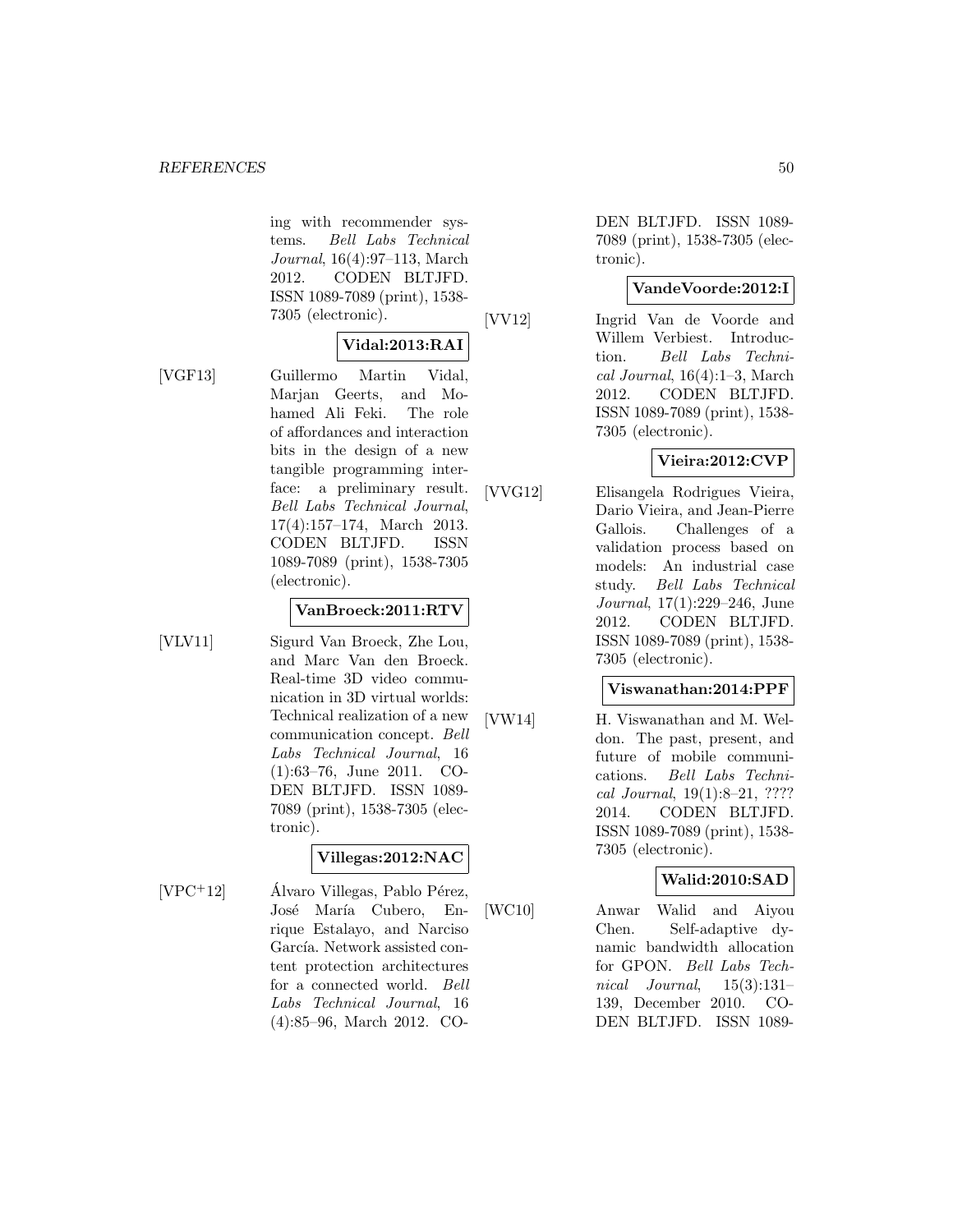7089 (print), 1538-7305 (electronic).

#### **Winzer:2014:SMF**

[Win14] P. J. Winzer. Spatial multiplexing in fiber optics: The  $10\times$  scaling of metro/core capacities. Bell Labs Technical Journal, 19(1):22–30, ???? 2014. CODEN BLTJFD. ISSN 1089-7089 (print), 1538- 7305 (electronic).

## **Wood:2011:I**

[WM11] Thomas H. Wood and Olivier Martinot. Introduction. Bell Labs Technical Journal, 16 (1):1–2, June 2011. CO-DEN BLTJFD. ISSN 1089- 7089 (print), 1538-7305 (electronic).

## **Xie:2011:ULS**

[XW11] Junqing Xie and Shuai Wang. A unified location sharing service with end user privacy control. Bell Labs Technical Journal, 16(2):5–20, September 2011. CODEN BLTJFD. ISSN 1089-7089 (print), 1538- 7305 (electronic).

**Xie:2010:OPM**

- 
- [XWH<sup>+</sup>10] Chongjin Xie, Dieter Werner, Herbert Haunstein, Robert M. Jopson, Sethumadhavan Chandrasekhar, Xiang Liu, Yan Shi, Siegfried Gronbach, Thomas Link, and Konrad Czotscher. Optical polarization mode dispersion compensators for high-speed optical communication systems.

Bell Labs Technical Journal, 14(4):115–129, Winter 2010. CODEN BLTJFD. ISSN 1089-7089 (print), 1538-7305 (electronic).

## **Yang:2012:DFM**

[Yan12] Hong Yang. Differential fade margin and handoff gain in wireless cellular networks. Bell Labs Technical Journal, 17(1):51–65, June 2012. CO-DEN BLTJFD. ISSN 1089- 7089 (print), 1538-7305 (electronic).

## **Yassine:2011:FCS**

[Yas11] Abdulsalam Yassine. Future communication services: Application enablement and the role of software agent architectures. Bell Labs Technical Journal, 16(2):271– 276, September 2011. CO-DEN BLTJFD. ISSN 1089- 7089 (print), 1538-7305 (electronic).

## **Yu:2011:SGC**

[YJ11] Qin Yu and Raymond J. Johnson. Smart grid communications equipment: EMI, safety, and environmental compliance testing considerations. Bell Labs Technical Journal, 16(3):109– 131, December 2011. CO-DEN BLTJFD. ISSN 1089- 7089 (print), 1538-7305 (electronic).